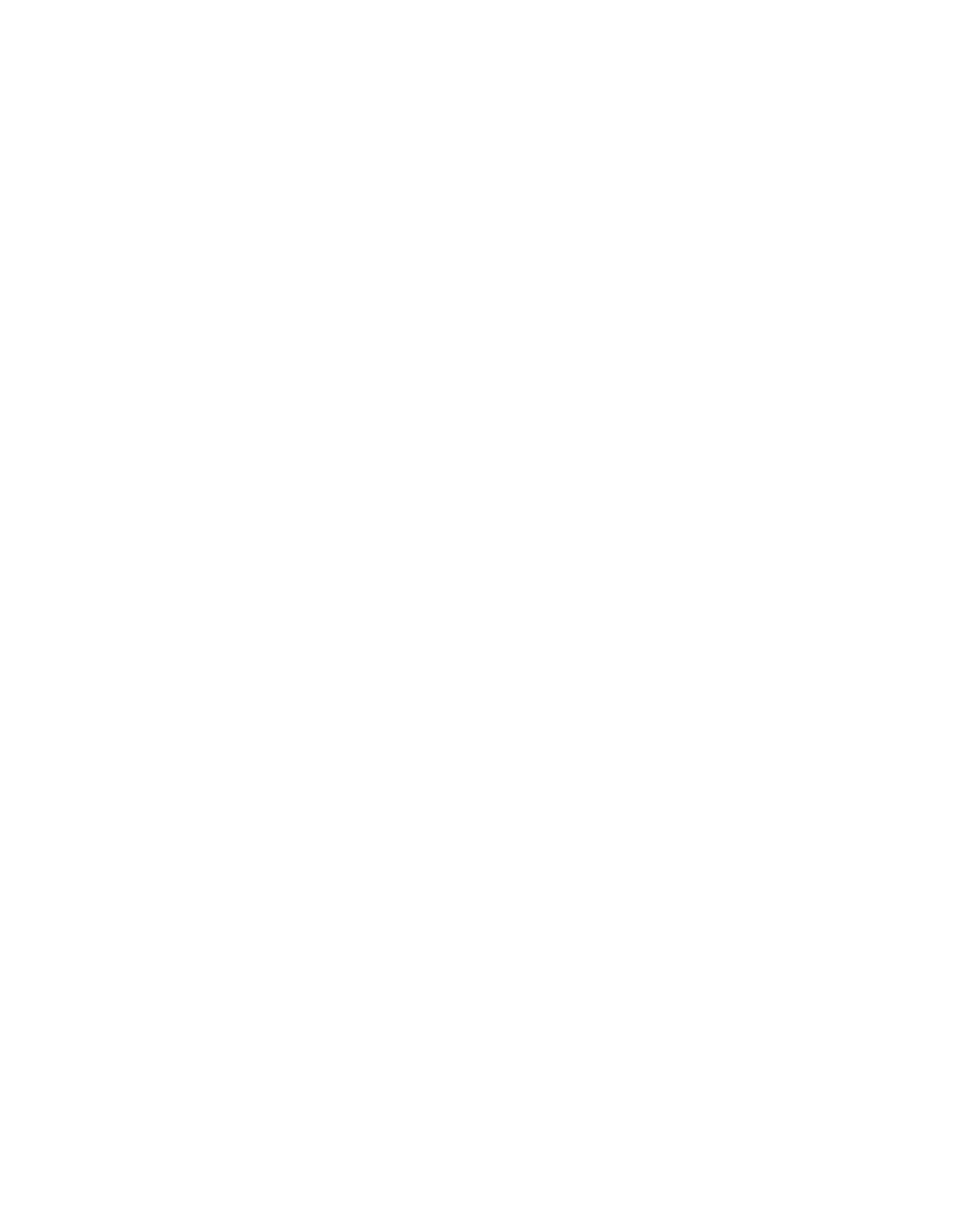# Hidden scars: how violence harms the mental health of children



Office of the Special Representative of the Secretary-General on Violence against Children

New York, 2020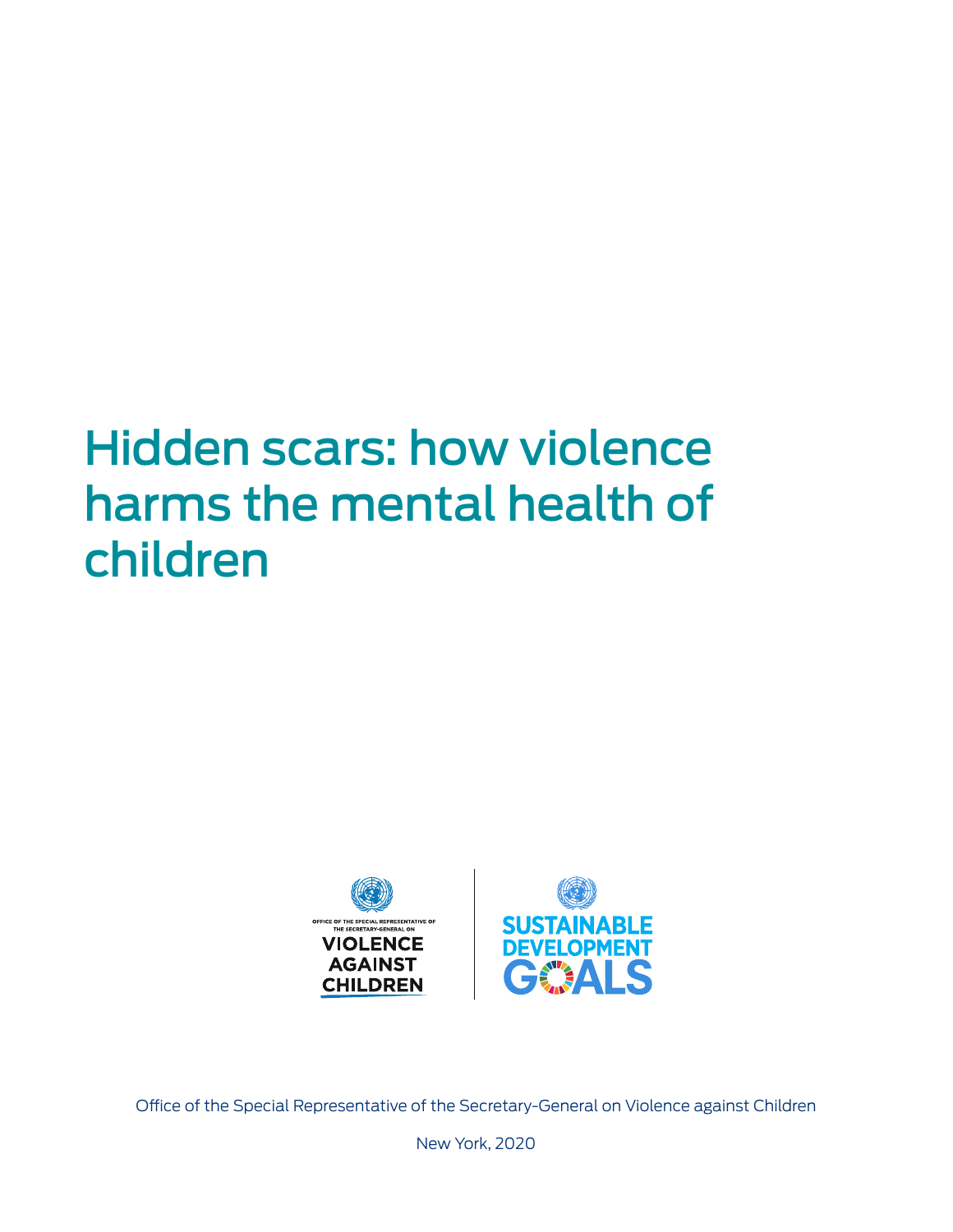

#### ACKNOWLEDGEMENTS

The Office of the Special Representative of the Secretary-General on Violence against Children would like to express its sincere appreciation to Professor Ghizlane Benjelloun, who was the primary researcher for this report and who made a substantial contribution to its drafting.

The Office of the Special Representative gratefully acknowledges the valuable feedback on the report provided by: Zeinab Hijazi (UNICEF NYHQ), Leslie Snider (the MHPSS Collaborative, Denmark) and Natalie Drew, Alexandra Fleischmann, Brian Ogallo and Chiara Servili (Department of Mental Health and Substance Use, World Health Organization).

Cover photo: © Miguel Caldeira Caption: "Hidden suffering: the victim's curse" – Chalk drawing

© 2020 United Nations

All rights reserved worldwide

Requests to reproduce excerpts or to photocopy should be addressed to the Copyright Clearance Center at copyright. com.

All other queries on rights and licenses, including subsidiary rights, should be addressed to: United Nations Publications, 300 East 42nd Street, New York, NY 10017, United States of America. Email: publications@un.org; website: un.org/publications Language: English Sales no.: E.20.I.16 ISBN: 978-92-1-101435-8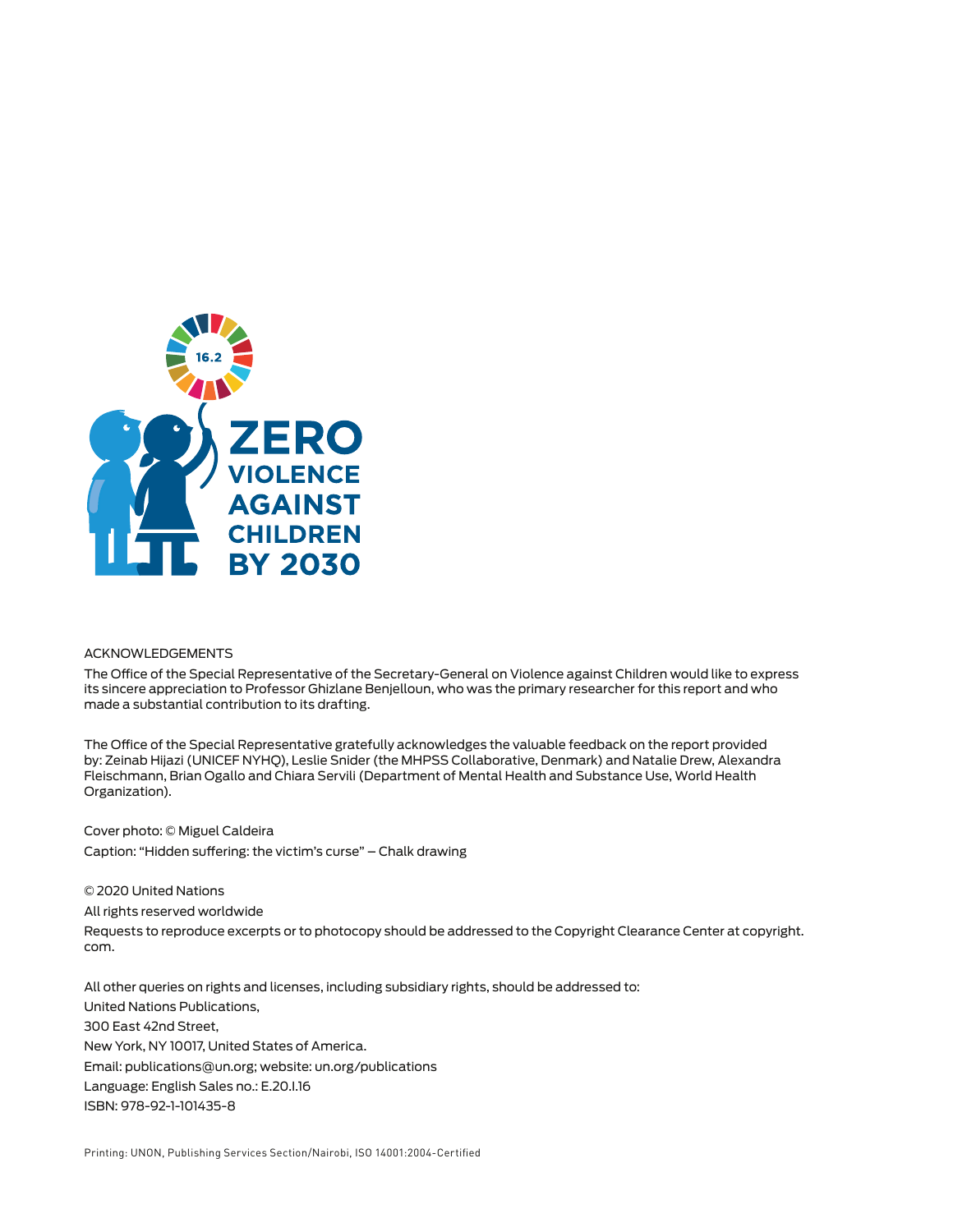# Contents iii

# **Contents**

|  | 6. Building a nurturing, protective and empowering environment for and with children 29 |  |  |
|--|-----------------------------------------------------------------------------------------|--|--|
|  |                                                                                         |  |  |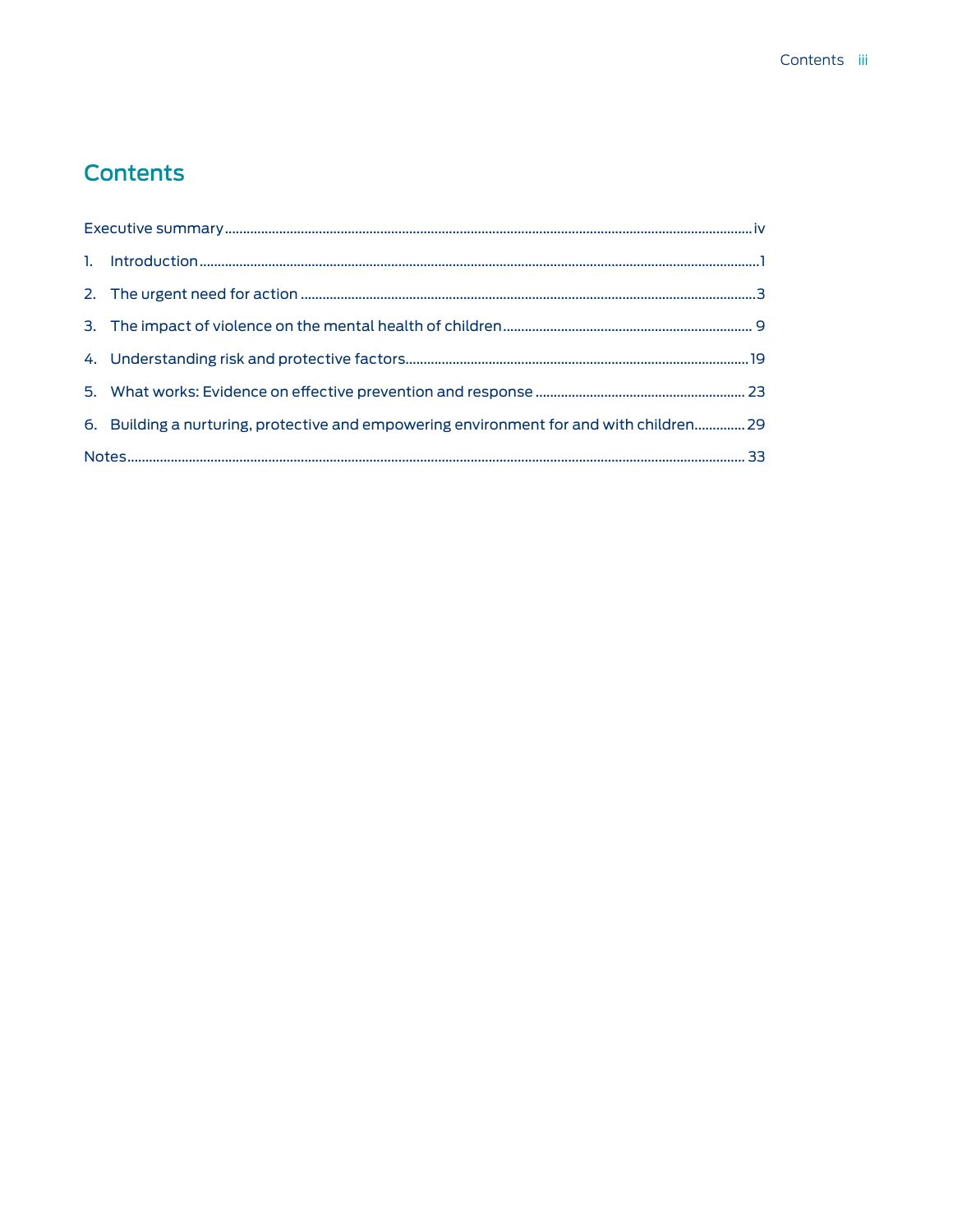# Executive summary

More than 1 billion children – half of all children in the world  $-$  are exposed to violence every year. They face violence in many forms and in many places, whether they are online or offline, in their homes, schools or communities. A child can be the target of violence, can witness it, or be exposed to it. Children may often face a 'perfect storm' of violence: different forms of violence that occur together, or one form that leads to another along an appalling continuum.

It is clear that violence has a severe impact on the mental health of children. Exposure to violence is often traumatic, and it can evoke toxic responses to stress that cause both immediate and longterm physiological and psychological damage. The consequences of violence include depression, post-traumatic stress disorder, borderline personality disorder, anxiety, substance use disorders, sleep and eating disorders, and suicide.

The cumulative impact of violence on children's mental health is shaped by the way in which children experience violence as they move from early childhood to adolescence, with variations in both the forms of violence to which they are exposed and the consequences for their mental health. These consequences can be passed from one generation to the next, particularly for children whose childhoods have been characterized by exposure to intimate partner violence, and for mothers who experienced violence as they grew up.

Risk factors arise at the individual level, within relationships, and across communities and societies. The interaction between risk factors across the different levels is just as important as the influence of any particular factor within a single level.

There is an urgent need for more action to prevent and respond to the threat posed by violence to children's mental health. Yet there is a serious lack of investment and capacity to provide quality, rights-based, culturally appropriate mental

health care globally, even though mental health is consistently identified by children themselves as a major concern. In addition, young people access mental health services less frequently than any other group because of stigma, failures to detect their needs and poor awareness of the services that do exist. As a result, few children with mental health problems receive the right support at the right time.

#### **What works**

There is growing evidence on the factors that protect children and on what works in responding effectively to the impact of violence on the mental health of children, although many gaps in knowledge remain.

Preventive interventions that focus on maternal mental health, mother–infant interaction, and play and stimulation have had positive and long-term benefits. Parenting and child welfare interventions have also proved to be crucial in breaking toxic cycles of inter-generational transmission of violence and mental illness. Community-based rehabilitation programmes and socio-emotional learning interventions in schools have been shown to be effective. And there is also evidence-based guidance for mental health professionals and others that can help them to support the mental health of child victims of violence, including in humanitarian settings.

States must now translate this knowledge into action, guided by international human rights standards and the pursuit of the Sustainable Development Goals (SDGs), which cannot be achieved without measures to tackle violence in all its forms. Comprehensive and coordinated action is needed, built on an inter-sectoral and multi-stakeholder approach.

The most important stakeholders are children themselves. Children are already taking a leading role in supporting their own mental health and well-being, such as in peer-to-peer initiatives.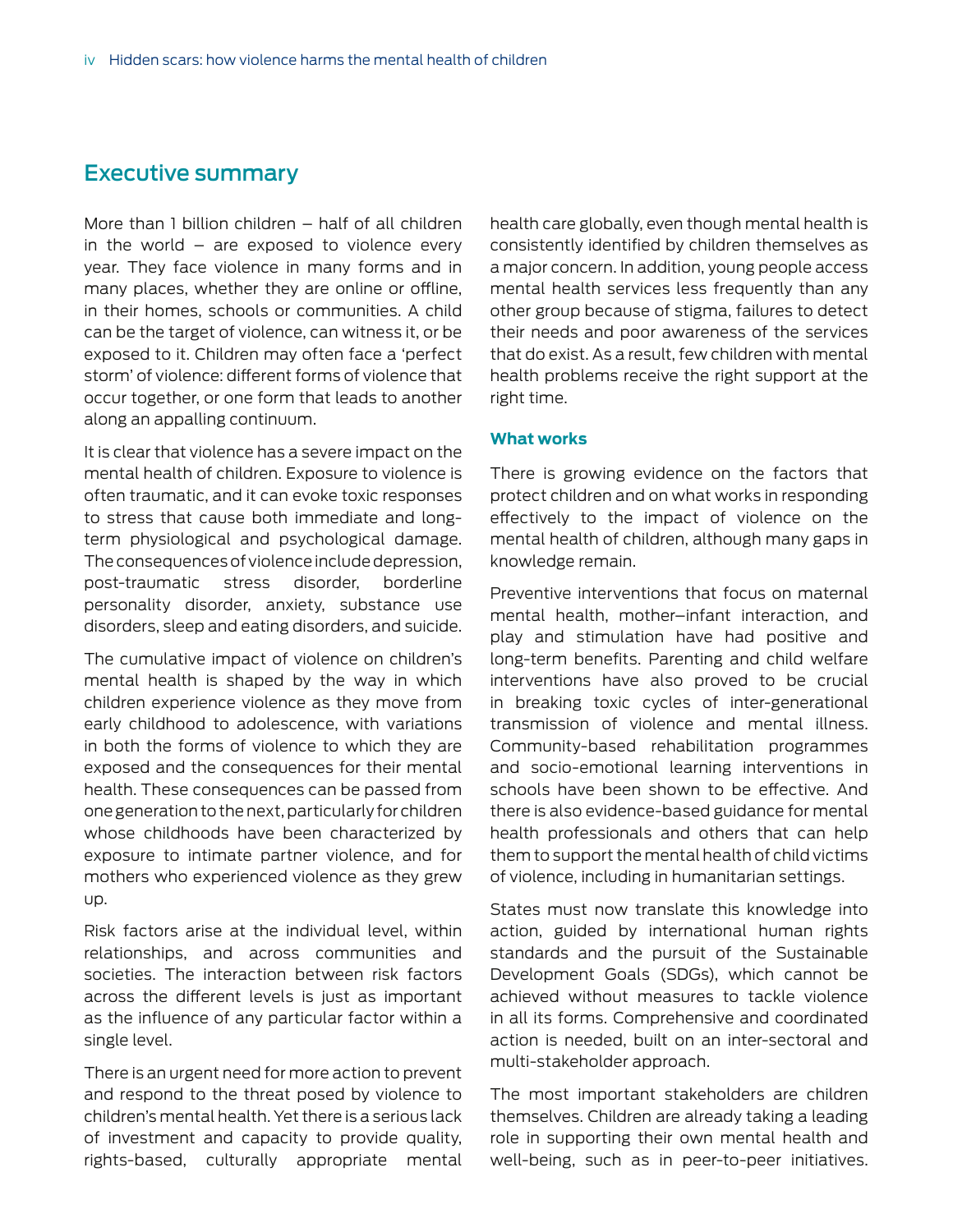They are heavily engaged in programming on mental health, both online and offline. But still, they struggle to make their voices heard and to make their opinions count. The views of children with lived experience of mental health conditions and psychosocial disabilities must shape the design, delivery and evaluation of responses.

### **What needs to happen**

Effective action starts with prevention and early intervention, focusing on the factors that put children at risk of violence and those that can protect them within their families, their communities and their societies. This also demands a specific focus on the needs of children at a heightened risk of violence and mental health problems because of where and who they are.

Mental health services must be scaled up as an essential component of universal health coverage. Quality services should be provided in the community, avoiding institutionalization and medicalization where possible. This requires far more investment, including investment to ensure the right number and distribution of skilled professionals. Further investment is also needed to address the lack of data and research on children's mental health.

Finally, as the international community embarks on a Decade of Action to deliver the SDGs by 2030, monitoring and accountability frameworks must be put in place to keep the world on track. These must ensure that effective action is taken to promote the mental health of all children, to prevent mental health conditions among those who experience violence, and to provide treatment and care to every child who needs it.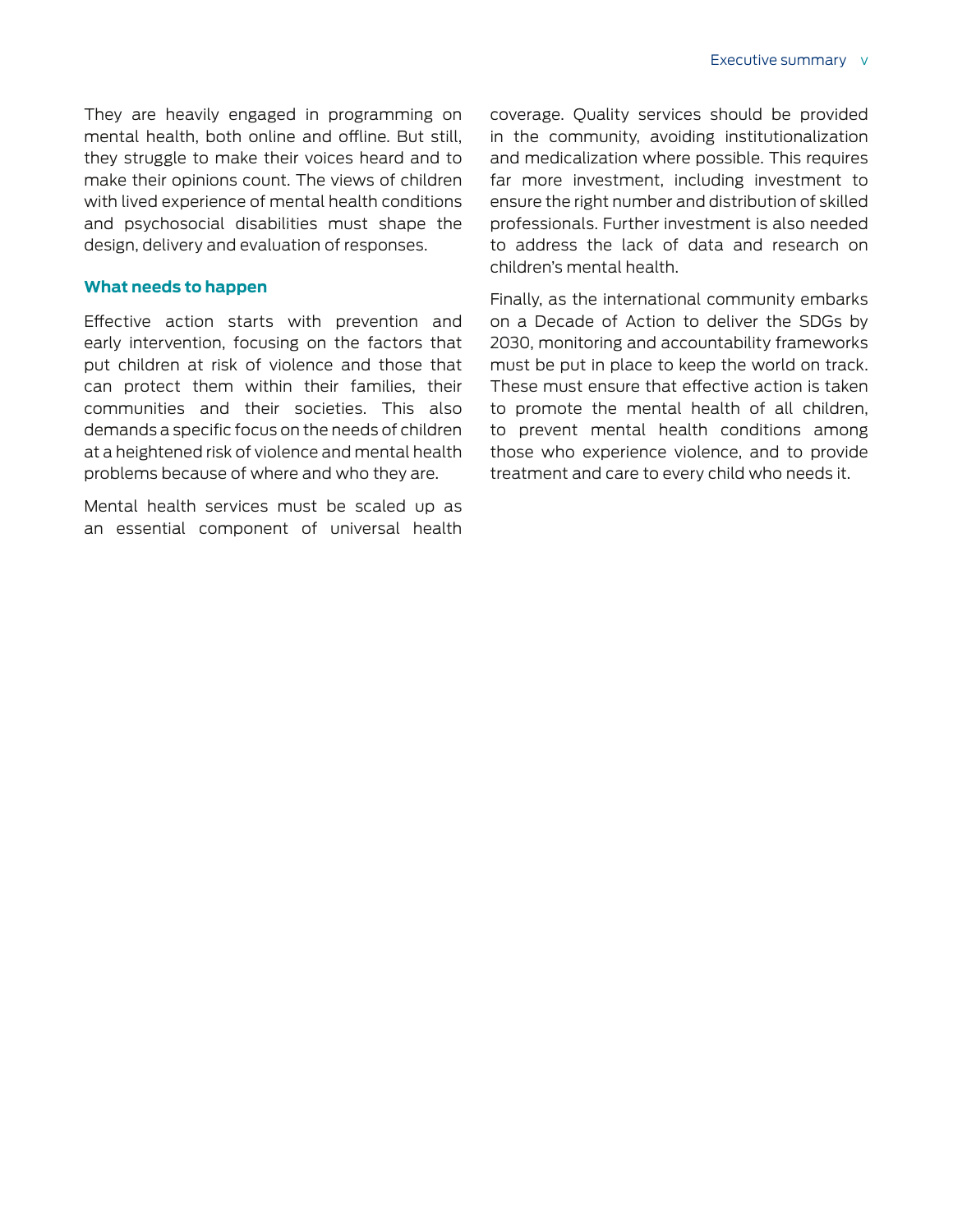

© UNICEF/UNI45252/Pirozzi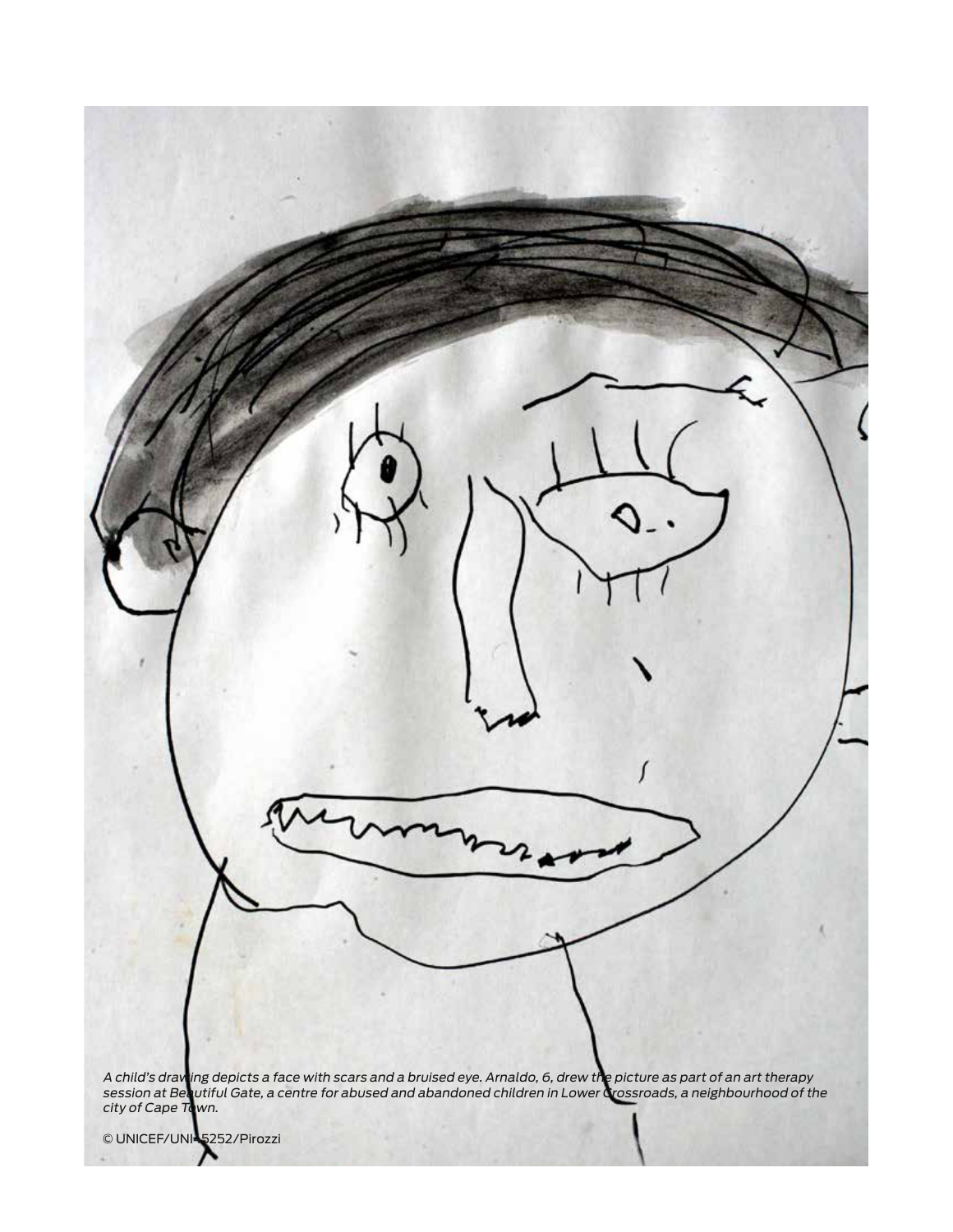# 1. Introduction

# **"Not speaking was like an emotional cancer … you don't begin to heal until you disclose."** Matthew McVarish, survivor and advocate, Scotland**<sup>1</sup>**

It is not only possible to prevent and respond to the harm caused by violence to children's mental health: it is essential that we do so.

The Convention on the Rights of the Child guarantees the right of every child to freedom from violence and to the highest attainable standard of mental health. Similarly, the 2030 Agenda for Sustainable Development pledges to end all forms of violence and to promote mental health and well-being. Many other provisions of both the Convention and the 2030 Agenda are crucial to guarantee that the foundations are in place to promote and safeguard good mental health.

Despite these obligations and commitments, violence against children continues to take a heavy toll on their mental health and their ability to learn, grow and develop to their full potential. Evidence from high-, middle- and low-income countries is clear: violent experiences increase the risk of damage to mental health. The consequences include depression, post-traumatic stress disorder (PTSD), borderline personality disorder, anxiety, sleep and eating disorders, substance use disorders, and suicide. In addition, exposure to childhood violence can increase a wide range of adult psychopathologies, including disorders that affect mood, anxiety levels and behaviour.**<sup>2</sup>**

Worldwide, 10-20 per cent of children and adolescents experience mental health conditions, and half of all mental illnesses begin by the age of 14. Suicide is the third leading cause of death in 15–19-year-olds.**<sup>3</sup>** Yet compared with physical health, mental health is relatively low on the list of priorities in the public policy agenda, and receives insufficient human and financial resources. This situation is aggravated when crises – such as the 2020 COVID-19 outbreak and protracted conflicts around the world – create additional risks for children's mental well-being, while also undermining the capacity of health and social care services to respond.

Without stronger action to address such challenges, the promises made to children through the Convention on the Rights of the Child and the 2030 Agenda will not be kept. As the international community begins a Decade of Action to deliver the Sustainable Development Goals (SDGs) by 2030, it is imperative that mental health be given more attention in measures to prevent and respond to violence against children.

This report aims to support this process. It provides an overview of international evidence on the different ways in which violence harms children's mental health, highlighting the urgent need for action. In doing so, the report considers diverse settings and forms of violence, the developmental differences in the effects of violence, and the most significant risk and protective factors. The report also highlights solutions, recognizing that despite the continuing gaps in our knowledge, there are effective approaches that should be pursued.

# **Box 1.**

# **Definition of mental health**

Mental health is an integral and essential component of health. According to the World Health Organization (WHO): "Health is a state of complete physical, mental and social well-being and not merely the absence of disease or infirmity".**4** This implies that mental health is far more than just the absence of mental health conditions.

Mental health is a state of well-being in which an individual realizes his or her own abilities, can cope with the normal stresses of life, can work productively and is able to make a contribution to his or her community. Mental health matters for our

collective and individual ability as humans to think, emote, interact with each other, earn a living and enjoy life. The promotion, protection and restoration of mental health are, therefore, vital for individuals, communities and societies throughout the world.**<sup>5</sup>**

Mental health problems exist along a continuum from mild, timelimited distress to chronic, progressive, and severely disabling conditions.**<sup>6</sup>** The term psychosocial disabilities refers to the disabilities of children with either diagnosed or perceived mental health conditions and/or intellectual impairments, which may also be caused by stigma, discrimination and exclusion.**<sup>7</sup>**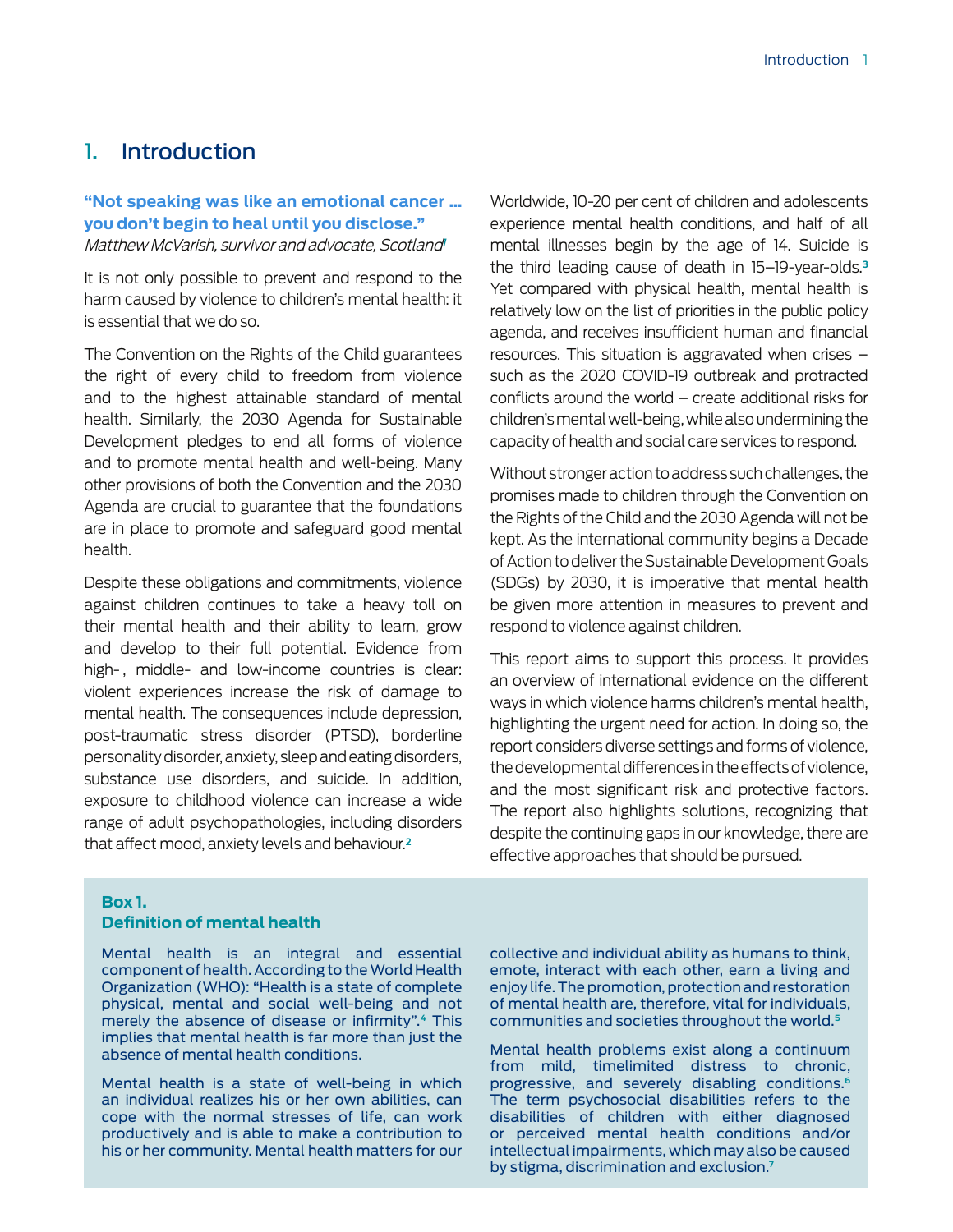

© UNICEF/UNI45465/Pirozzi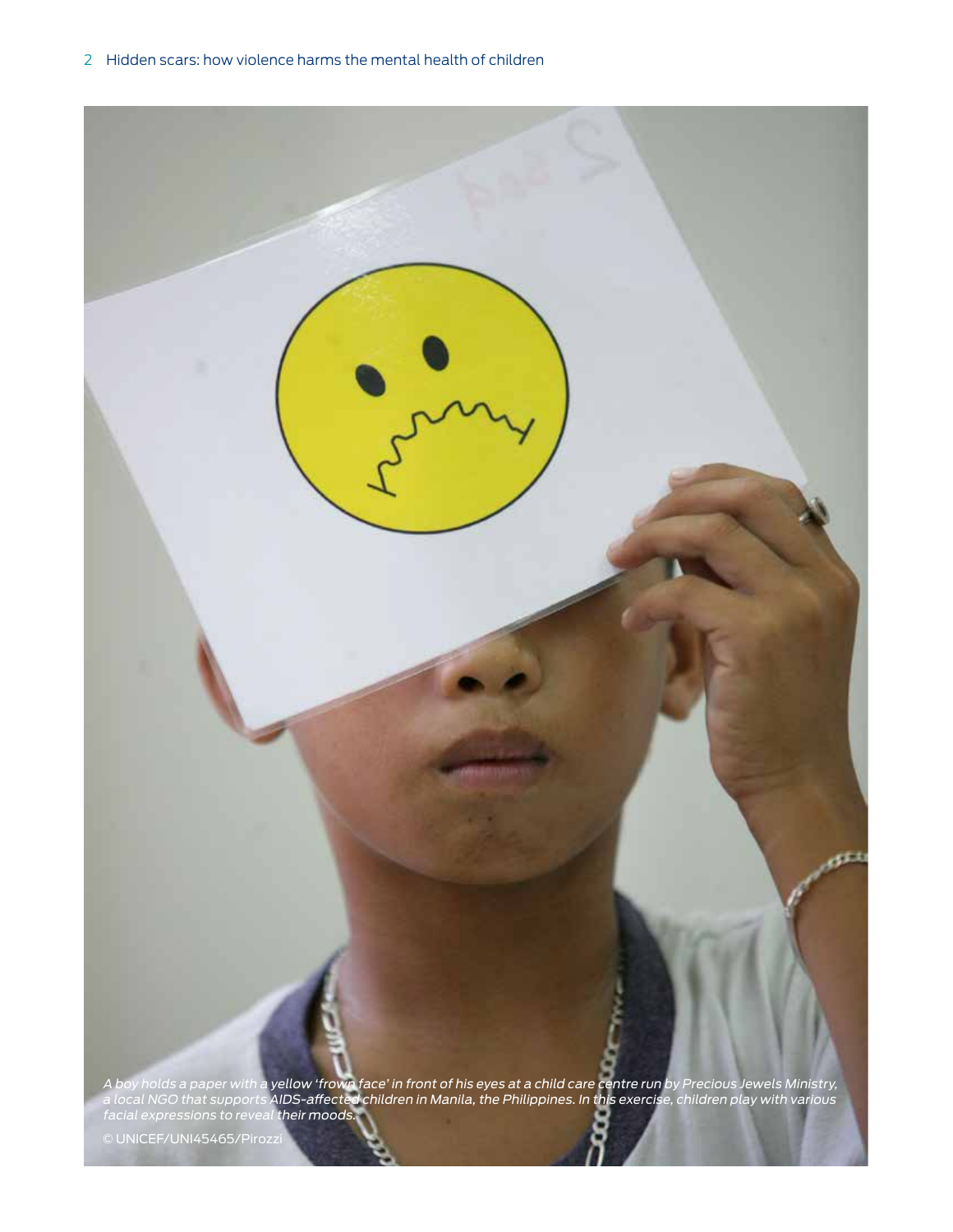# 2. The urgent need for action

# **Violence against children: its prevalence, forms and settings**

Every year, at least 1 billion children – half of the world's children – experience violence. No country is immune; no child is immune. From the growing body of evidence on the prevalence of violence against children, we know that this is a vast and severe rights violation (Box 2).

(such as female genital mutilation). Violence also takes place in multiple settings, including the home, schools, the community, the workplace and within institutions such as detention centres and orphanages, as well as in the online world. The different forms of violence are interlinked, as they share common root causes. They can occur together and one form can lead to another, creating a continuum of violence for children.

#### **Box 2.**

#### **Violence against children: The numbers at a glance**

- Every seven minutes, an adolescent somewhere in the world is killed by an act of violence.**<sup>8</sup>**
- Data for 24 countries show that sexual violence in childhood ranges from 8 per cent to 31 per cent for girls and from 3 per cent to 17 per cent for boys.**<sup>9</sup>**
- Worldwide, an estimated 750,000 individuals are trying to connect with children online for sexual purposes at any one time.**<sup>10</sup>**
- Children now account for 30 per cent of those who are trafficked.**<sup>11</sup>**
- Children with disabilities are almost four times more likely to experience violence than other children.**12** There is also evidence that children with mental or intellectual disabilities face a higher prevalence and risk of violence than children with other types of disability.**<sup>13</sup>**
- Almost one third of school students aged 11–15 years have been bullied by their peers at least once in the past month.**<sup>14</sup>**
- Close to 300 million children worldwide aged 2–4 years face violent discipline on a regular basis by their caregivers.**<sup>15</sup>**
- One in four children under the age of five lives with a mother who is a victim of intimate partner violence.**<sup>16</sup>**
- Globally, emotional abuse is estimated to have an impact on the lives of more than one in every three children.**<sup>17</sup>**
- The global prevalence of physical teen-dating violence in young people aged 13–18 years is estimated to be around 20 per cent, with the prevalence of sexual teen-dating violence standing at an estimated 9 per cent.**18**

**Children experience many different forms of violence.** These include physical, psychological and sexual violence, as well as neglect, exploitation, sale, trafficking and harmful practices **"… there are some children that bring that from home; their parents insult them and hit them and all that … They memorize that, and the child thinks that maybe that it is OK because in their home that happens, they get to school and there they take it out on other children."**  Alexa (name changed), aged 12, Mexico**<sup>19</sup>**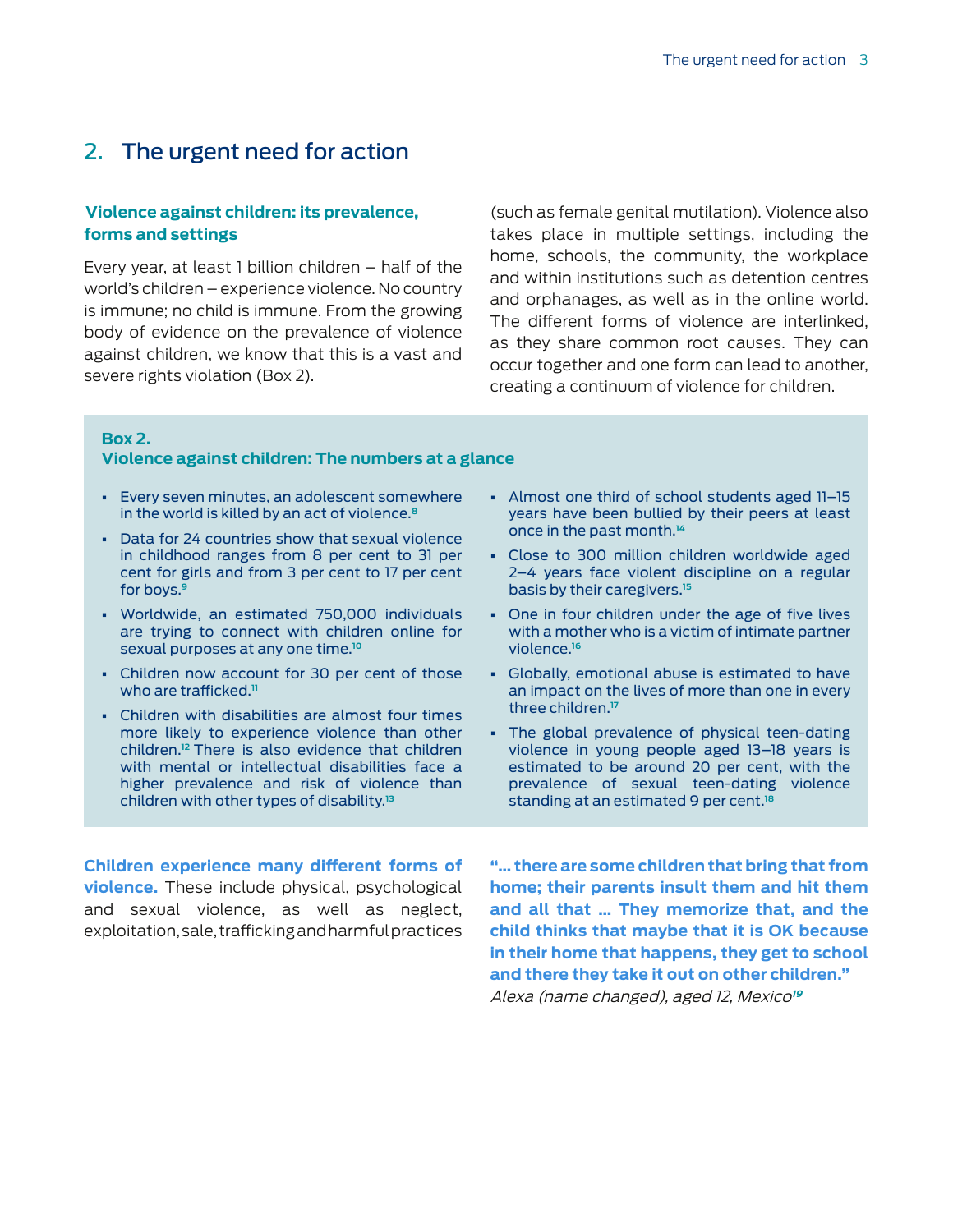**When interpersonal violence spills from one setting to another, it results in what is known as poly-victimization**. **<sup>20</sup>** A child who is abused at home or at school, for example, is more likely to be a victim of violence in the wider community. The rapid uptake in the use of the internet and mobile telephony has added another 'virtual' environment where violence occurs, and emerging evidence signals an overlap between offline and online victimization and the perpetration of violence.**21** Research has highlighted not only the inter-connected nature of different types of victimization, but also the way in which the cumulative impact can severely impair a child's development.**<sup>22</sup>**

In addition to experiencing violence directly, **children can witness violence** between others, as in situations of domestic violence, bullying or gang violence in the community. Equally, children can be exposed to violent material through the media or the internet.

Although all children can become victims of violence, **some children are at greater risk**. They include children living in alternative care; children without a legal identity; children living or working on the streets; children with disabilities; children living in poverty; children from ethnic, religious or linguistic minorities; lesbian, gay, bisexual or transgender children; and children who are on the move as migrants, refugees or as internally displaced people.**23** Different factors can intersect with each other, magnifying the risk of violence and the challenges for children's mental health.

It is essential to recognize the **gender dimension** of violence against children. Gender-based stereotypes, power imbalances, inequalities and discrimination create different risks for children. Girls, for example, are particularly vulnerable to sexual violence, intimate partner violence and a range of harmful practices. Boys are more likely to be victims of homicide and other forms of violence in the community.

Being a victim of child maltreatment can **increase the risk in later life** of becoming a victim or perpetrator of sexual violence, youth violence, self-directed violence and intimate partner violence. Children who witness intimate partner violence against their mother or stepmother are also more likely to experience such violence in later life – both as victims and as perpetrators.**<sup>24</sup>**

**Children in humanitarian settings** are extremely vulnerable to violence. War, climate disasters and disease outbreaks, such as the 2020 COVID-19 pandemic (Box 3), can result in the collapse of social systems, the separation of children from their caregivers and the damage or destruction of once safe environments.

Today, one in every four children in the world lives in a country affected by conflict or disaster. Nearly 50 million children have been uprooted from their homes as a result of violence, poverty or natural disaster.**25** And as such crises proliferate, more children than ever are becoming vulnerable to violence in all its forms.**26**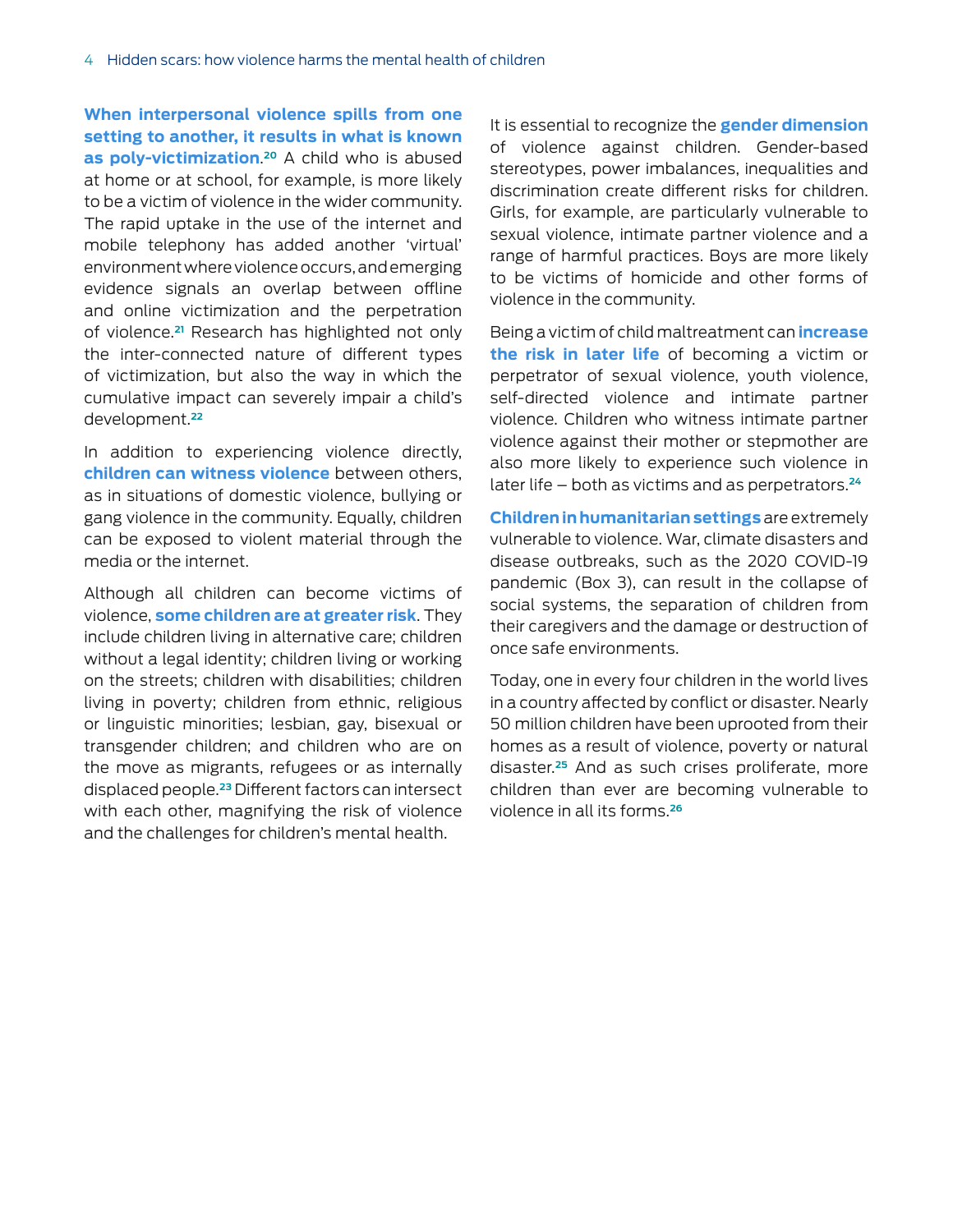# **Box 3.**

# **The COVID-19 pandemic and children's mental health**

The COVID-19 pandemic that continues at the time of writing has major implications for children's mental health. Confinement measures, the additional stress placed on families and the disruption to already limited child protection services have exacerbated the vulnerability of children to various forms of violence. These include violence and abuse within the circle of trust (a circle that includes caregivers and other relatives), gender-based violence, and sexual exploitation both online and offline. The situation is aggravated by children's lack of access to school-friends, teachers, social workers and safe spaces. The negative impact of such violence on children's mental health compounds the wider anxiety, fear, insecurity and isolation caused by the pandemic more generally.**<sup>27</sup>**

A consultation by World Vision International with children and young people aged 8 to 18 from 13

Despite its high prevalence, **violence against children is often hidden, unseen or underreported.** As a result of fear, stigma and societal acceptance of violence, only a small proportion of affected children come forward to report their experiences.**29** The 'invisibility' of this violence is compounded by the lack of adequate childsensitive complaint and reporting mechanisms, and the absence of adequate data-gathering.

In addition to the **devastating human cost of violence, it has a massive economic impact**. The global economic costs of violence against children are estimated to be as high as US\$7 trillion.**30** In the United States of America alone, the total lifetime economic burden linked to substantiated cases of child maltreatment occurring in one year was \$428 billion in 2015.**<sup>31</sup>** In the East Asia and Pacific region, the economic impact of some of the health consequences of child maltreatment is estimated to range from 1.4 per cent to 2.5 per cent of the region's annual gross domestic product (GDP).**<sup>32</sup>**

countries on their understandings, experiences and perceptions of the COVID-19 crisis found that:

- 71 per cent of the children and young people said that they felt isolated and lonely since their schools were closed. They also pointed out that this had a negative impact on their learning and daily routines, and it increased their sense of isolation and despair.
- 91 per cent of respondents said that they were facing emotional distress and troubling experiences, including feelings of anxiety, anger and worry because of the uncertainty about how long this crisis would last and how to deal with isolation.
- 75 per cent of the children and young people acknowledged that it is emotionally challenging to deal with physical and social distancing restrictions.**28**

#### **KEY MESSAGES**

- Over 1 billion children are victims of violence every year.
- Children experience many forms of violence and in many settings, both online and offline.
- Violence often exists on a continuum: different forms can occur together and one form can lead to another.
- Children can be the target of violence, as well as witnessing or being exposed to it.
- Some children are at a heightened risk of experiencing violence.
- Being a victim of violence in childhood is associated with a higher risk of being a victim of violence in adulthood.
- Violence against children is often hidden and under-reported.
- In addition to the devastating human cost, violence has a massive economic impact.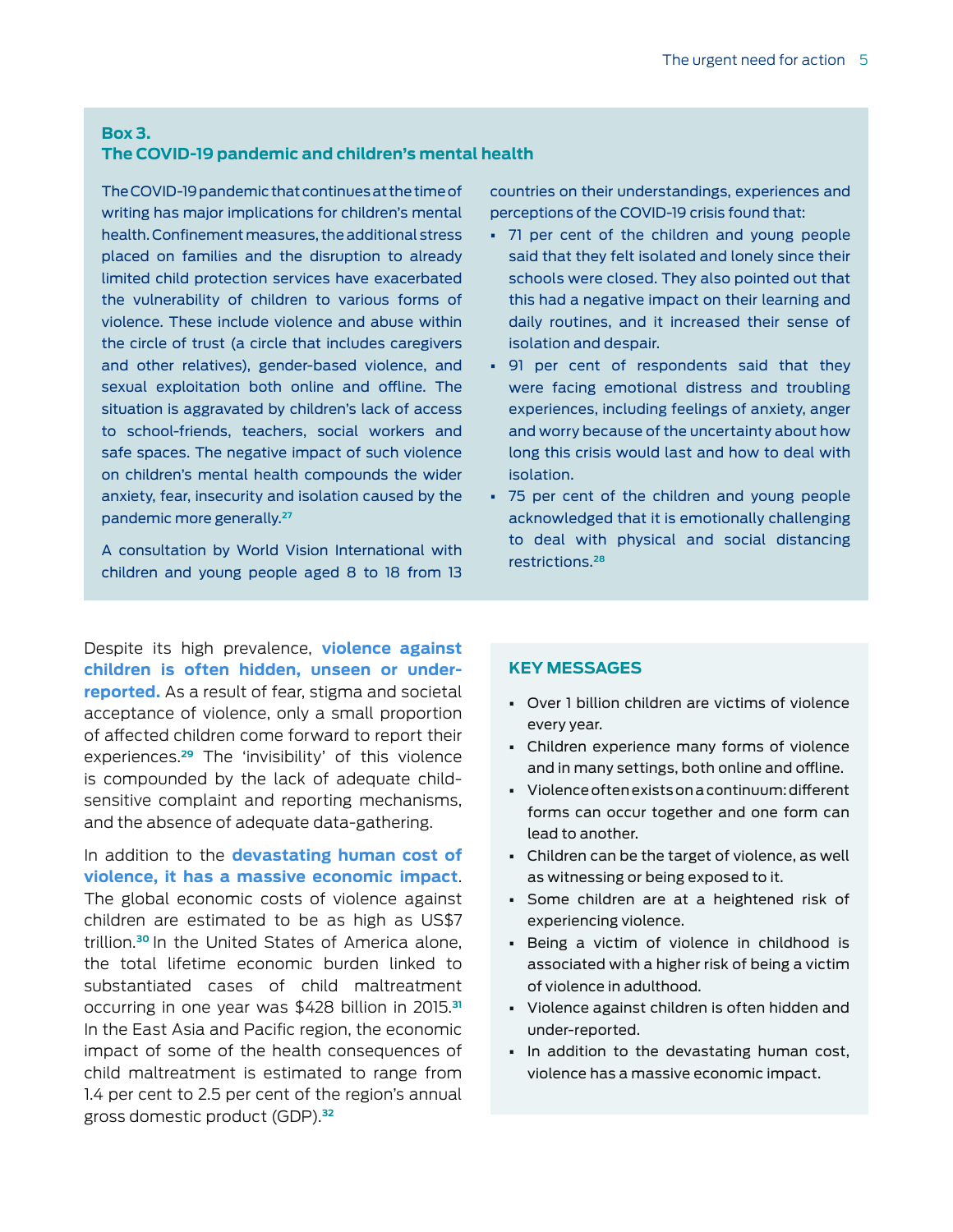## **The global mental health crisis: Not a priority in the public policy agenda**

Violence has long-lasting consequences through childhood, into adulthood, inter-generationally and for society at large.**33** These consequences include the **severe impact on children's mental health**.

Yet less than half of the United Nations' Member States have a plan or strategy for child and adolescent mental health.**34** The Lancet Commission on Global Mental Health and Sustainable Development found that the quality of mental health services is routinely worse than the quality of services for physical health. It also found that "government investment and development assistance for mental health remain pitifully small".**35** The funds that are allocated to mental health are often ill-directed and are spent disproportionately on the consequences of chronic mental illness rather than on early intervention and prevention, where the return on investment would be far greater. The collective failure to respond to this global health crisis results in a monumental loss of human capabilities and in widespread suffering that could be avoided.**<sup>36</sup>**

The lack of priority given to child and adolescent mental health is also reflected in the limited global coverage of prevalence data for mental health conditions in this group. One review found that,

#### **Box 4.**

# **Children and young people are less likely to use mental health services**

Young people access mental health services less frequently than any other age group. This lack of access is the combined result of underdetection of the mental health problems of young people, their own poor awareness of services and their reluctance to seek help, as well as policy frameworks that do not prioritize their mental health needs.**<sup>37</sup>** According to one estimate, about 70 per cent of children and adolescents with mental health conditions do not receive an appropriate intervention at the right time.**<sup>38</sup>** Mental health conditions at this young age can lead to lifelong discrimination, stigma and exclusion, and may even limit wider access to vital social, education and health services.

out of 187 countries, 124 had no data at all for any disorder. Without focused strategies to address this lack of data, poor coverage in both highincome countries and in low- and middle-income countries will continue to hamper advocacy for child and adolescent mental health. The lack of data will also continue to impede the planning and allocation of the scarce resources that are currently available for child and adolescent mental health.**<sup>39</sup>**

Against this background, there is **an urgent need to give greater attention to child and adolescent mental health when responding to violence against children.** 

**Acting early in the course of a child's life is crucial** to prevent mental health problems later on, given that most mental health conditions in adult life have their roots in childhood. Neurological changes during the highly sensitive periods of childhood and adolescence provide opportunities to affect the developing brain positively or negatively.

Mental health is also a **major concern for children themselves**. In its report Voices of Children and Young People: Child helpline data for 2017 & 2018, Child Helpline International notes that the two most significant concerns for children contacting its member helplines were abuse and violence on the one hand, and mental health on the other.**40** In terms of abuse and violence, children cited physical and emotional abuse as their major concerns. And in relation to mental health, children cited suicidal thoughts, fear and anxiety, in particular. The report is based on data from child helplines in 84 countries and territories around the world, underlining the global relevance of the findings.

As with violence against children in general, the **economic costs of mental ill-health are significant.** In 2011, the World Economic Forum (WEF) found that mental illness accounted for 35 per cent of the global economic burden of non-communicable diseases: more than cancer, diabetes and heart disease. WEF estimated that by 2030, mental health problems will cost the world \$16 trillion in lost economic output each year.**41**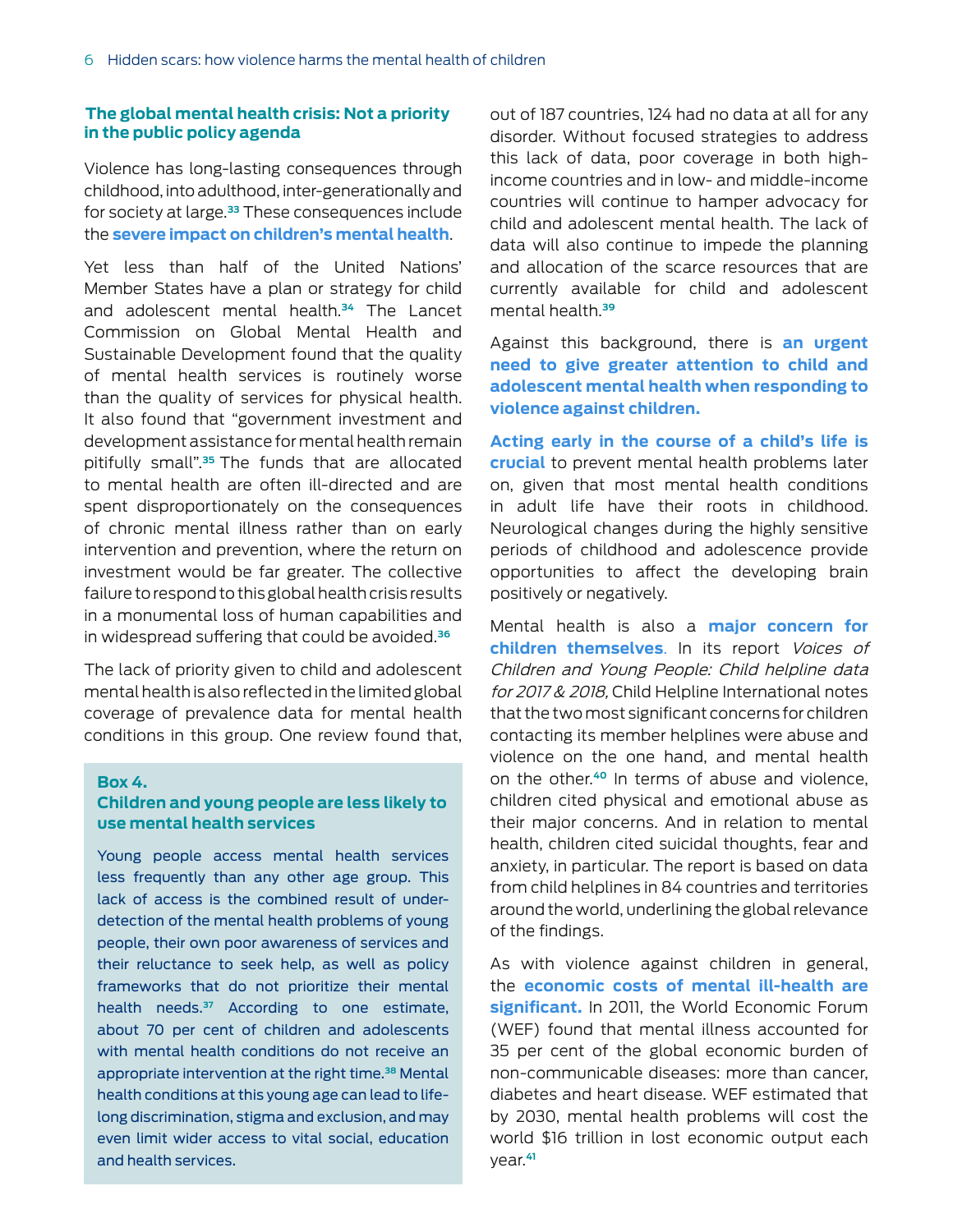# **KEY MESSAGES**

- Violence against children is linked to a wide range of mental health problems. These include anxiety, depression, suicidal thoughts, post-traumatic stress disorder, substance misuse, aggressive behaviour and impaired cognitive functioning.
- The quality of mental health services is, routinely, worse than for physical health.
- There is not enough funding for mental health, and the funds that are currently available are rarely allocated in the best way.
- There is a lack of data on child and adolescent mental health.
- Most children with mental health conditions do not receive the right interventions at the right time.
- Mental health is a major concern for children and young people themselves.
- Acting early to prevent mental health problems has major benefits.
- Mental ill-health is a significant economic burden for countries and for the world as a whole.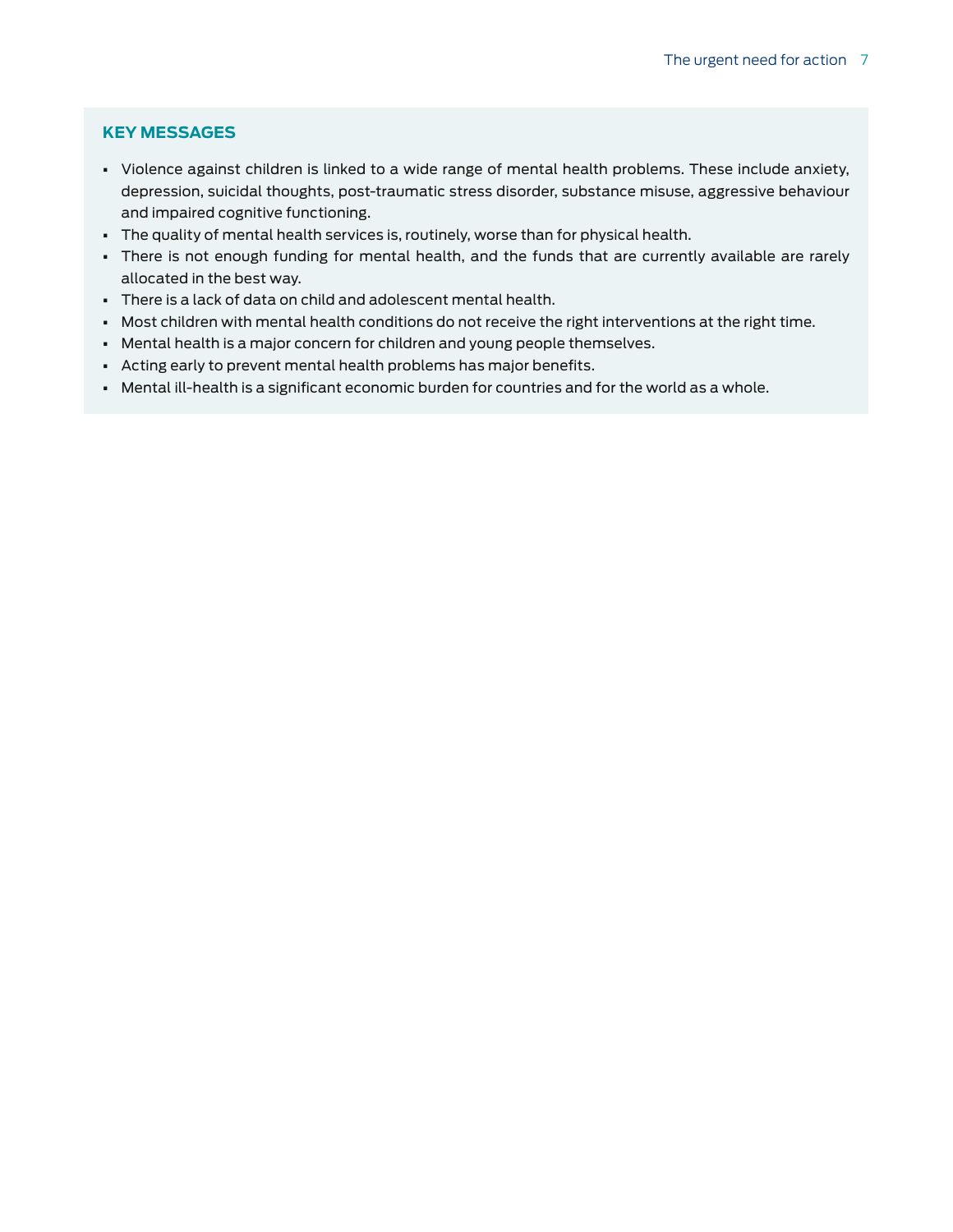

Maria, 12, stands and cries, at a marketplace in Kabul, the capital. The bag she is using for scavenging is heavy and a passer-by has taunted her, saying she is shameless to roam the streets like a beggar.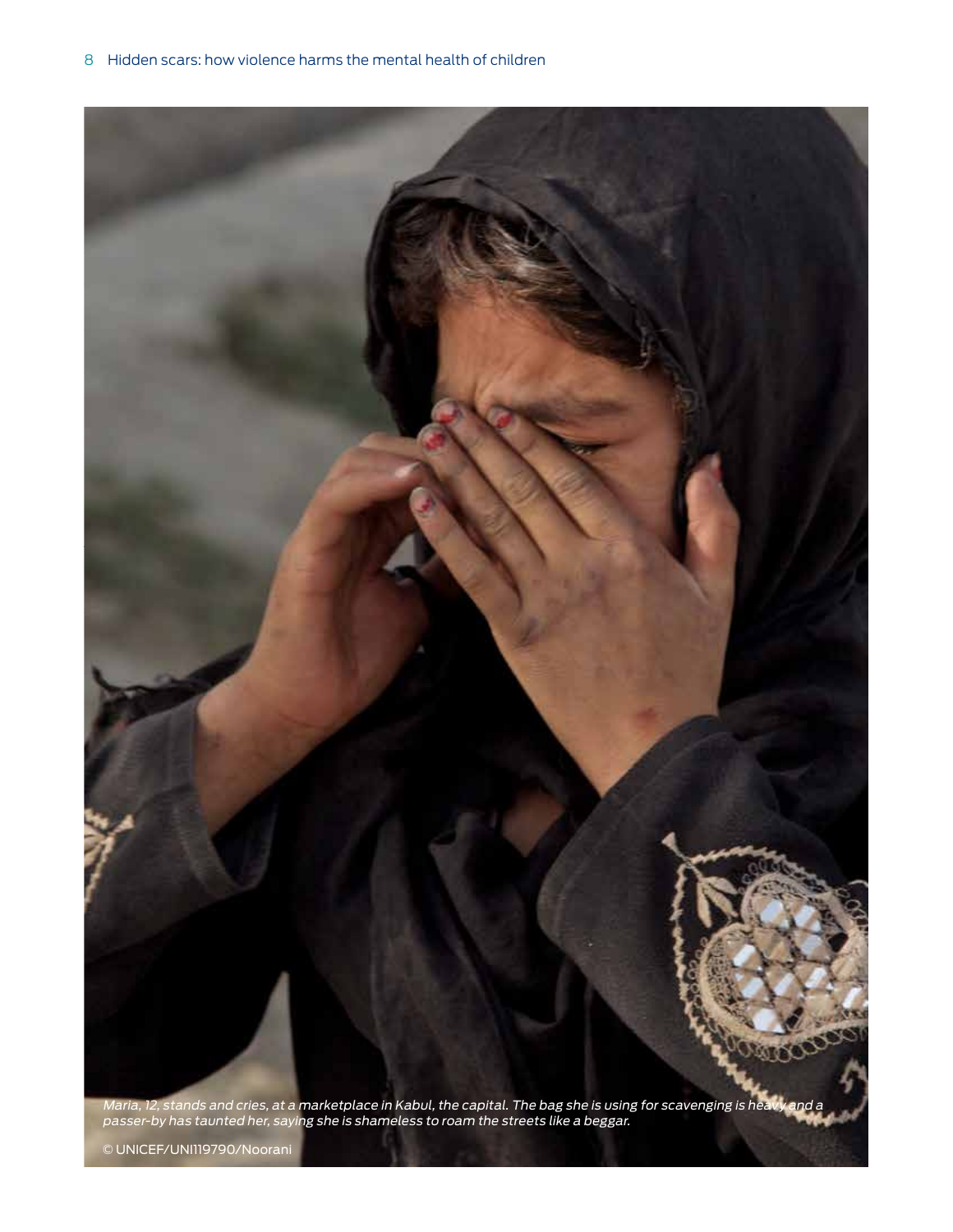# 3. The impact of violence on the mental health of children

# **The mental health outcomes of violence against children**

**It has been proven, beyond any doubt, that violence undermines the mental health of children and poses a real risk for the onset and persistence of mental health conditions.**  Exposure to adverse childhood experiences (ACEs) such as violence can be traumatic, evoking toxic responses to stress that cause both immediate and long-term physiological and psychological damage.**<sup>42</sup>**

Three types of mental health problems are reported most commonly as a result of violence against children: **behavioural and emotional; cognitive and attitudinal; and long-term problems** (Figure 1).**<sup>43</sup>**

**Behavioural and emotional disorders** are more likely if children face cumulative exposure to violence in more than two contexts (for example, witnessing violence at home, sexual abuse and parenting stress).**44** Children affected by behavioural and emotional disorders may



**Figure 1: Overview of the main mental health outcomes of violence**

Source: Professor Ghizlane Benjelloun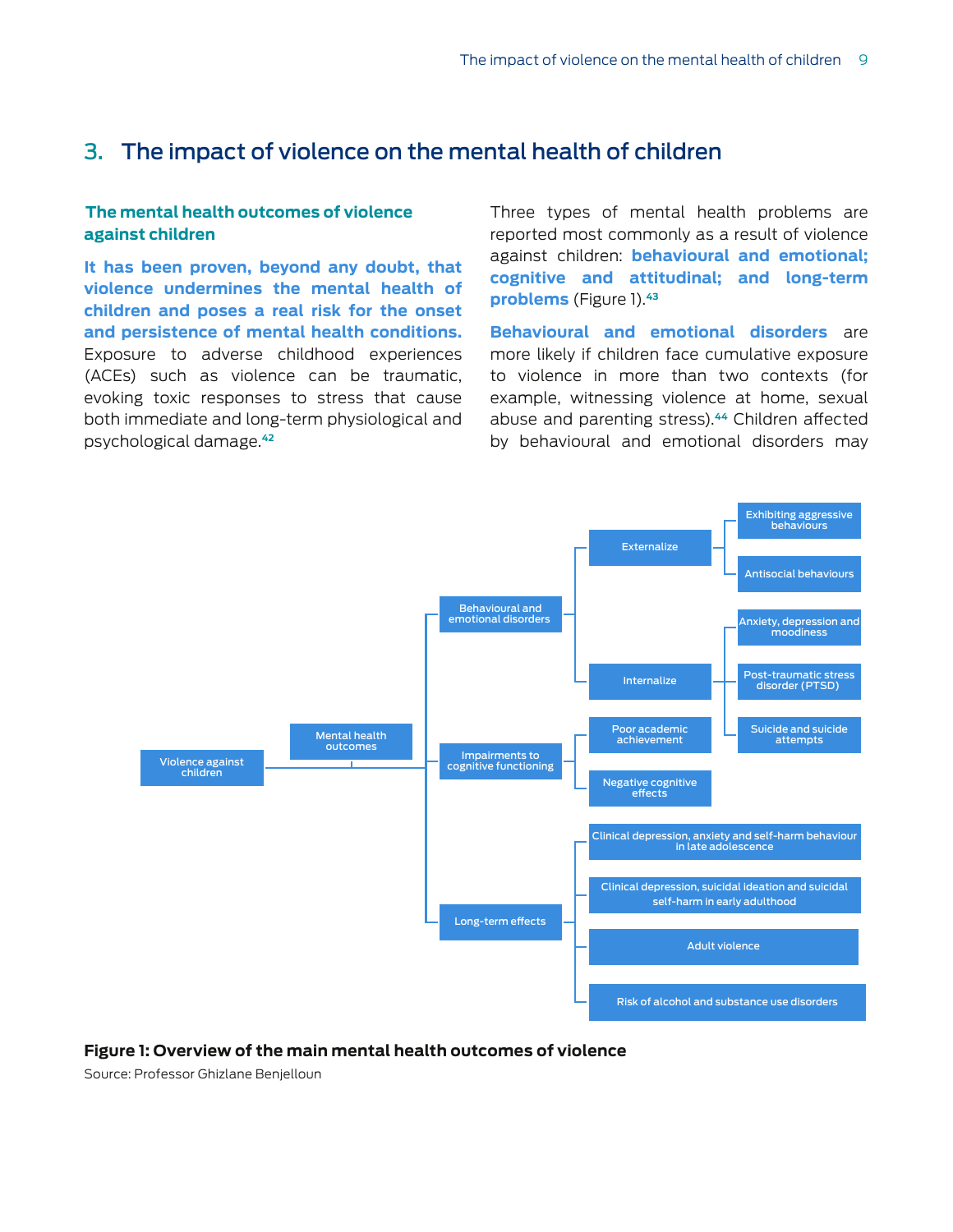display externalizing symptoms that are directed outwards towards other people (such as greater levels of aggression, rule-violation and acting out). The external expression of mental health symptoms, such as aggressive or antisocial behaviour, is also more likely to increase the victimization of their peers.

Children may also display internalizing symptoms that are directed inwards. These include increased anxiety, depression and moodiness; PTSD; suicide attempts and actual suicide. Another consequence of trauma and violence during childhood can be behaviour that poses real risks to the health of the child. Children's drug and alcohol use has risen globally and should be seen as a child's way to cope and manage negative emotions.**<sup>45</sup>**

#### **Box 5.**

# **Links between violence during childhood, anxiety and depression**

A 2015 study in Norway confirmed the close links between all combinations of childhood violence and anxiety or depression. Among participants who had been exposed to any form of childhood violence, those exposed to neglect and/or psychological violence reported more anxiety or depression than those exposed to sexual abuse or to family violence alone. Of those who were exposed to two types of violence during childhood, those participants who had been exposed to neglect or psychological violence in combination with sexual abuse and/or family violence reported more anxiety or depression than those who had experienced a combination of sexual abuse and family physical violence. Not surprisingly, the participants who had faced three types of violence during their childhoods had the highest scores for anxiety or depression.**<sup>46</sup>**

Those children who witness or are victims of violence can show symptoms of PTSD similar to those of soldiers coming back from war, with symptoms of distress increasing according to the number of violent acts they have witnessed or experienced. These symptoms include

distractibility, intrusive and unwanted fears, and thoughts and feelings of not belonging.**<sup>47</sup>**

It is important to note, however, that there can be a risk of inappropriately medicalizing child responses to violence and abuse. Children's behavioural response to violence can sometimes lead to a mental health diagnosis despite being expected and proportionate responses to their situation.

Evidence on **impairments to cognitive functioning** shows that violence during childhood is linked to slower cognitive development, poor academic performance and poor school engagement. Mental health symptoms and disorders that predict poor academic achievement include PTSD, anxiety, aggressive behaviour and depression.

A child's exposure to trauma has also been associated with **long-term problems** that include depression, low self-esteem and substance abuse in late adolescence and early adulthood. ACEs can also undermine a person's ability to develop healthy ways to cope with difficulties and this can, in turn, affect their health behaviour and their opportunities throughout life, and even bring on an early death.**48**

#### **Box 6.**

# **Links between different types of violence exposure during childhood and mental health**

A study on the links between different types of violence exposure during childhood and mental health in Malawi found:**<sup>49</sup>**

- a high correlation between past and recent exposure to violence
- the frequent clustering of exposure to three forms of violence, and
- the association of exposure to any single form of violence with higher levels of psychological distress – either directly or indirectly – as a result of its links to other forms of violence.

These results are consistent with a wide range of literature on the links between violence and mental health issues among children in other countries.**<sup>50</sup>**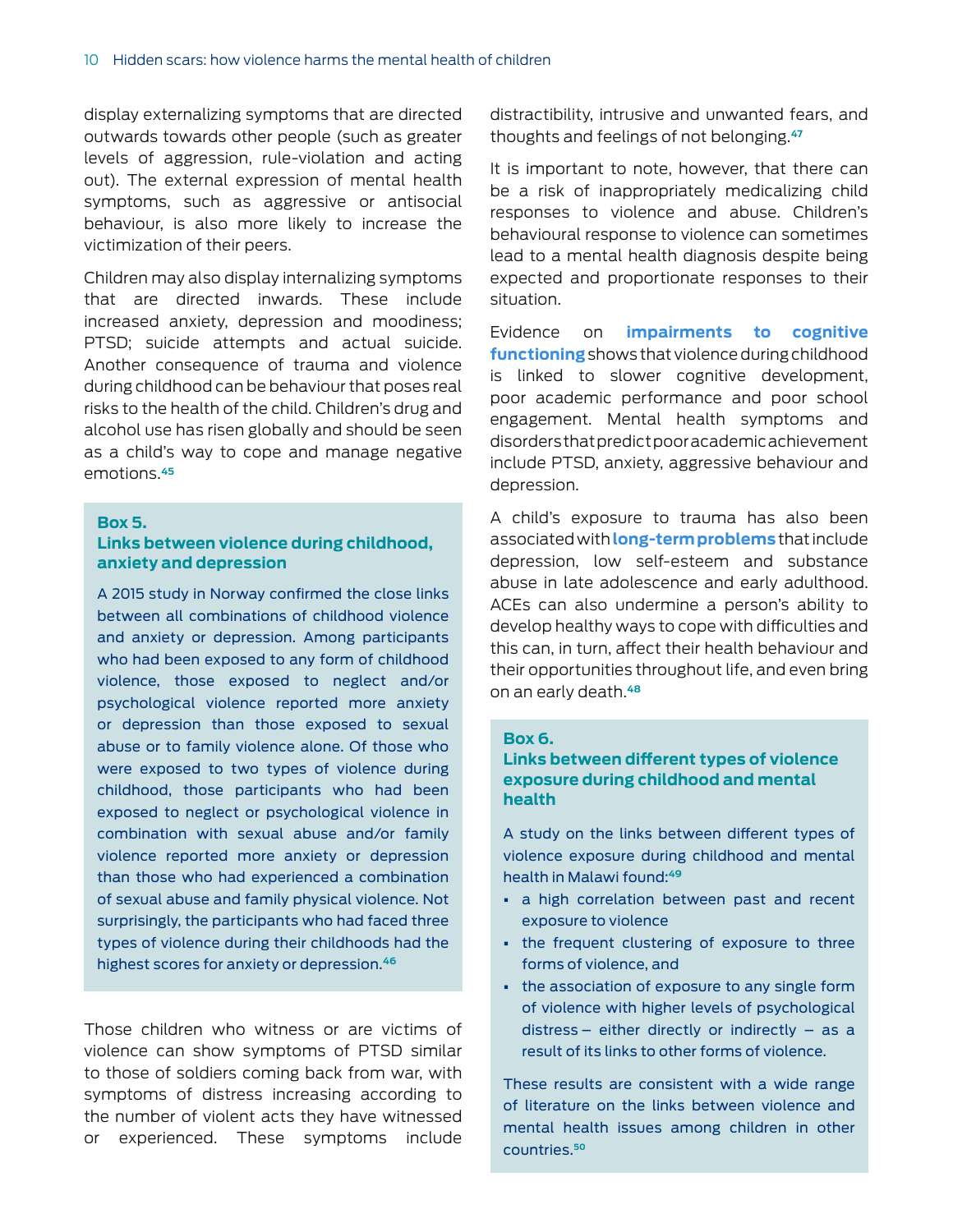ACEs have been linked specifically to the increased risk of alcohol and substance use disorders, suicide, mental health conditions, heart disease, other chronic illnesses and risky health behaviour throughout life. They have also been linked to reduced educational attainment, employment and income, all of which have a direct and indirect impact on health and well-being.

At least 5 of the 10 leading causes of death have been linked to exposure to ACEs, including several that contribute to declines in life expectancy, such as heart disease, pulmonary disease and obesity.**51** Analysis of ACEs from 17 countries has found that adults who were exposed to four or more ACEs before the age of 18 were 7 to 8 times more likely to be involved in interpersonal violence, and 30 times more likely to attempt suicide than adults with no ACE exposure.**<sup>52</sup>**

# **KEY MESSAGES**

- Violence during childhood is a key risk for the onset and persistence of mental health conditions.
- Children's exposure to violence can evoke toxic responses to stress that cause immediate and long-term physiological and psychological damage.
- The most commonly reported mental health problems caused by violence against children are behavioural and emotional; cognitive and attitudinal; and long-term problems.
- Adverse childhood experiences have been linked to increased risks of disorders related to alcohol and substance use, suicide, mental health conditions, heart disease, other chronic illnesses and risky health behaviour throughout life.
- Adults who were exposed to four or more ACEs before the age of 18 were 7 to 8 times more likely to be involved in interpersonal violence and 30 times more likely to attempt suicide than adults with no ACE exposure. **53**

# **The mental health outcomes of violence against children across the life course**

The impact of violence on children's mental health **depends on their experience of this violence as they grow and develop.** It can begin while the child is still in the womb, with violence posing a severe risk to the child's nervous system and brain. The greatest risk a child faces before they are born is domestic violence against their pregnant mother by a partner, spouse or other family members.

#### The early years

**In the early years of childhood**, difficult family circumstances cause stress in children that can lead to mental health problems in later life. Scientists have shown that maltreatment can become biologically 'embedded', and even alter the structures and functions of the young brain.**<sup>54</sup>**

The normal and healthy development of an infant until they reach pre-school age depends upon safe and secure relationships with those who are caring for them. Any disruption by, for example, exposure to violence, can interfere with every aspect of the child's development. More specifically, that child may never acquire healthy levels of trust or autonomy.**55** The exposure of a child to violence during infancy can derail their secure attachment to their caregivers, can introduce disturbed sleeping and eating patterns and can alter brain development (Box 7).

**Infants and toddlers** who witness violence either at home or in their community show excessive irritability, immature behaviour, sleep disturbance, emotional distress, fear of being alone and regression in toileting and language.**56**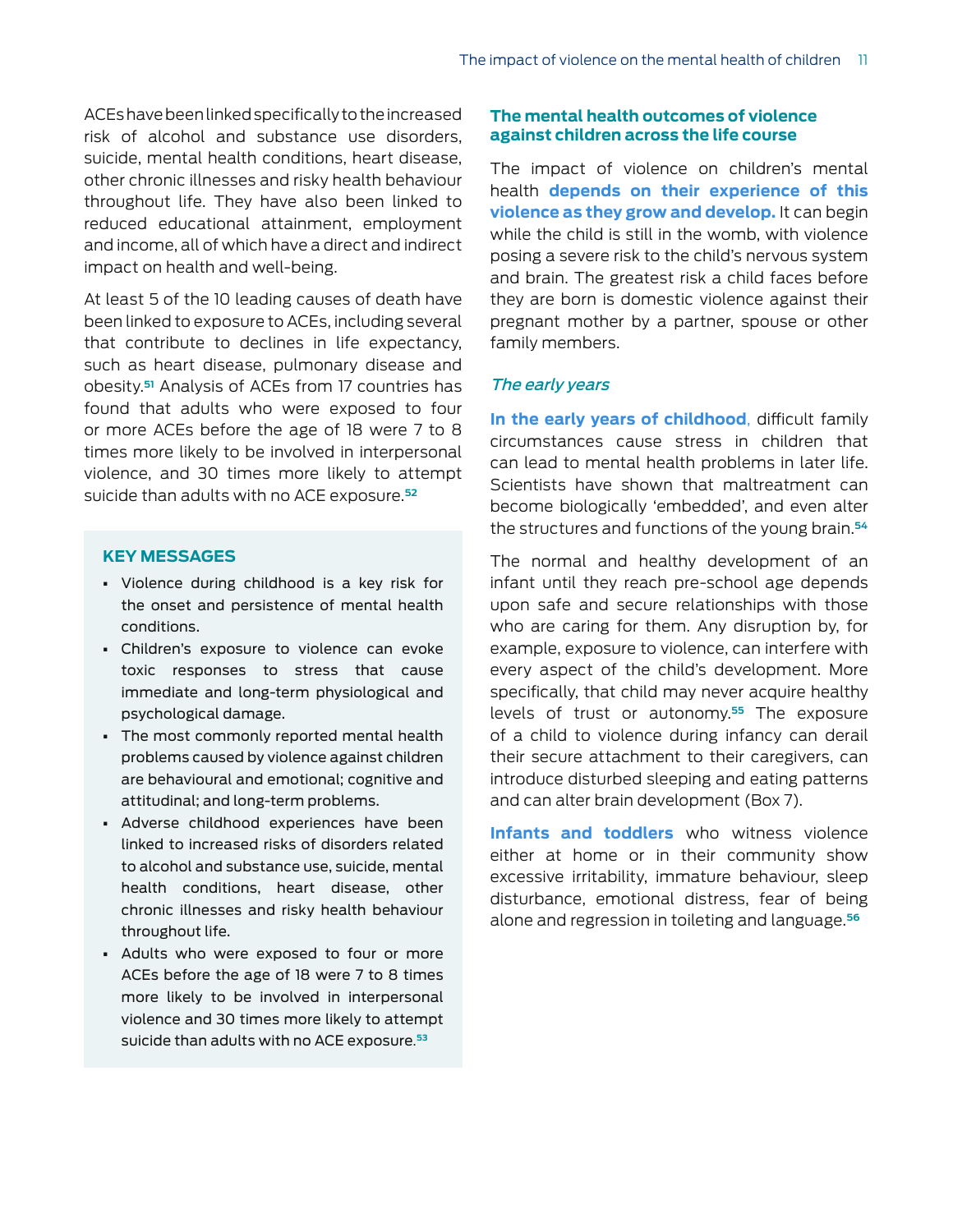#### **Box 7.**

# **Violence during childhood derails normal development**

Exposure to trauma, especially violence in the family, interferes with a child's normal development of trust and, during adolescence, the normal tendency to explore and push boundaries, which helps a young person to develop autonomy.**<sup>57</sup>**

Recent reports have noted symptoms in young children that are very similar to post-traumatic stress disorder in adults, including the repeated reexperiencing of the traumatic event, avoidance and the 'numbing' of responsiveness.**58**

**Pre-schoolers** are not yet able to fully control their own emotions. Research has set out some of the behavioural effects of being exposed to violence at this age, including ambivalence towards parents, acting out, whining and clinging or crying – all of which may result from anxiety and post-traumatic stress.**<sup>59</sup>**

## Childhood

**Between the ages of 6 and 12 years,** children begin to recognize what is expected of them and start to build their sense of self by comparing themselves with others around them. Research suggests that the effects of domestic violence on children in this age group can include feelings of guilt and shame, as well as anxiety and symptoms of PTSD.**60** A child may begin to struggle at school and their relationships with their peers can suffer. They may lack motivation or find it difficult to concentrate because of intrusive thoughts. This is also the time of life when gender socialization starts, and when children begin to make judgements about fairness and whether their needs are being met in the best way.**<sup>61</sup>**

It is possible that children of school-age are better able than pre-schoolers to grasp the circumstances around any violence they experience or witness. Children of this age may be able to draw on more internal resources (such as more sophisticated perceptions) and external resources (such as school professionals and perhaps education about family violence) that could help them cope.**<sup>62</sup>**

Nevertheless, as with pre-schoolers, school-age children who are exposed to violence are more likely to show increases in sleep disturbances and are less likely to explore, play freely or show any motivation to master their environment.**63** In addition, school-age children are more likely to understand that the violence that they witness or experience is intentional and may worry about what they could have done to prevent it, or that they caused the violence to begin with.

#### **Box 8.**

# **The impact of community violence on school-age children**

Several studies support a link between exposure to community violence and symptoms of anxiety, depression and aggressive behaviour in school-age children living in violent urban neighbourhoods.**<sup>64</sup>** In extreme cases of exposure to chronic community violence, school-age children may also exhibit symptoms that are similar to post-traumatic stress disorder. Some studies have highlighted the link between children witnessing violence and nightmares, children's fear of leaving their homes, anxiety and a 'numbing' effect.**<sup>65</sup>**



Tommy [NAME CHANGED], 16 years-old stands in Dublin, Ireland. In his community, Tommy has been subject to violence and intimidation from the police and his peers. Tommy has identified the lack of recreational space and facilities as one of the main reasons for violent encounters in his community. © UNICEF/UNI195867/Blundell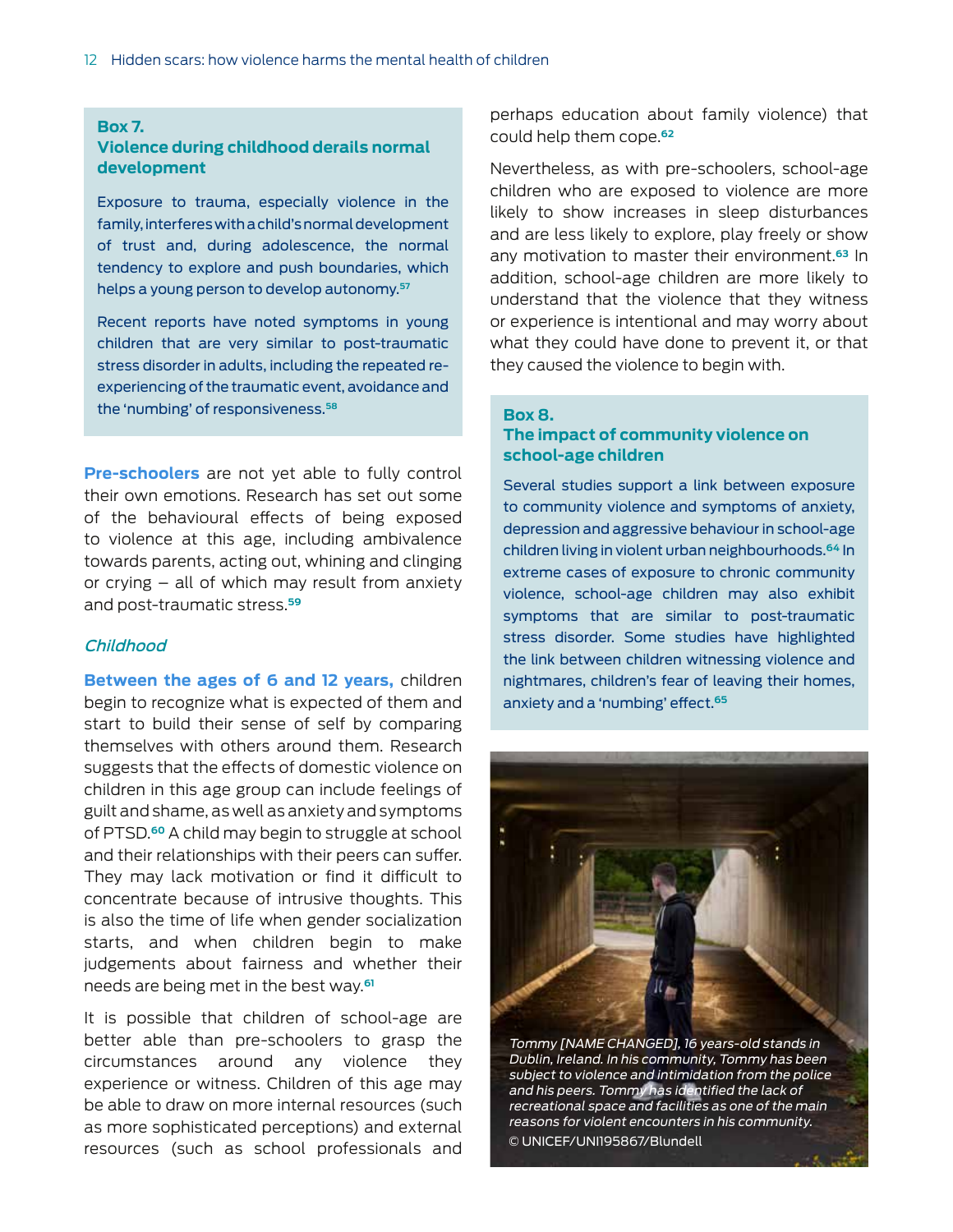#### **Box 9.**

# **Key data on adolescents and mental health**

- The effects of exposure to violence on adolescents can include depression and suicidal thoughts, dating violence, substance abuse and the use of violence as a control tactic. Up to 20 per cent of adolescents (aged 15–19 years) globally experience mental health conditions.
- Suicide is the third leading cause of death among adolescents (aged 15–19) worldwide.
- Around 15 per cent of adolescents in low- and middle-income countries have considered suicide.
- Today, globally, mental and substance use disorders are the leading cause of disability in children and young people.**<sup>66</sup>**

# Adolescence

Cognitive psychology and neuroscience studies have transformed our understanding of the potential reasons for the onset of **mental health conditions in adolescence**. One unique transition that occurs during adolescence is that the opinion of peers begins to be more important than the views of parents and other relatives. The power of this peer influence leaves adolescents very sensitive to social stimuli and increases their propensity for risky behaviour.

Adolescence involves the active search for identity, and a lack of guidance at this crucial stage can lead to poor choices.**67** The sexual coming-ofage and the onset of sexual experiences can be skewed by the results of exposure to violence and the perpetuation of violent norms of behaviour. It may be difficult for adolescents to get the right type or level of help they need because exposure to violence has had an impact on them that may be masked by their own norm- and law-breaking or violent behaviour.

Considerable research on adolescent youth violence indicates that adolescents exposed to violence, particularly chronic community violence, throughout their lives, tend to show high levels of aggression and acting out. This is often accompanied by anxiety, behavioural problems, problems with academic performance, truancy and revenge-seeking.

The more severe effects may be related to adolescents' greater exposure to violence than younger children. A chronically traumatized adolescent can appear deadened to feelings and to pain, and can show restricted emotional development over time. Alternatively, they may attach themselves to peer groups and gangs as a substitute for family and may incorporate violence into their lives as a way to deal with disputes or frustration.**<sup>68</sup>**

#### Inter-generational aspects

**"They can be adolescents or parents that had a very difficult childhood, and so that has stayed with them and they can't let go of it. So they make other children pay for it so that they feel like they did when they were young."**  Ava (name changed), Canada**<sup>69</sup>**

Evidence on the **inter-generational aspects** of violence and mental health from high-income countries demonstrates that maternal ACEs have far-reaching consequences that can last for an entire lifetime, but that also span generations.**<sup>70</sup>** These consequences include disrupted parenting, impaired attachment, and poor educational and mental health outcomes in children.

In low- and middle-income countries, recent studies have demonstrated that maternal maltreatment and exposure to violence can trigger an increase in violent attitudes and tendencies towards children.**71** Maternal depression has also been linked to childhood disturbances in emotional, behavioural and cognitive development, including self-reported mental health problems, increased risk of violence and substance use, and poor educational achievement.**<sup>72</sup>**

Children can also be harmed when those who are caring for them are subjected to **intimate partner violence or when children witness it taking place**. Research has shown that children who witness violence at home or live with mothers who are victims of intimate partner violence are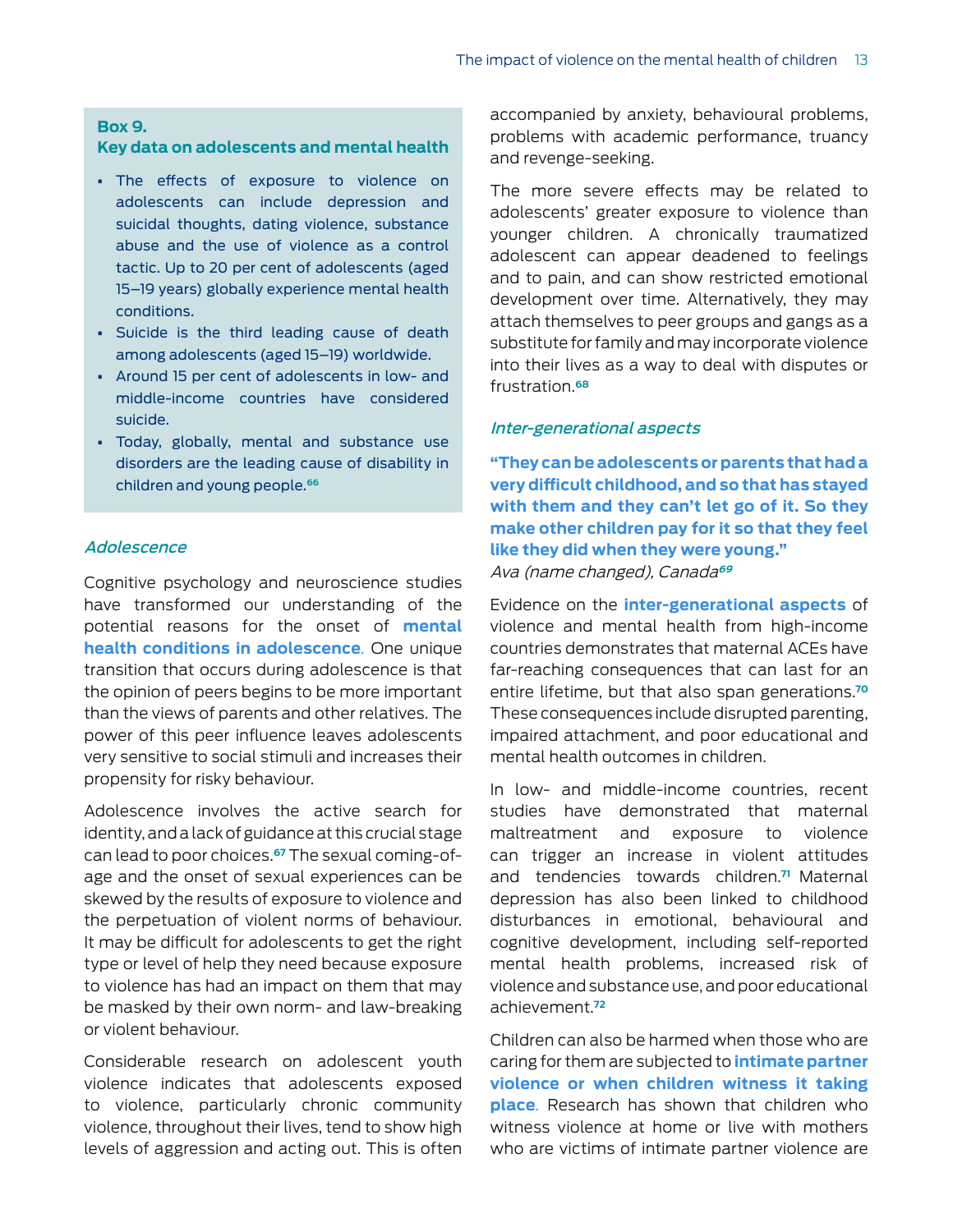

# **KEY MESSAGES**

- The impact of violence on children's mental health depends on their experience of it as they grow and develop.
- Violence in early childhood can impede secure attachment, disturb sleep and eating habits, and alter brain development.
- Infants and toddlers who witness violence can show excessive irritability, fear of being alone and regression in toileting and language.
- School-age children are likely to have a greater understanding than younger children about the intentionality of violence and worry about what they could have done to prevent or stop it.
- Adolescence brings with it a greater sensitivity to peer influence and an increased propensity for risky behaviour. The effects of exposure to violence on adolescents can include depression and suicidal thoughts, substance abuse and the use of violence as a control tactic.
- Experiences of violence have inter-generational mental health effects, especially those effects that arise from maternal adverse childhood experiences and intimate partner violence.

at a heightened risk of experiencing abuse within the home. There is also evidence to suggest that children exposed to domestic violence are more likely to act aggressively towards their peers or siblings and to carry violence into their adult lives as either victims or perpetrators. Witnessing violence between parents or caregivers can also shape children's attitudes about its acceptability within the family and close relationships; these attitudes can, in turn, be passed down to the next generation, perpetuating the cycle of violence.

# **The mental health outcomes of different settings and forms of violence against children**

In addition to varying across the life course, the impact of violence on the mental health of children depends on the forms of violence they experience and the settings in which the violence takes place. Table 1 summarizes the main mental health outcomes of different forms of violence and across different settings.

It is important to note that exposure to violence is not itself a diagnosis. Not all people affected by a particular type of violence will react in the same way or benefit from the same intervention.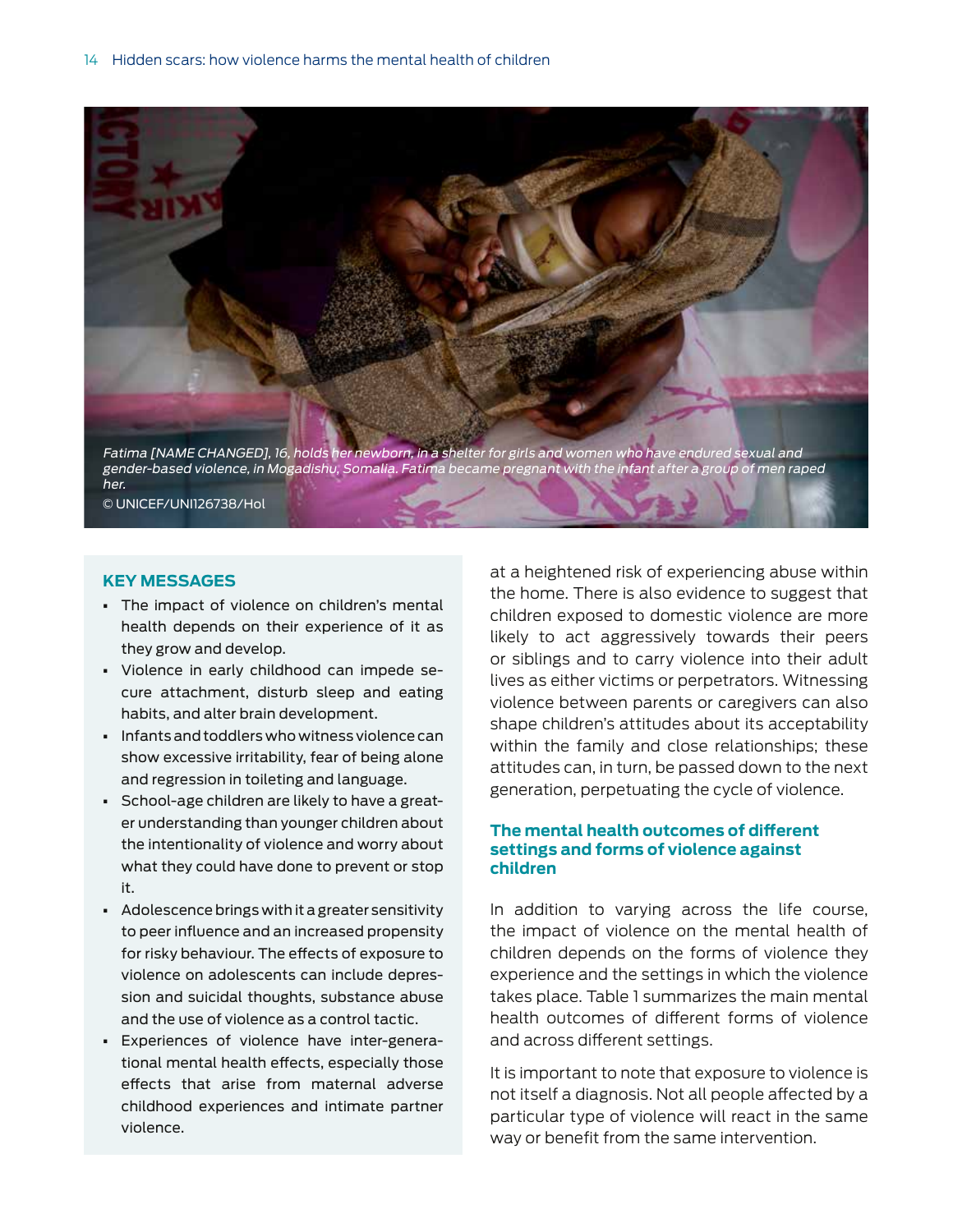| <b>Forms and</b><br><b>settings</b> | <b>Mental health outcomes</b>                                                                                                                                                                                                                                                                                                                                                                                                                                                                                                                              |
|-------------------------------------|------------------------------------------------------------------------------------------------------------------------------------------------------------------------------------------------------------------------------------------------------------------------------------------------------------------------------------------------------------------------------------------------------------------------------------------------------------------------------------------------------------------------------------------------------------|
| Psychological<br>violence           | Increased risk of a lifelong pattern of depression, anxiety, low self-esteem, inappropriate<br>or troubled relationships, and a lack of empathy.                                                                                                                                                                                                                                                                                                                                                                                                           |
|                                     | Possible delays in developmental progress during childhood.                                                                                                                                                                                                                                                                                                                                                                                                                                                                                                |
| Sexual violence                     | A range of outcomes include depression, post-traumatic stress disorder (PTSD), suicide<br>risk, substance use, eating disorders, teenage pregnancy, risky sexual behaviour, poorer<br>educational outcomes, and perceptions among victims of their own poorer health. <sup>73</sup> May<br>disrupt bodily sensations such as pain intensity and hunger, <sup>74</sup> as well as attention span<br>and working memory. <sup>75</sup>                                                                                                                       |
|                                     | The psychological and emotional impact can be particularly devastating because<br>secrecy, shame and stigma - underpinned by harmful gender norms - mean that boys<br>and girls who experience sexual abuse often have to cope alone.                                                                                                                                                                                                                                                                                                                      |
| Physical                            | Associated with behaviour disorders, anxiety disorders, depression and substance use.                                                                                                                                                                                                                                                                                                                                                                                                                                                                      |
| violence and<br>punishment          | Available evidence indicates an association between physical punishment and increased<br>aggression, reduced empathy and the way in which children absorb and follow moral<br>rules. <sup>76</sup>                                                                                                                                                                                                                                                                                                                                                         |
|                                     | Linked to slower cognitive development and poorer academic achievement.                                                                                                                                                                                                                                                                                                                                                                                                                                                                                    |
| <b>Neglect</b>                      | Associated with a range of behavioural, cognitive, developmental and internalizing prob-<br>lems, <sup>77</sup> and as harmful, potentially, as other forms of maltreatment. <sup>78</sup>                                                                                                                                                                                                                                                                                                                                                                 |
| <b>Bullying</b>                     | Associated with poorer education results and mental health problems - including<br>anxiety and depression, suicidal thoughts and actions, self-harm and violent behaviour -<br>that have been found to persist into adulthood. Cyberbullying results in many of the same<br>outcomes and has also been linked to a greater likelihood of problem drinking, cigarette<br>smoking and gambling. <sup>79</sup>                                                                                                                                                |
|                                     | Bullying affects not only its victims: being the child who bullies is also linked to poorer<br>outcomes during childhood and in later life. Children who bully exhibit more externalizing<br>problems like antisocial and risk-taking behaviour, as well as later criminal offending.<br>Being a perpetrator of bullying and a victim compounds the risks of psychological and<br>behavioural problems.                                                                                                                                                    |
| Violence online                     | Online exposure of children to violence and inappropriate content (such as child abuse<br>material, pornography, hate-speech material and material advocating unhealthy or dan-<br>gerous behaviour like self-harm, suicide and anorexia) is associated with problematic<br>behaviour, including aggression, anxiety and PTSD symptoms. Children can also end up<br>with lower levels of empathy and compassion for others. The portrayal of suicide online<br>that can lead to imitation or "copycat" suicides is particularly problematic. <sup>80</sup> |
| Children in<br>institutional care   | There is strong and consistent evidence on the negative impact of institutional care on<br>children's mental health, particularly in terms of high rates of psychiatric symptoms, and<br>emotional and behavioural problems. Systematic reviews often highlight associations<br>between severe institutional neglect and delayed cognitive development; it can also<br>result in permanent disability. <sup>81</sup>                                                                                                                                       |
|                                     | Research has confirmed the particularly negative cognitive effects for younger children<br>and those who spend long periods in institutions. <sup>82</sup>                                                                                                                                                                                                                                                                                                                                                                                                 |

# **Table 1. FORMS, SETTINGS AND MENTAL HEALTH OUTCOMES OF VIOLENCE**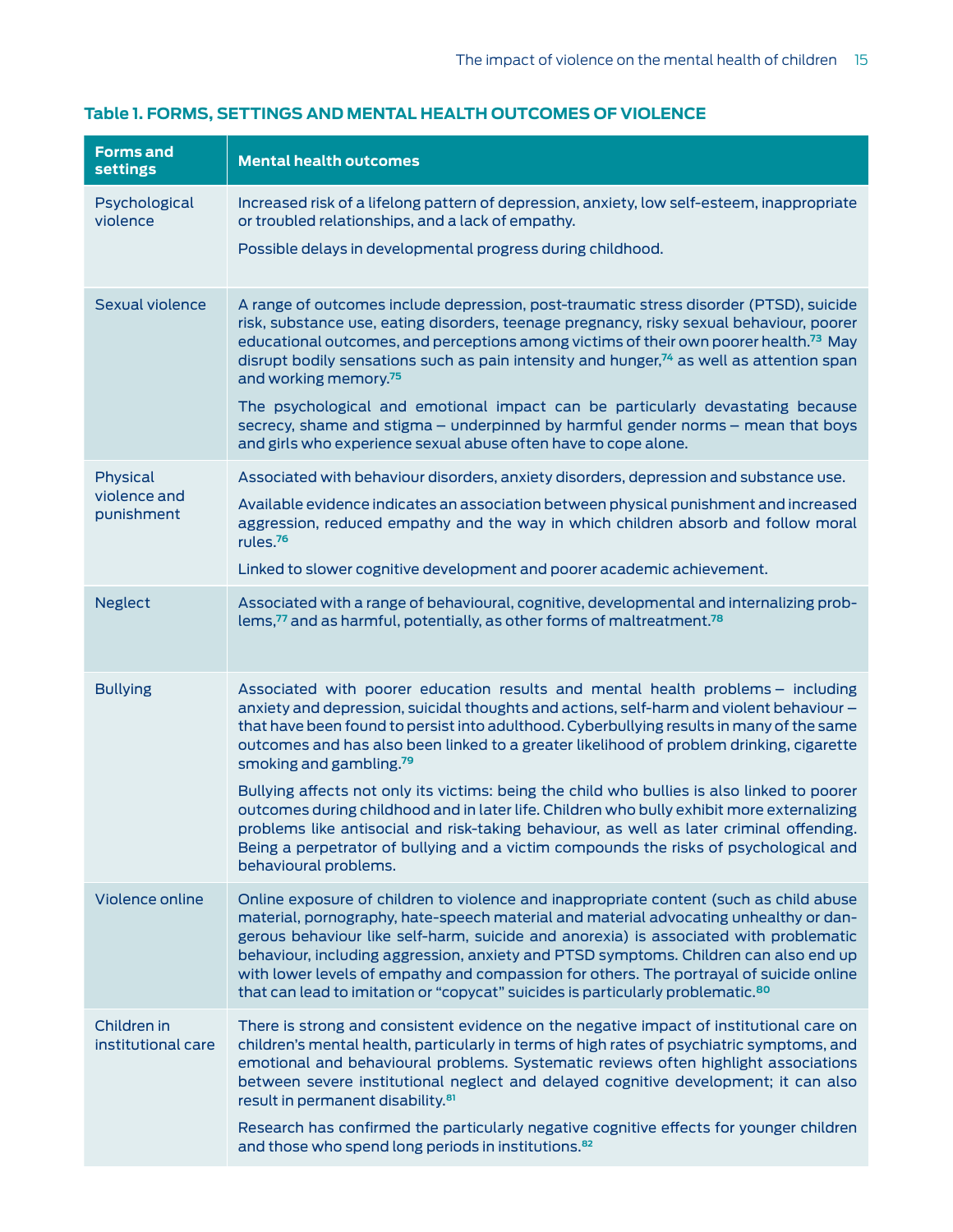| <b>Forms and</b><br><b>settings</b>   | <b>Mental health outcomes</b>                                                                                                                                                                                                                                                                                                                                                                                                                                                                                                                                                                                                                                                             |
|---------------------------------------|-------------------------------------------------------------------------------------------------------------------------------------------------------------------------------------------------------------------------------------------------------------------------------------------------------------------------------------------------------------------------------------------------------------------------------------------------------------------------------------------------------------------------------------------------------------------------------------------------------------------------------------------------------------------------------------------|
| Children<br>deprived of<br>liberty    | Children in justice-related detention have markedly higher levels of mental health<br>conditions than other children in their community, in particular substance use disorders,<br>behavioural disorders and depression. Many children in detention also experience<br>PTSD and other severe mental health conditions that warrant immediate treatment.<br>Importantly, mental health conditions in detained children have been found to be highly<br>comorbid, i.e. existing alongside other conditions. <sup>83</sup>                                                                                                                                                                   |
|                                       | Self-harm and suicidal behaviour are higher among children in detention than among their<br>community peers. Adolescents who have been in detention are four times more likely to<br>die by suicide than other adolescents. <sup>84</sup>                                                                                                                                                                                                                                                                                                                                                                                                                                                 |
|                                       | Children in detention as a response to immigration are vulnerable to serious mental<br>health disorders as a result of a range of factors, including torture and trauma before<br>their arrival, the breakdown of families within detention, the length of detention and<br>uncertainty about the future, and witnessing trauma within detention. <sup>85</sup>                                                                                                                                                                                                                                                                                                                           |
| Harmful<br>practices                  | Harmful practices can cause both immediate and prolonged psychological damage.<br>Girls and women who have experienced female genital mutilation, for example, may<br>have higher rates of mental health disorders, particularly depression, anxiety disorders,<br>PTSD and somatic complaints, such as aches and pains, that have no apparent physical<br>cause. <sup>86</sup>                                                                                                                                                                                                                                                                                                           |
|                                       | Research on child marriage and psychological well-being in Niger and Ethiopia has found<br>significant and negative associations between early marriage and psychological well-<br>being, including depression and anxiety, as well as vitality and general health. These<br>associations remained even after adjusting for the prevalence of child marriage, violence<br>and average psychological well-being at the community level. This suggests that early<br>marriage is detrimental to psychological well-being even after accounting for social<br>norms captured by the child marriage and other community variables. <sup>87</sup>                                              |
| Armed<br>violence in the<br>community | Research indicates that children exposed to gun violence may experience negative<br>short- and long-term psychological effects. These include anger, withdrawal, PTSD, de-<br>sensitization to violence, disturbed sleep, intrusive thoughts about the traumatic event,<br>difficulty concentrating in the classroom, deteriorating academic performance, and<br>lower educational and career aspirations. Other outcomes include increased aggressive<br>behaviour, risky sexual behaviours and substance misuse. <sup>88</sup> The impact is more acute<br>for children who are direct victims of gun violence, or who live in communities where they<br>witness repeated gun violence. |
| Refugee children                      | Refugees fleeing persecution, torture, or sexual violence are at high risk of developing<br>both acute and chronic psychological disorders. Cumulative trauma experienced before<br>displacement (such as threats of harm, witnessing violence suffered by others, and lack<br>of access to basic needs) and afterwards (such as protection concerns, lack of statehood<br>and detention) also contributes to a child's overall distress. <sup>89</sup>                                                                                                                                                                                                                                   |
|                                       | Children who live through these experiences face a far higher risk of serious mental health<br>problems, particularly post-traumatic stress disorder and depression in later life. <sup>90</sup>                                                                                                                                                                                                                                                                                                                                                                                                                                                                                          |
|                                       | A meta-analysis of 30 studies on refugees found a prevalence range of 0-87 per cent for<br>children who meet the criteria for post-traumatic stress disorder. <sup>91</sup> Children reported fear<br>of recalling traumatic events, fear the events would happen again, headaches, weight<br>loss, general anxiety and insomnia. The prevalence of depressive symptoms ranged from<br>35 per cent to 90 per cent across the studies.                                                                                                                                                                                                                                                     |
|                                       | The prevalence of aggression or conduct problems among youth in refugee camps is<br>around 36 per cent, with boys displaying more aggression than girls. <sup>92</sup>                                                                                                                                                                                                                                                                                                                                                                                                                                                                                                                    |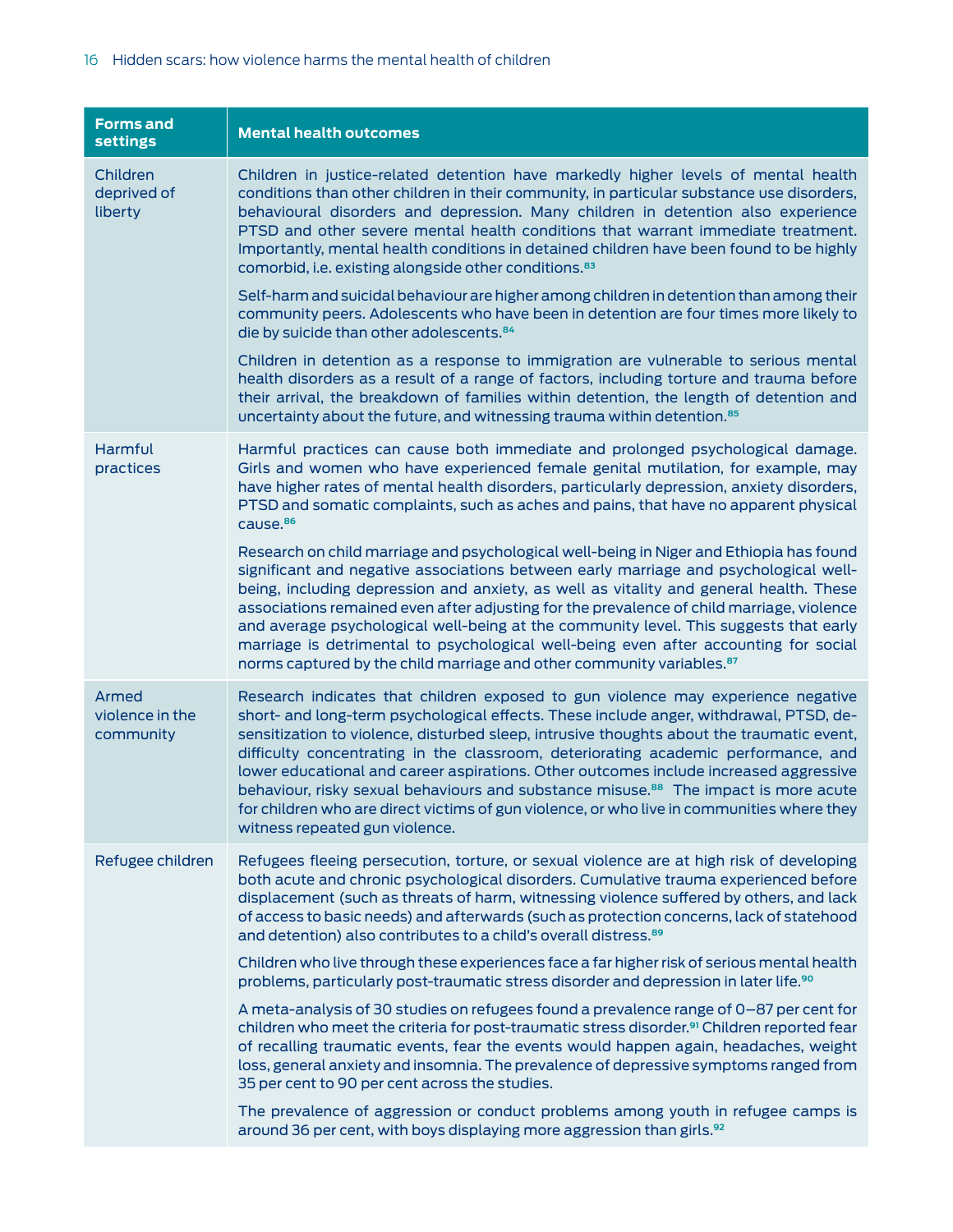| <b>Forms and</b><br><b>settings</b>             | <b>Mental health outcomes</b>                                                                                                                                                                                                                                                                                                                                                                                                                                                                                                                                                                                                                                                                   |
|-------------------------------------------------|-------------------------------------------------------------------------------------------------------------------------------------------------------------------------------------------------------------------------------------------------------------------------------------------------------------------------------------------------------------------------------------------------------------------------------------------------------------------------------------------------------------------------------------------------------------------------------------------------------------------------------------------------------------------------------------------------|
| <b>Disease</b><br>outbreak                      | Confinement measures can place children at greater risk of violence and exploitation.<br>The disruption of services to children in abusive households, in alternative care, in street<br>situations and in humanitarian settings, for example, can mean that lifelines of safety<br>and support are cut off.                                                                                                                                                                                                                                                                                                                                                                                    |
|                                                 | As well as the impact of violence at home, online or in other settings, the isolation caused<br>by confinement measures during disease outbreaks is linked to a range of effects on<br>children's mental health.                                                                                                                                                                                                                                                                                                                                                                                                                                                                                |
|                                                 | Children may struggle with the disruption of their daily routines, as this interferes with<br>their sense of structure, predictability and security. Children may also worry about their<br>own safety and the safety of their loved ones, how their basic needs will be met and<br>what will happen in the future. Children who have already been traumatized or who have<br>pre-existing mental, physical or developmental problems are at particularly high risk of<br>emotional disturbances.                                                                                                                                                                                               |
|                                                 | How a child reacts and the common signs of distress can vary according to their age,<br>previous experiences and how they typically cope with stress. Some common changes<br>include:                                                                                                                                                                                                                                                                                                                                                                                                                                                                                                           |
|                                                 | - excessive crying or irritation in younger children                                                                                                                                                                                                                                                                                                                                                                                                                                                                                                                                                                                                                                            |
|                                                 | • returning to behaviour they have outgrown (such as toileting accidents or bedwetting)                                                                                                                                                                                                                                                                                                                                                                                                                                                                                                                                                                                                         |
|                                                 | • excessive worry or sadness                                                                                                                                                                                                                                                                                                                                                                                                                                                                                                                                                                                                                                                                    |
|                                                 | • irritability and 'acting out' behaviour in teens                                                                                                                                                                                                                                                                                                                                                                                                                                                                                                                                                                                                                                              |
|                                                 | poor school performance<br>٠                                                                                                                                                                                                                                                                                                                                                                                                                                                                                                                                                                                                                                                                    |
|                                                 | • avoiding activities they used to enjoy                                                                                                                                                                                                                                                                                                                                                                                                                                                                                                                                                                                                                                                        |
|                                                 | • unexplained headaches or body pain                                                                                                                                                                                                                                                                                                                                                                                                                                                                                                                                                                                                                                                            |
|                                                 | • use of alcohol, tobacco or other drugs.                                                                                                                                                                                                                                                                                                                                                                                                                                                                                                                                                                                                                                                       |
| International and<br>internal armed<br>conflict | All the evidence confirms the damaging impact of war and military violence on the mental<br>health of children and adults, increasing PTSD, depression, anxiety and dissociative<br>symptoms (e.g. having flashbacks to traumatic events; feeling that you are briefly losing<br>touch with events going on around you; being unable to remember anything for a period<br>of time). <sup>93</sup>                                                                                                                                                                                                                                                                                               |
|                                                 | Traumatic brain injury (TBI) is a major problem for children in conflict zones and increases<br>the chances of subsequent mental health problems. <sup>94</sup>                                                                                                                                                                                                                                                                                                                                                                                                                                                                                                                                 |
|                                                 | It is important to remember that stressors in these settings are interconnected, and that<br>the negative impact of violence is compounded by lack of access to the support services<br>children need to survive and to cope with stress.                                                                                                                                                                                                                                                                                                                                                                                                                                                       |
|                                                 | Systematic violence is particularly traumatic for the victims, and for those who treat and<br>assist them. <sup>95</sup> One example is the extreme violence, torture, enslavement, systematic<br>sexual violence and recruitment of child soldiers committed against the Yazidi minority<br>in Northern Iraq by ISIL/Da'esh. Nearly half (42.9 per cent) of the victims who escaped<br>from ISIL show full PTSD and 39.5 per cent suffer from major depression. Among the<br>ISIL victims, women are more likely than men to suffer from PTSD and major depression.<br>Torture and sexual violence are strong predictors for the development of PTSD and<br>comorbid depression. <sup>96</sup> |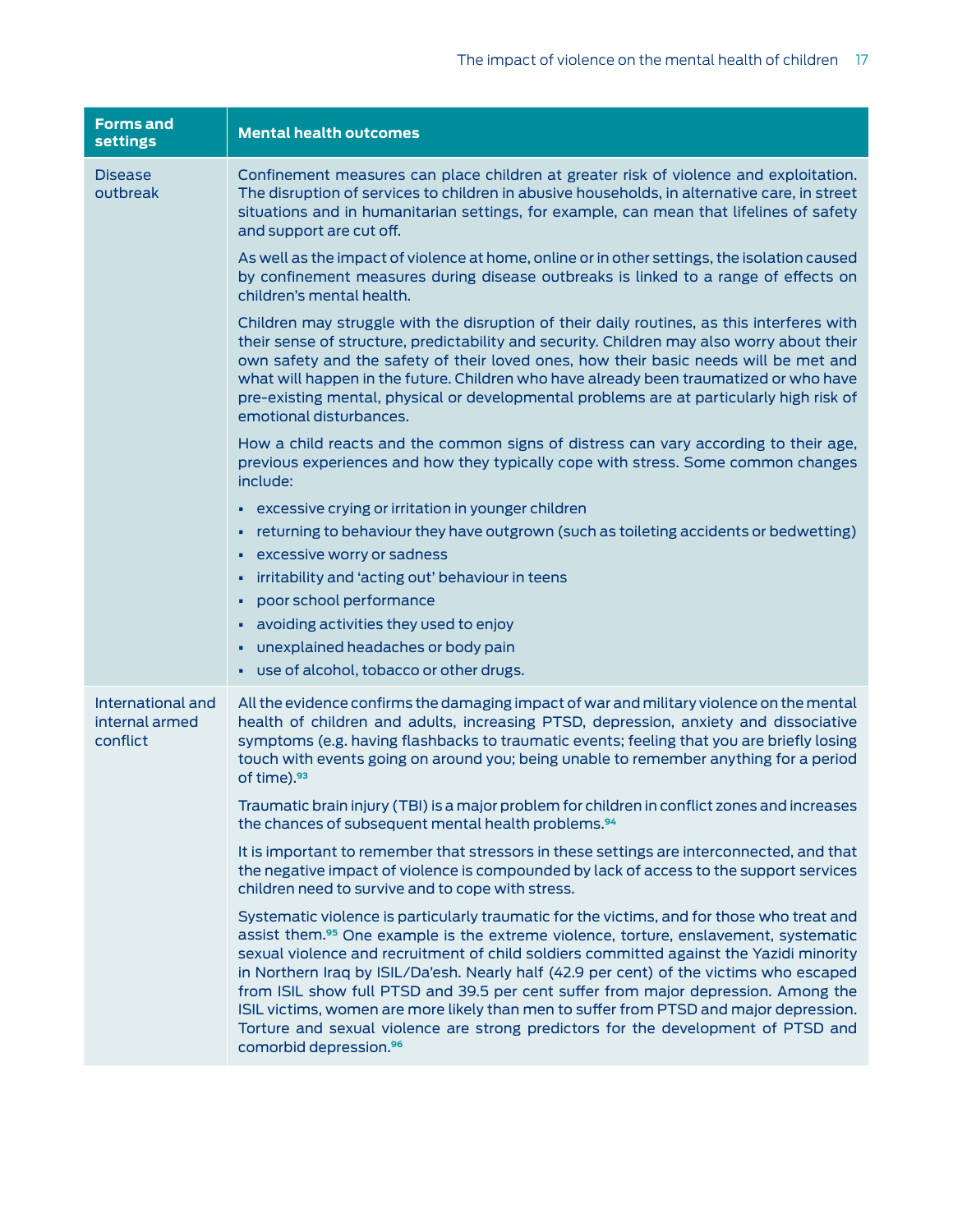

Forage, a refugee camp in the Diffa region, south-east Niger.

© UNICEF/UN0232615/Zehbrauskas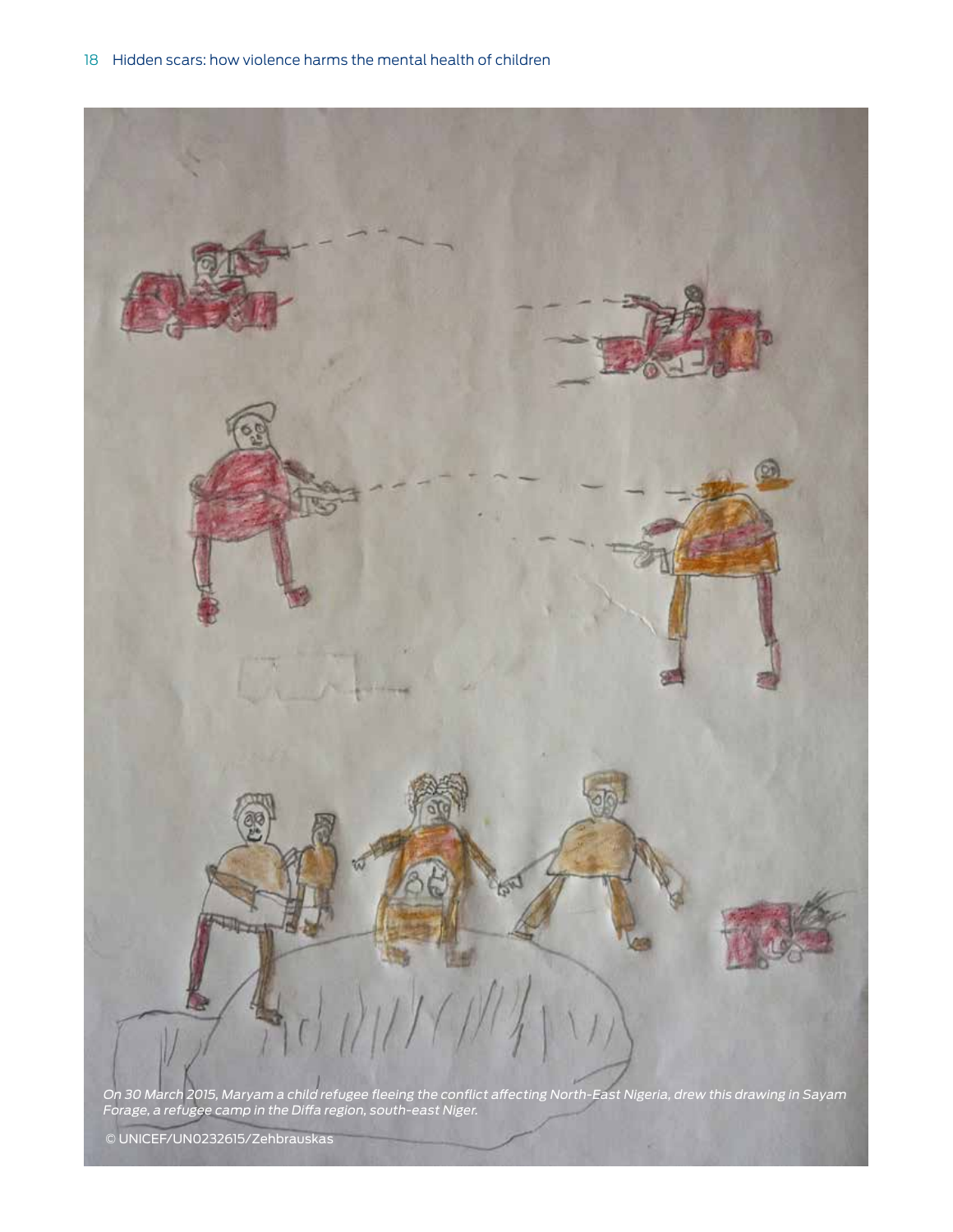# 4. Understanding risk and protective factors

The foundation for effective action lies in the identification of the factors that put children at risk of violence and mental health problems, and the factors that can protect them against both. What's more, an integrated approach to decrease their risks and increase their protection underpins any successful prevention and response efforts.

# **Risk factors**

Some risk factors correspond to a particular form of violence against children but, more generally, the various types of violence have several risk factors in common. This is reflected in the prevalence of poly-victimization, which involves different forms of violence.**97** Risks can be found at the individual level, within relationships, and across communities and societies, in line with the social ecological model.**<sup>98</sup>** Similarly, the determinants of mental health span multiple biological, psychological, social and environmental factors.**<sup>99</sup>**

**Individual factors** include biological and demographic characteristics that increase the risk that a child or young person will be a victim of violence, such as their gender, age, low level of education, low income levels, disability or mental health issues; being lesbian, gay, bisexual or transgender; harmful use of alcohol and drugs; and having a history of exposure to violence. Many of these characteristics also shape mental health in general. Here, it is important to consider the magnified effects of intersectionality on mental health disparities and outcomes.**<sup>100</sup>**

**Relational factors** arise from relationships with peers, intimate partners and family members. They include a lack of emotional attachment between a child and their parents or caregivers; poor parenting; family dysfunction and separation; joining peers in illegal activities; witnessing violence between parents or caregivers; and early or forced marriage. The loss of a parent or close relative, poor maternal mental health and substance abuse by caregivers are also linked to negative mental health outcomes in children.**<sup>101</sup>**

**Community-level risk factors** include the way in which the characteristics of, for example, schools, workplaces and neighbourhoods increase the risk of violence during childhood. They include poverty, high population density, transient populations, low social cohesion, unsafe physical environments, high crime rates and the presence of a local drug trade. Research points to the higher risk of multiple exposures to violence for children who live in conditions of poverty, coupled with other demographic risk factors (e.g., single-parent households, racial-ethnic minority status), regardless of children's housing status or whether they are homeless.**<sup>102</sup>**

**Society-level risk factors** include the legal and social norms that create a climate in which violence is encouraged or normalized. They also include cultural norms that see it as acceptable to use violence to resolve conflict, that affirm men's domination over women and children, and that see parental rights as outweighing the well-being of children. But they also include health, economic, educational and social policies that maintain economic, gender or social inequalities; absent or inadequate social protection; weak governance; and poor law enforcement.

# **Box 10. Attitudes towards violence**

Attitudes towards violence are crucial in shaping its risk across a range of settings. A 2017 longitudinal study in nine countries by Lansford et al. found that community acceptance of violence was a predictor for violent discipline by parents.**<sup>103</sup>** When societies accept the use of violence, their children will accept and rationalize the use of violence, particularly as a way to impose discipline.**<sup>104</sup>** Research also shows that the beliefs and attitudes of teachers around violence will determine levels of violence in their classrooms, given their major influence over what constitutes 'normal' or appropriate behaviour. Teachers' beliefs, even if they merely result in inaction, may increase the prevalence and frequency of bullying behaviour in their classrooms.**<sup>105</sup>**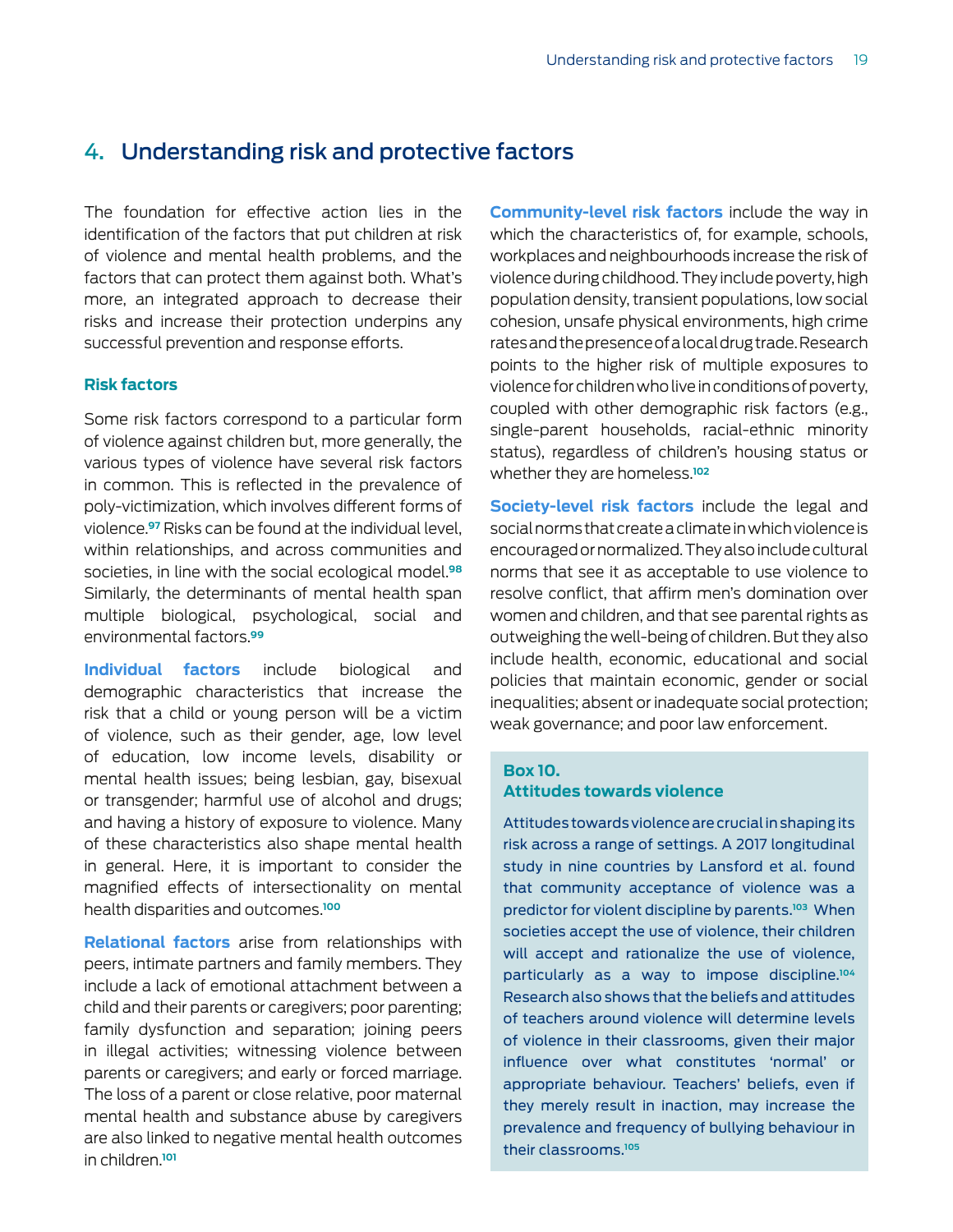**Emergencies,** such as conflicts, natural disasters and disease outbreaks, make societies fragile and erode the support that could protect children under normal circumstances. Parents and other adults who matter to a child may be killed, disabled or traumatized and children may have to take on adult caring responsibilities.

Schools – which are protective in many ways and also provide an entry point for mental health and psychosocial support – may be closed, damaged or become targets for military attacks. Opportunities for play and friendship are often lost as families are displaced or forced into lockdown, and as safe communal spaces disappear.

#### **Box 11.**

# **Mental health and conflict: "After some time, [the violence] became part of me"**

There is growing evidence on the impact on children's mental health caused by changes in societal structure, norms and roles during conflict. Several studies describe changes in sexual behaviour, including having sex at an earlier age and child marriage. A child who is displaced and separated from their family may well face an increased risk of exploitation, high-risk sexual behaviour, sexually transmitted infection, and teen pregnancy.**<sup>106</sup>** The toll on child soldiers can be extreme: in a number of studies, children describe the process of their indoctrination and methods of control, including regular physical and psychological abuse, torture and the normalization of violence.**<sup>107</sup>** In the words of one child: "After some time, [the violence] became part of me".**<sup>108</sup>**

**The way in which all of these factors interact across all levels of the social ecological model is just as important as the influence of any one factor within a single level.** 

### **Box 12. Children's mental health and violence in Zimbabwe**

The first study in Zimbabwe to estimate the risk factors for childhood emotional and physical violence (using nationally representative data) found strong associations between poor mental health and harmful behaviours, in line with international research. Chigiji et al. confirmed that, for girls, the significant risk factors for experiencing physical violence are: having ever experienced emotional abuse before the age of 13; adult illness in the home; socioeconomic status; and age. Boys' risk factors include peer relationships and socioeconomic status, while protective factors include caring teachers and trusted community members. Risk factors for emotional abuse vary, but include family relationships, teacher and school-level variables, socioeconomic status, and community trust and security.**<sup>109</sup>**

## **Protective factors**

**Protective factors can be grouped into three main categories: child factors, family factors and extra-familial factors.**



sexually abused by male soldiers. © UNICEF/UNI130546/Sokol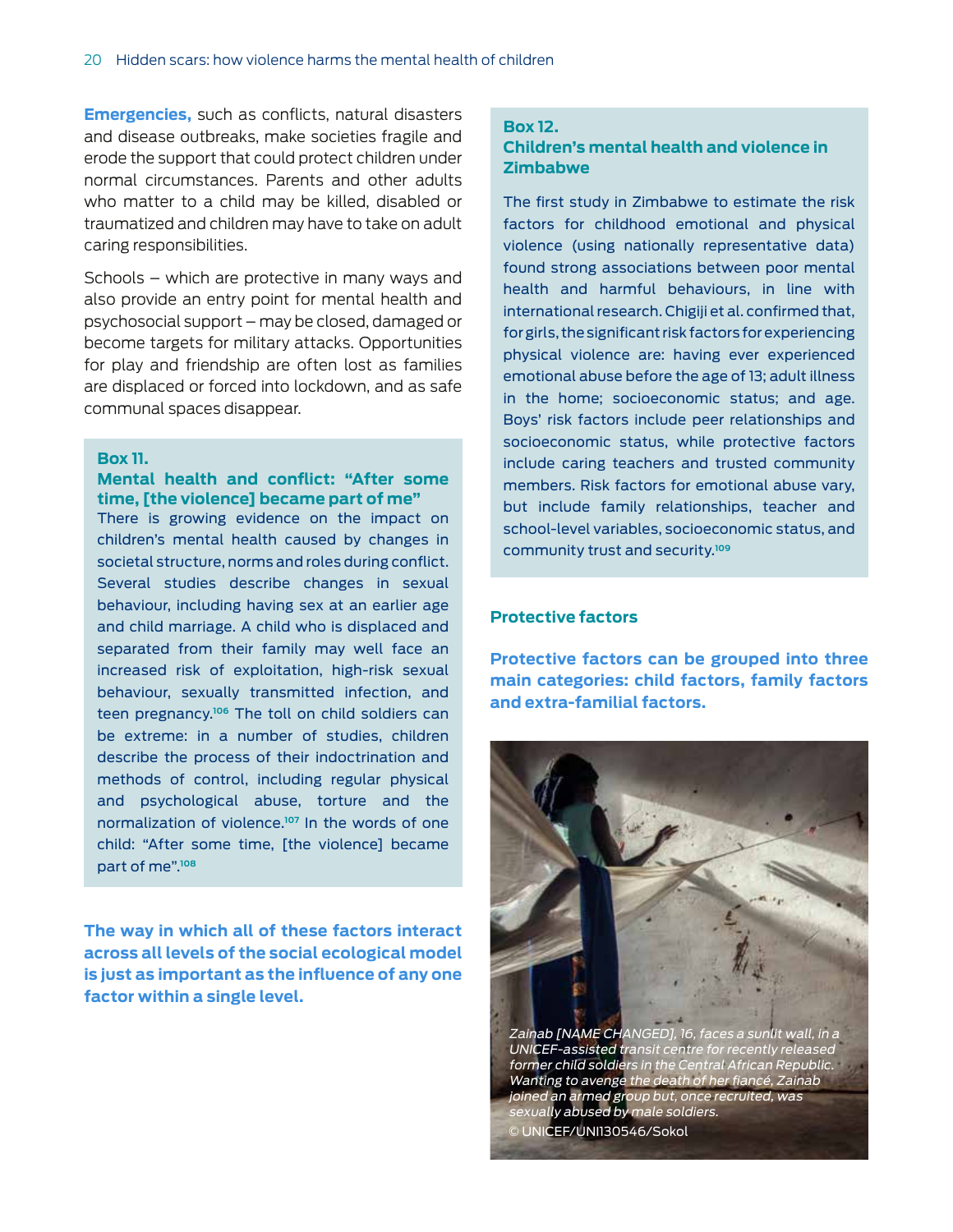**Child factors** include a child's adaptability, personality, optimism and coping style, as well as the way in which a child understands and appraises the events around him or herself. Additional protective factors cited in studies include self-esteem and selfefficacy, attractiveness to others in personality and appearance, individual talents, religious affiliation, socioeconomic advantage, opportunities for good schooling and employment, and contact with people and environments that are positive for development.**<sup>110</sup>** In other words: children who have the opportunities, support and confidence that stem from a safe and nurturing childhood.

#### **Box 13.**

# **Children's coping strategies in the face of violence**

Research highlights the critical role of children's emotionally regulated coping strategies – which many researchers define as the ability to enhance or reduce your emotions as needed - as a way to protect yourself from mental health symptoms in the face of multiple forms of violence. Children who think that they are able to cope emotionally report fewer mental health symptoms. Children's own coping strategies could, therefore, buffer the most harmful effects of some exposure to violence, whether as part of prevention or treatment strategies.**<sup>111</sup>**

Resilience is a key issue and may determine which children will experience fewer harmful effects in response to exposure to violence.**112** Resilience is about the capacity of an individual to navigate their way to resources that can support and sustain their health and well-being. It is partly a personal trait, and partly a process that is shaped by culture and context. Results from several studies of resilient infants, young children and youths who have been exposed to community violence are consistent in identifying a small number of crucial protective factors for development. These protective factors include a caring adult, a community 'safe haven' and a child's own internal resources. The evidence also suggests that the impact of environmental risk factors on a child or young person can be reduced or even prevented by helping them to strengthen their own resilience.**<sup>113</sup>**

**Family factors** include the strength and nature of a child's relationship with their parents, siblings and extended family members. The protective resource that is most important in helping a child to cope with exposure to violence is a strong relationship with a competent, caring, positive adult  $-$  most often a parent. With good parenting by a mother or father or by another significant adult, a child's cognitive and social development can continue even in adversity.

Maternal education is a protective factor that may play a key role in easing the risks associated with intra- and extra-familial difficulties.**114** Low levels of maternal education in high-income countries, for example, are associated with increased risk for childhood cognitive, behavioural and emotional challenges.**115** A mother who has had a higher education in a resource-poor setting is more likely to have better quality interactions with her child(ren) and greater knowledge of child development, and to provide higher quality home stimulation with a likelihood of having more books in the home. The integration of child stimulation into health and nutrition interventions can also have a protective effective, including in humanitarian settings.

**Extra-familial factors** include positive relationships and social support from peers or adults, such as teachers and community leaders. There is evidence that a positive school climate can protect against mental health problems and peer victimization, even in places with high levels of community violence. In general, students who have experienced high community violence coupled with a negative school climate have demonstrated the worst development.**<sup>116</sup>** Cultural practices, social norms and legal frameworks that protect against discrimination are also crucial.

### **KEY MESSAGES**

- The foundation for effective action to prevent and to respond to violence during childhood and its effects on mental health lies in the identification of the factors that put children at risk and the factors that could protect them.
- Risk factors can be found at every level: individual, family/relationships, community and society.
- The interaction between these risk factors across the different levels is just as important as the influence of any particular factor within a single level.
- Protective factors can be grouped into three main categories: child factors, family factors and extra-familial factors.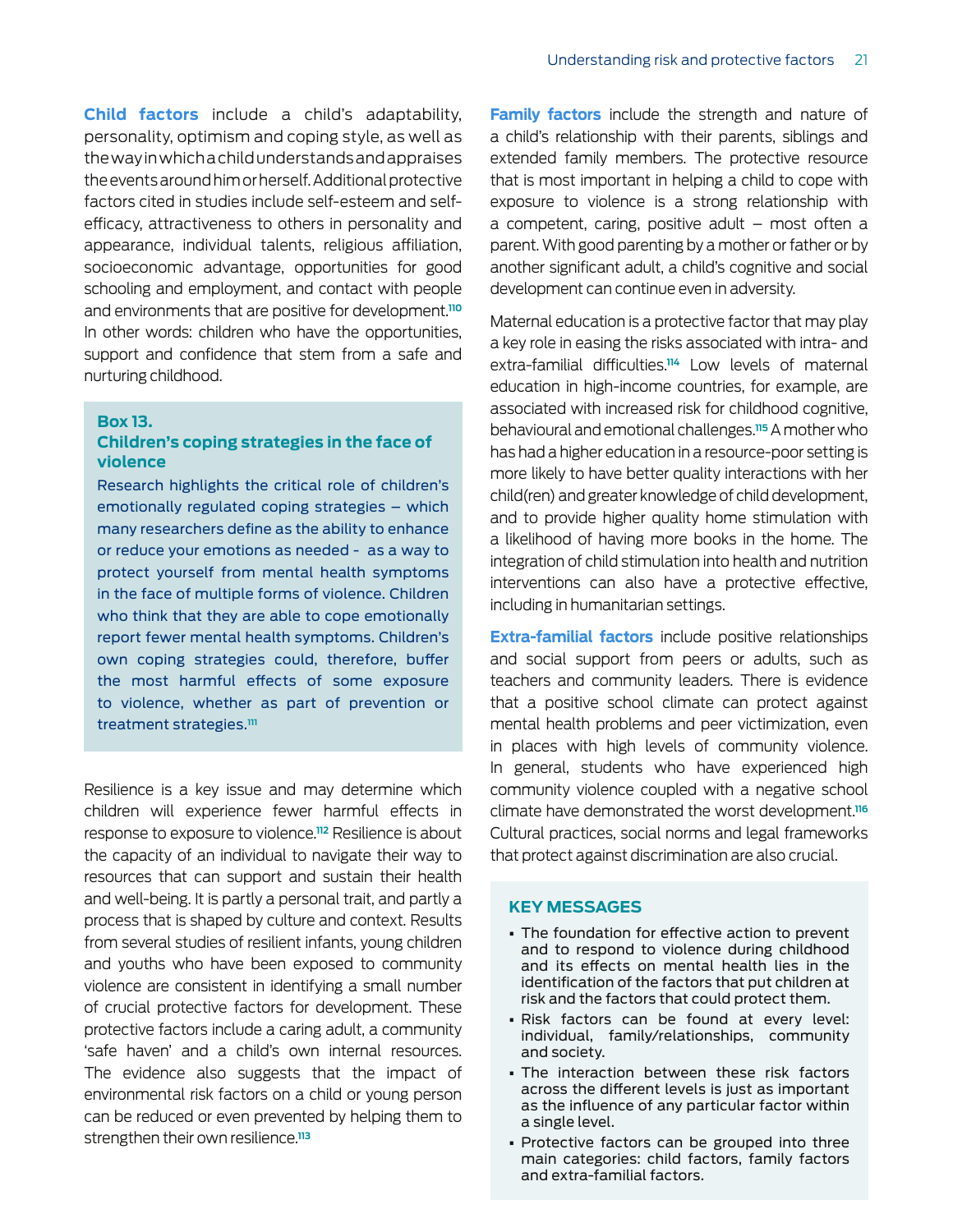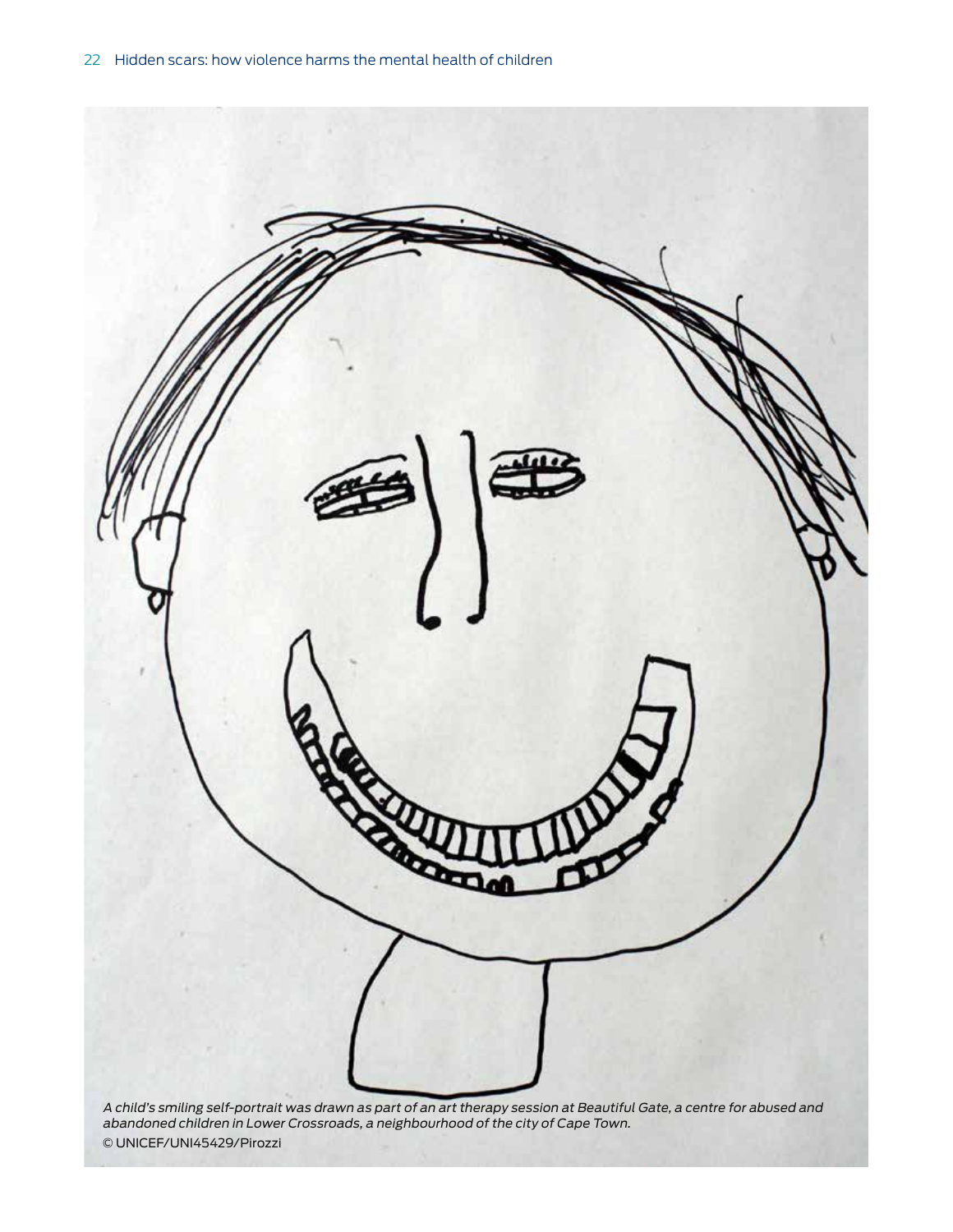# 5. What works: Evidence on effective prevention and response

**"Victims don't want the experience to be what defines them for the rest of their lives. Why do we have a system in which I feel shameful for the wrong that was done to me? Why are we the ones hiding our faces in shame? I won't give my abuser the opportunity to write my story."**

#### Sophie, survivor and advocate, Kenya**<sup>117</sup>**

We have more data, research and other evidence on interventions to prevent and respond to violence against children than ever before.**<sup>118</sup>** WHO has noted **increasing evidence on the effectiveness and cost-effectiveness of interventions** to promote children's mental health, and to prevent and treat mental health conditions, as set out in its Mental Health Action Plan 2013–2020. **<sup>119</sup>**WHO itself has initiatives that aim to strengthen mental health care systems and the provision of psychosocial interventions for promotion, prevention, and the care of children and adolescents.**<sup>120</sup>**

The Lancet Commission on Global Mental Health and Sustainable Development has also identified a range of interventions that are necessary to prevent mental illness and substance use conditions, and to provide treatment and care to enhance recovery.**121** The Commission has stressed **innovative interventions that have the potential to be scaled up**, and that could be delivered either through routine health care or other existing platforms.

Preventive interventions that focus on **maternal mental health, mother-infant interaction, and play and stimulation** have positive long-term benefits for both infants and mothers. Those that promote early initiation of breastfeeding and close physical contact with the mother and enhance maternal responsiveness are particularly important, as they build attachments and reduce the risk of child maltreatment. In addition, **parent education and multi-component interventions** (those that combine **family support, pre-school education, parenting skills and child care**)

show promise in preventing child maltreatment and reducing mental health problems in children exposed to adversity, and those affected by armed conflict.**<sup>122</sup>**

A 2018 meta-analysis of 193 studies by Patel et al. for the Lancet Commission reported strong links between **maternal depression** and increased mental health conditions (both internalizing and externalizing) among their children. Equally, there is strong evidence that interventions to support mothers with mental health conditions help to reduce internalizing and externalizing problems among their children, and prevent the onset of childhood mental health problems. **Home-visiting programmes** for new mothers and their babies are particularly useful when they include the detection and treatment of maternal depression and the delivery of **psychosocial interventions** as part of routine prenatal care and post-natal care services.**<sup>123</sup>**

Investing in parenting and child-welfare interventions is vital to **break toxic cycles of trans-generational transmission of violence, poverty and mental illness**. Parenting interventions aim to modify aspects of caregiving that could pose a risk to children by, for example, promoting non-violent discipline or by improving parental knowledge of the potential effect of violence on the development of their children. According to the American Psychological Association, a wide range of family-focused prevention programmes have been tested and have had a real impact, while several have also been shown to be cost-effective.**124** The Nurse Family Partnership home-visiting programme in the United States, for example, has been shown to save from \$3 to \$6 for every dollar invested.**<sup>125</sup>**

The Lancet Commission found that an intervention for growth-stunted toddlers that provided psychosocial stimulation and parenting support led to major gains in adult functioning and labour market outcomes later in life. And within schools, life-skills training that is focused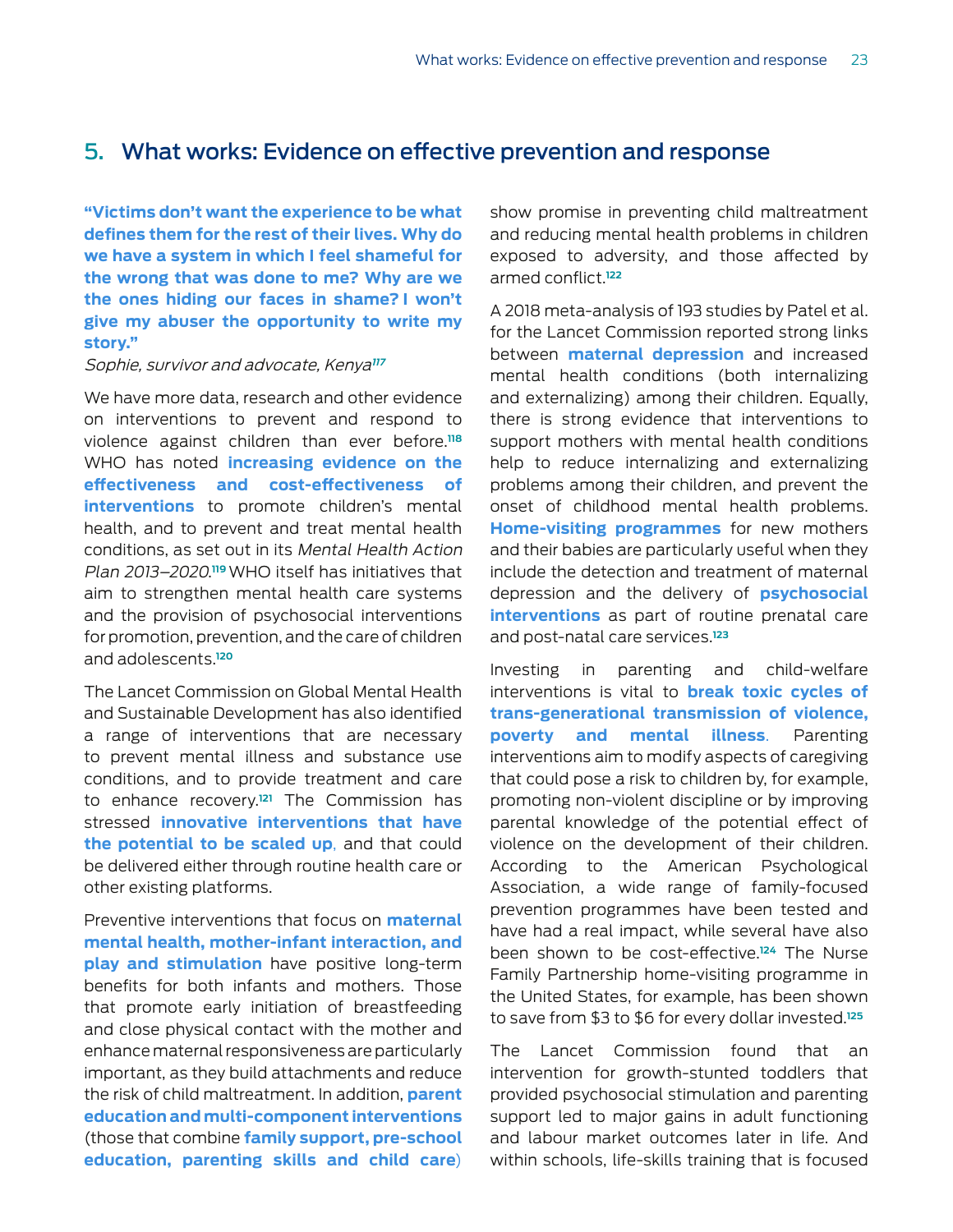on the development of social and emotional skills, problem-solving and ways to cope is seen as best practice for building emotional and social competencies in children of all ages.**<sup>126</sup>**

In terms of treatment, care and rehabilitation for mental health problems among children in lowresource settings, a basic package of interventions for children could include training programmes for parenting skills, which have been shown to work well for children with developmental, behavioural and emotional problems.**<sup>127</sup>**

**The community-based rehabilitation model**, for example, is a rights-based approach that builds on the inherent strengths of the community and involves people with disabilities, family members and volunteers. Such approaches should be supported by local health professionals so that they can be incorporated into mainstream services where possible. The approaches should also be tailored to specific local needs and resources.

Evidence on community-based rehabilitation programmes for children with developmental delays and disorders highlights both their acceptance by local communities and their benefits.**128** There is also evidence supporting the use of peer support groups – for both parents and children – and respite services for children with psychosocial disabilities.**<sup>129</sup>**

## **Box 14. Waves for Change (W4C) – South Africa**

**"Waves for Change taught me to be independent and have a hope for tomorrow. If I fall, I know that I can rise again. Life is full of challenges, but I will not give up."** 

### W4C participant

Waves for Change (W4C) Surf Therapy provides mental health services to vulnerable young people living in unstable communities in Cape Town, South Africa. Young people referred to the programme have experienced any number of adverse childhood events that have had a major impact on their mental health:

- 37 per cent have witnessed someone being shot, stabbed or attacked
- 35 per cent have had someone in their household die
- 28 per cent are often hungry and have no food to eat at home
- 21 per cent have been physically assaulted by an adult.

W4C combines evidence-based mind and body therapy with surfing to address mental and physical health concerns. The programme is delivered by community coaches who have been trained to engage and support young people by using the local surfing environment.

Young people are referred from schools, community services and government agencies. They connect with the programme for 12 months and take part in weekly surf clinics where they establish a rapport with their mentor and with others.

After 12 months, most participants demonstrate improved emotional regulation and are more optimistic. Both teachers and parents have noted that participants are calmer, more engaged at school and more resilient to stress.

The W4C programme has now been expanded to five locations across South Africa and a new programme has also been established in Liberia.**130**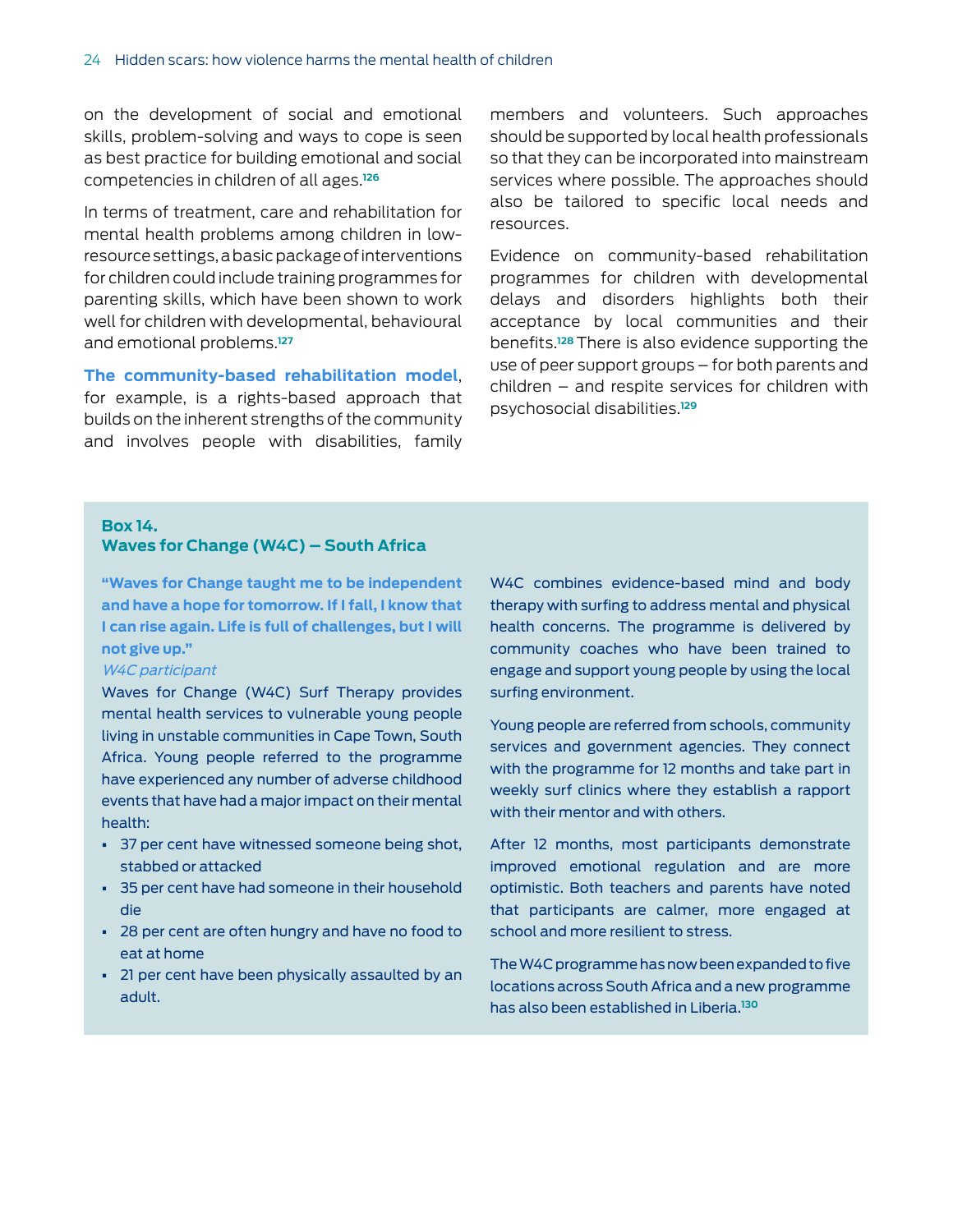# **"In the past, I used to become so aggressive when bullied by other children but the village counsellor has been such a help. I can now cope with different situations and people."** Girl from SOS Children's Village**<sup>131</sup>**

Late childhood and adolescence present more opportunities to ease the effects of early disadvantage, to **build resilience,** and to reduce the harmful consequences of conditions that start to take hold during this time of life. Interventions to strengthen social and emotional competencies – often aiming to enhance the regulation of emotions and packaged as life-skills education, mindfulness, or even yoga – can have preventive effects.**132** At the same time, parents and other family members, peers, schools and communities can form a crucial inner circle to protect the adolescent. Interventions that include positive mentorship and livelihood opportunities can also have a beneficial effect.

The WHO-UNICEF Helping Adolescents Thrive initiative aims to provide programmatic guidance on community-, family- and adolescent-focused strategies for the promotion of mental health, prevention of mental health conditions, and reduction of self-harm and other risk behaviours in adolescents.**<sup>133</sup>**

**Universal socio-emotional learning (SEL)**  interventions in communities and schools promote children's social and emotional functioning, improve their academic performance and reduce their risky behaviours, including smoking and teenage pregnancy. SEL interventions can be delivered by peers, teachers and counsellors by integrating activities into youth programmes or school curricula (for example, the HealthWise programme in South Africa).**<sup>134</sup>**

The most effective interventions use a **wholeschool approach**, with SEL supported by a school ethos and physical and social environments that promote and support good mental health, and that involve staff, students, parents and the local community. These interventions act directly by promoting self-efficacy and trust, and by reducing risks such as bullying. Economic analyses show that SEL interventions in schools are cost-effective, generating savings through

better health outcomes and reduced spending on the criminal justice system.**<sup>135</sup>**

**"The teacher showed us a sheet of paper and said we could scribble on it, stamp on it, crumple it — but not tear it. Then she asked us to try and straighten it out again, but it was impossible to smooth out all the creases. Then she said this is what it's like when someone gets bullied"**

11-year-old boy, Norway**<sup>136</sup>**

**Efforts to tackle suicide among adolescents**  are critical, given that suicidal thoughts and suicide among adolescents are major public health concerns. Prevention strategies include community- and school-based skills training for students, the identification of young people at risk, education of primary care physicians, education of media professionals on the responsible reporting of suicide, and restriction of access to means of suicide (such as firearms, pesticides and medication).

One example of an effective school-based intervention is Youth Aware of Mental Health (YAM), which involves training to develop the problemsolving and coping skills of teenagers.**137** The Going Off, Growing Strong programme in Canada is an example of an effective community-based intervention. It gives at-risk youth the chance to take part in community- and land-based activities and to build relationships with positive adult role models in Nain, Nunatsiavut (Labrador).

Targeted preventive interventions focus on young people who have had experiences that increase their vulnerability to mental health conditions or who show symptoms that suggest they are on the threshold of such conditions. Interventions that help adolescents to cope and build their resilience, including cognitive-skills training, help to prevent anxiety, depression and suicide.**<sup>138</sup>**

WHO has issued **clinical guidelines** on responding to children and adolescents who have been sexually abused, as well as more general guidelines on health-sector responses to child maltreatment. The guidelines aim to help front-line health workers to provide evidence-based, good quality and trauma-informed care. They address psychological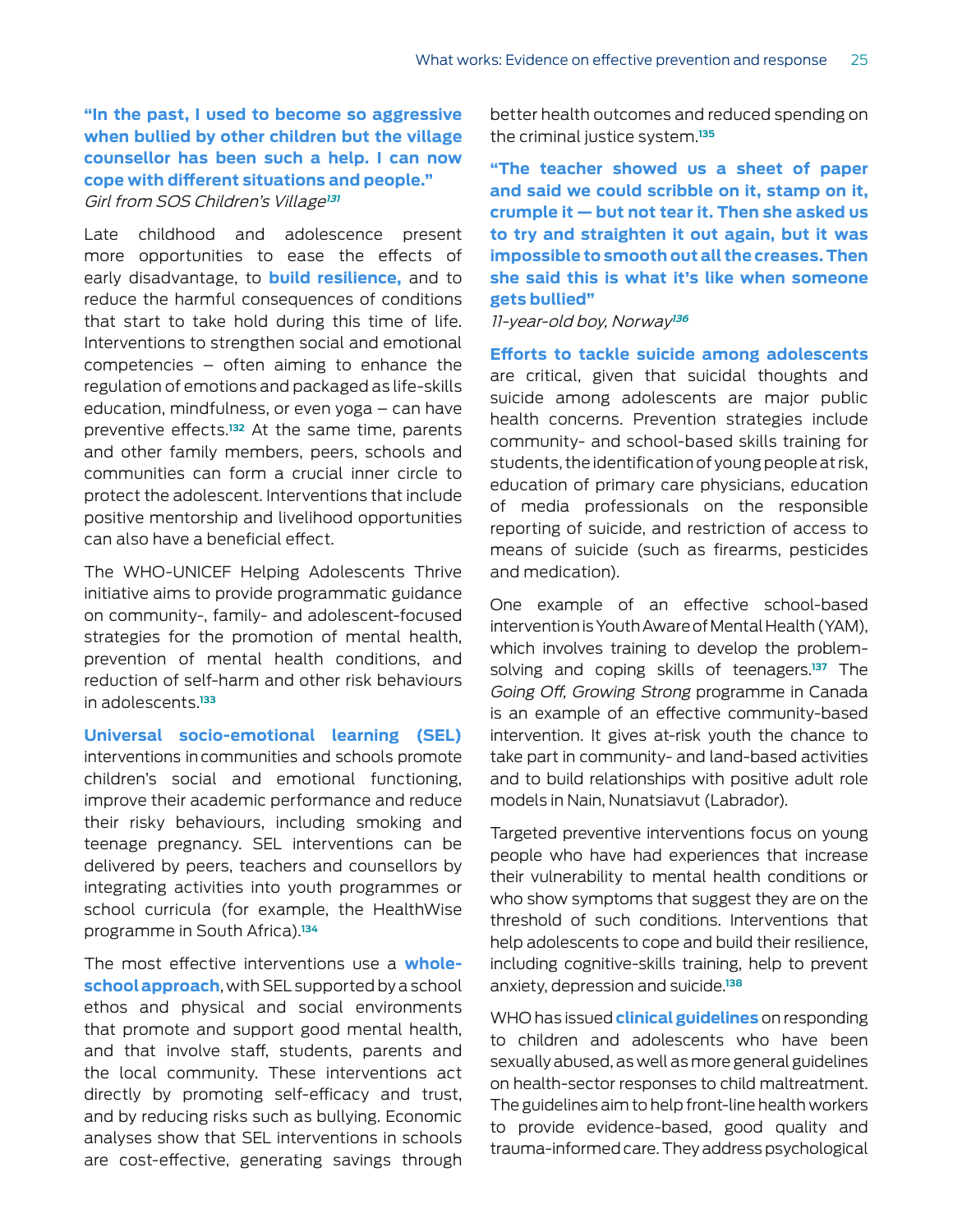

and mental health interventions, including cognitive behavioural therapy (CBT) with a focus on trauma and the involvement of non-offending caregivers where it is safe to do so.**<sup>139</sup>**

#### **Box 15.**

## **An example of cognitive behavioural therapy with a trauma focus**

Trauma-focused cognitive behaviour therapy (TF-CBT) is a structured, short-term treatment model that improves a range of outcomes for traumatized children and parents or caregivers with PTSD and other difficulties related to traumatic life events. Treatment generally consists of 8 to 16 sessions lasting from 60 to 90 minutes, with children and/or non-offending caregivers, individually or in groups.

Children learn coping skills to help them manage their emotional response to traumatic memories. This approach can also help parents to cope with their child's experience of trauma.

TF-CBT is now widely implemented and its impact has been evaluated extensively. Evidence on its effectiveness has emerged from both high- and lowresource settings and in response to diverse, multiple and complex trauma experiences.

The model has, for example, been used with individuals and their families in Zambia, with groups of boys and girls in Congo, and within existing service or programme structures in groups affected by traumatic grief in Kenya. It is ongoing in Kenya, Tanzania and Zambia. A TF-CBT programme has also been built into the work of shelters for sextrafficked youth in Cambodia.**<sup>140</sup>**

WHO has also produced the mhGAP Intervention Guide for Mental, Neurological and Substance Use Disorders in Non-specialized Health Settings, **141** which sets out the integrated management of priority conditions using protocols for clinical decision-making by non-specialist providers. It includes a module on children and adolescents, which has a focus on ecological and psychosocial approaches to care.

WHO's Psychological First Aid: Guide for field workers provides guidance on skills and competencies that enable people working with children to reduce the initial distress caused by accidents, natural disasters, conflict, interpersonal violence or other crises.**142** Other important resources include Save the Children's Psychological First Aid Training Manual for Child Practitioners and the Children's Resilience Programme developed by Save the Children and the Psychosocial Centre of the International Federation of Red Cross and Red Crescent Societies.**<sup>143</sup>**

The Inter-Agency Standing Committee (IASC) Guidelines on Mental Health and Psychosocial Support in Emergency Settings<sup>144</sup> aim to reinforce existing community resilience, avoid the medicalization of distress and actively promote service use. They also aim to proactively identify cases and referrals to appropriate interventions, and integrate mental health into emergency medical and social care responses. An active role for members of local communities and authorities is essential at every stage for successful,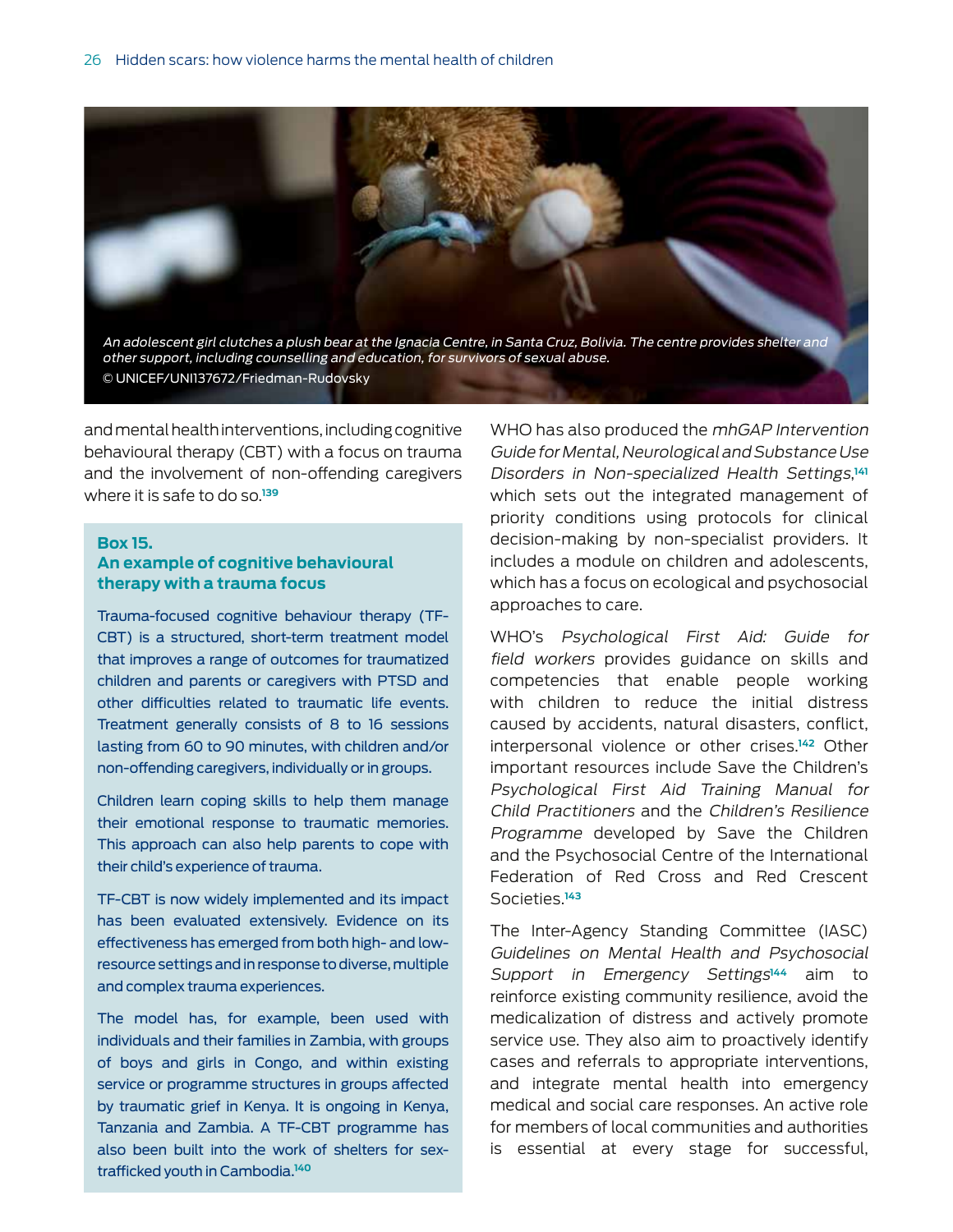coordinated action and to enhance local capacities and sustainability. A coordinated response should ensure that actions and interventions build the foundations for a sustainable mental healthcare system.**145** The IASC has also developed operational guidance for multisectoral mental health and psychosocial support programmes during the COVID-19 pandemic, which includes a specific chapter on children.**<sup>146</sup>**

UNICEF's Operational guidelines on communitybased mental health and psychosocial support in humanitarian settings give guidance on the

spectrum of supports that are required for children, from basic services to family/community supports to clinical mental health care.**<sup>147</sup>** Furthermore, UNICEF and WHO are developing a costed Minimum Services Package for mental health and psychosocial support to be delivered in both new emergencies and ongoing protracted conflict settings. The Minimum Services Package will encompass health, education and protection, and will help build a safety net for children in these critical areas.

# **KEY MESSAGES**

- There is increasing evidence on the effectiveness and cost-effectiveness of interventions to promote mental health and prevent mental health conditions among children and adolescents, including those who have experienced violence.
- Preventive interventions that focus on maternal mental health, mother-infant interaction, and play and stimulation have positive and long-term benefits for children and young people.
- Parenting and child welfare interventions are key investments for breaking toxic cycles of transgenerational violence, poverty and mental illness.
- The evidence on community-based rehabilitation programmes suggests that they are locally acceptable and have positive benefits for children with developmental disabilities.
- Life-skills training within schools is an example of best practice for building the emotional and social competencies of children of all ages.
- Socio-emotional learning interventions in schools result in real savings as a result of improved health outcomes and reduced expenditures in the criminal justice system.
- The most promising suicide prevention strategies for adolescents include skills training, education of primary care physicians, responsible reporting of suicide by the media, and restricting access to means of suicide.
- WHO has issued clinical guidelines to support front-line health workers and mental health workers in providing evidence-based, quality and trauma-informed care to child victims of violence, as well as mental health care and psychosocial support for children experiencing developmental delays and emotional or behavioural problems.
- There is a growing body of evidence on effective clinical interventions for children with mental health conditions in emergency settings.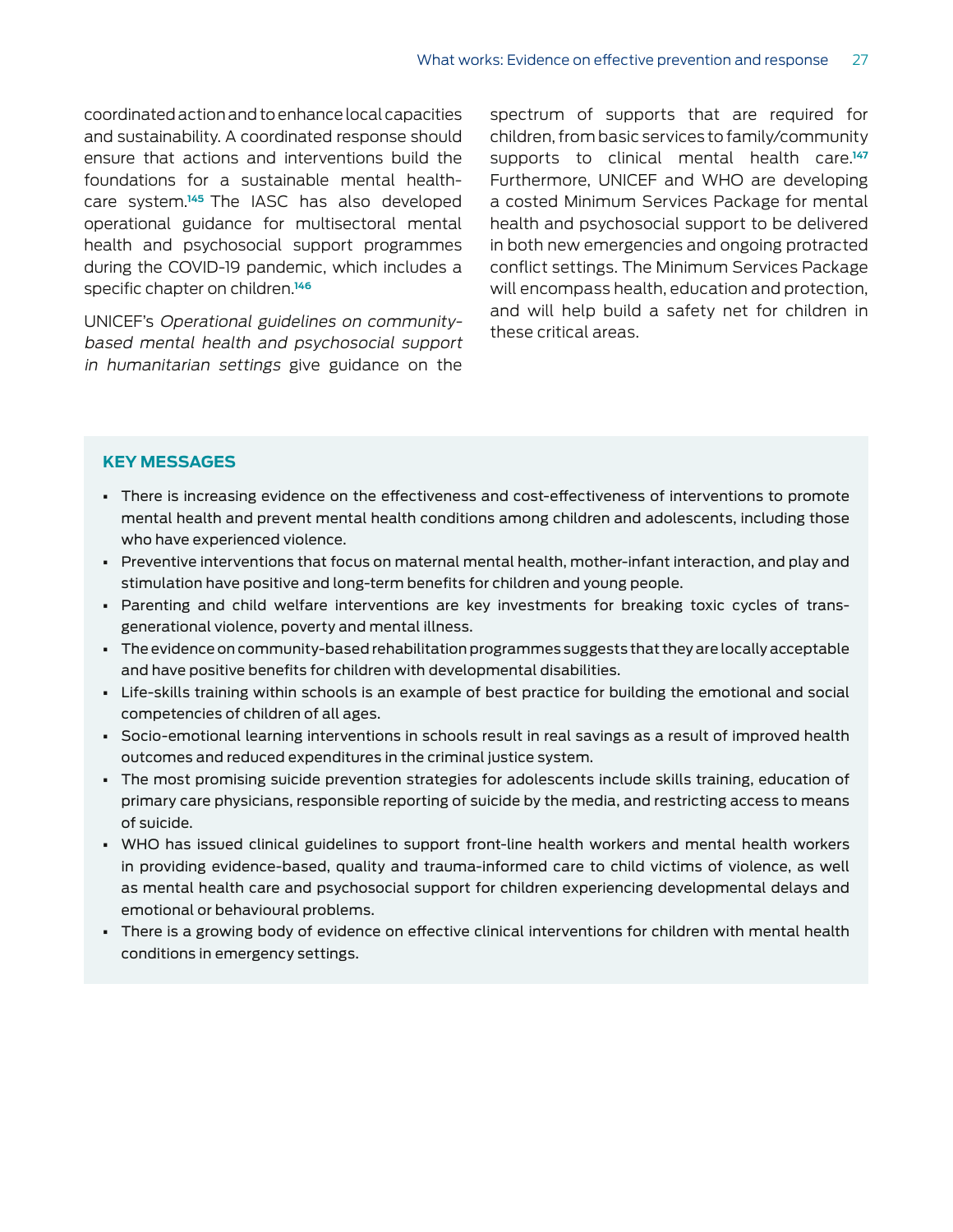

© UNICEF/UNI182173/Maryam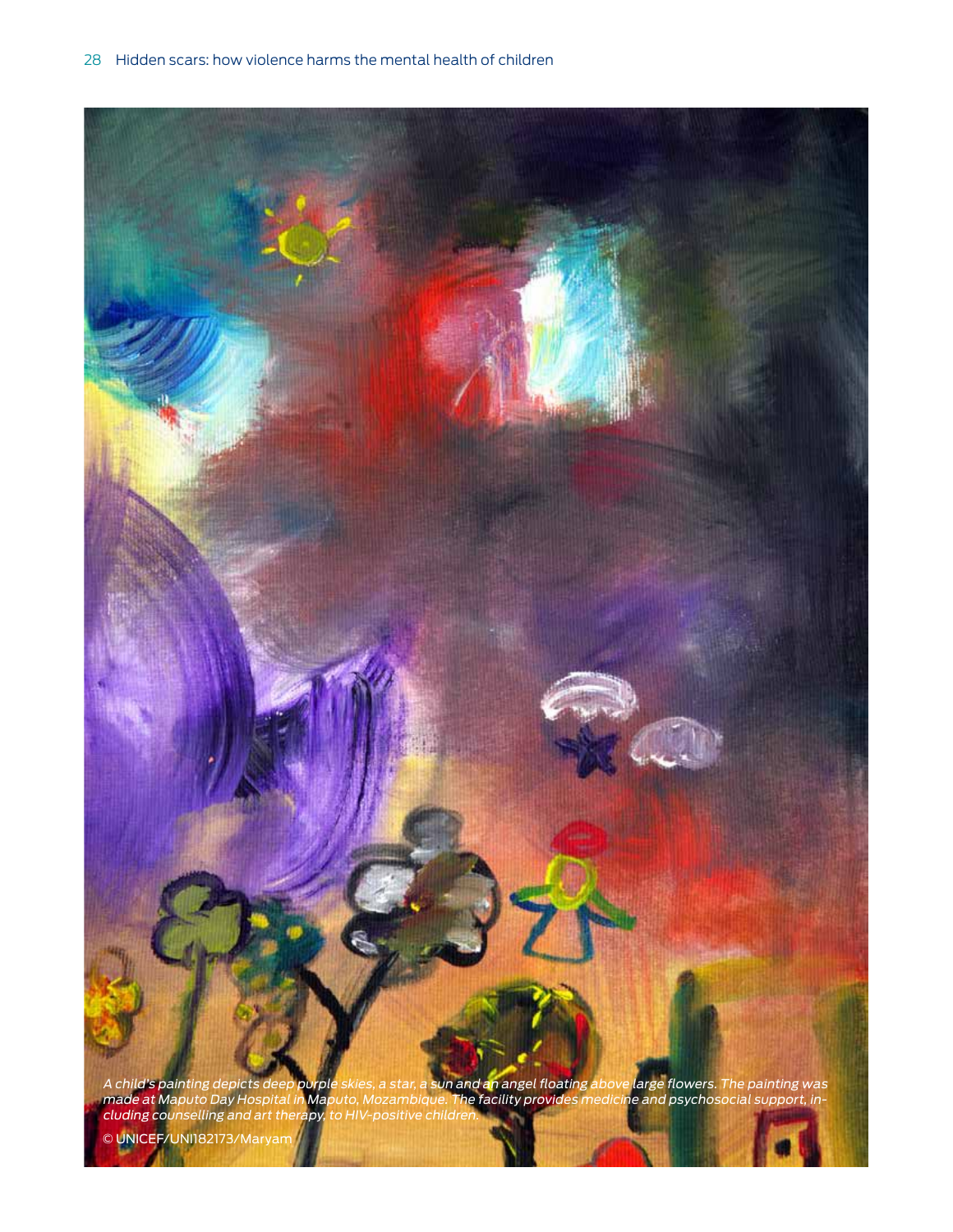# 6. Building a nurturing, protective and empowering environment for and with children

Efforts to address the mental health impact of violence against children should be **guided by international human rights standards,** such as the Convention on the Rights of the Child and the Convention on the Rights of Persons with Disabilities. They should also be aligned with **the 2030 Agenda for Sustainable Development**. They must equally reflect a modern public health approach. One key principle of this approach is that good mental health means much more than the absence of mental illness.

Upholding the right of child victims of violence to the highest possible standard of mental health requires **comprehensive and coordinated action**, underpinned by a robust legal and policy framework. Mental health support must be part of core protection services for children and should be developed through a child-rights based and multi-sectoral approach. Such an approach needs to tackle the risks that children face at every level and ensure good quality mental health care to all of those who need it. Important frameworks are already in place to guide States' action in this field, such as the WHO Mental Health Action Plan 2013– 2020**<sup>148</sup>** and the Lancet Commission on Global Mental Health and Sustainable Development. **149**

The starting point for building a nurturing, protective and empowering environment for children is **to protect and promote the mental well-being of everyone** and to address the socioeconomic determinants of mental health. This is essential to create the conditions that will allow children to develop, thrive and reach their potential.

To achieve this, it is vital to address the social and environmental factors that shape mental health at the most developmentally sensitive times of life, tackling risks at all levels of the socio-ecological model. Many of the SDGs address these factors specifically, and progress towards the Goals has the potential to promote mental health and reduce the global burden of mental health conditions.

Prevention requires a combination of universal and targeted interventions, with a specific focus on the needs of vulnerable groups. This includes action to tackle stigma, discrimination, harmful social norms and human rights violations that undermine children's mental health. In addition, prevention efforts must respond to the increasing threats to mental health that are posed by global challenges such as climate change, growing inequality and outbreaks of disease.

Mental health services for children must be scaled up as an **essential part of universal health coverage** and should be integrated fully into other strategies for health and for violence prevention. Quality services should be provided in the community, avoiding institutionalization and medicalization wherever possible. When developing services, it is best to avoid creating mental health services that are only for victims of violence, as this can be stigmatizing.

Comprehensive community-based health and social care services must be developed to ensure continuity of care between providers, effective collaboration between formal and informal care providers and the promotion of self-care. Early detection and intervention for children's mental health are also crucial.

The **empowerment of children** to participate in decisions about their own care – a right enshrined in the Convention on the Rights of the Child – is fundamental for a rights-based approach to mental health. Many young people are already taking the lead in supporting their own mental health and well-being, as well as in peer-topeer initiatives.**150** They are heavily engaged in programming on mental health, both online and offline. Yet still, their voices are rarely heard. The views and experiences of children who have lived with the experience of mental health conditions and psychosocial disabilities must shape the design, delivery and evaluation of responses.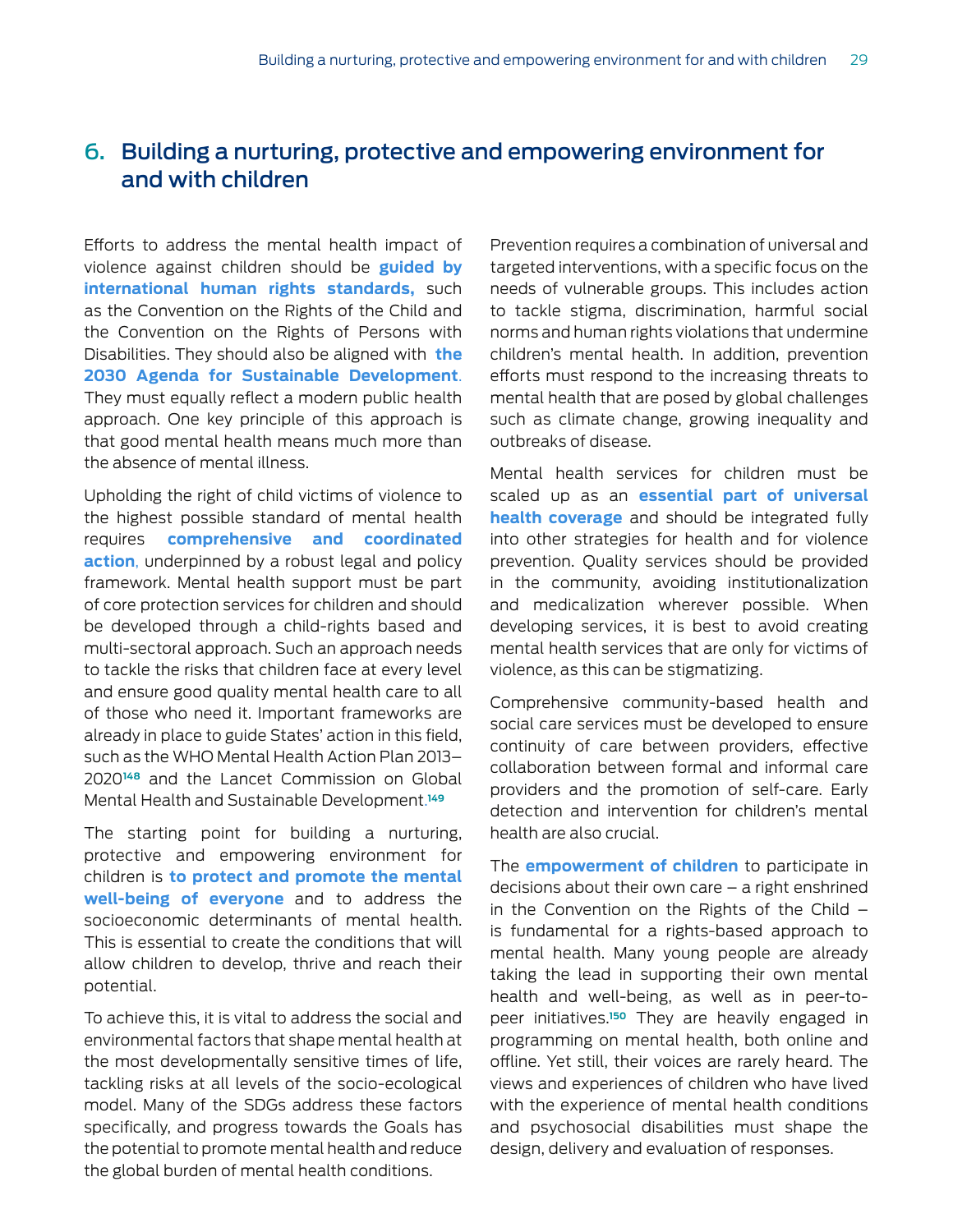**"I had to choose between acceptance and destruction. I realized that if I did not accept my past, it would destroy me. Letting go of the pain was not the easiest thing to do, but I knew it was for the best."**

'Lee', a survivor and police officer, Thailand**<sup>151</sup>**

It is essential to have the right number and equitable distribution of **competent, sensitive and appropriately skilled** health and social service professionals. It is equally important to build the knowledge and skills of general and specialized health and social service workers

#### **Box 16.**

# **The perspectives of children and young people on how to promote and protect their mental health**

The European Network of Young Advisors (ENYA), which advises the European Network of Ombudspersons for Children (ENOC), carried out a project in 2018 on how to promote and protect children's mental health in general. This culminated in recommendations for the education and health sectors, as well as governments, communities and the media.**<sup>152</sup>**

#### **Education**

- More training for teachers to improve prevention and detection of mental health issues among children.
- More education for children on their rights, on mental health and on diversity.
- More discussion in schools about mental health to help reduce stigma and discrimination.
- The creation of safe spaces where children can ask for help without fear of judgement.
- Equal importance given to emotional development in schools and not only a focus on academic success.

#### **Health**

- More awareness-raising campaigns to reduce stigma and encourage young people to ask for help, especially peer-to-peer initiatives.
- More positive messages and a greater focus on practical solutions for mental health such as healthy eating, regular exercise and having a support network of trusted people.
- Children should be able to ask for professional help without the consent of their parents: the age of medical consent should, at least, be lowered to the age of 16.
- Reduce waiting lists in child mental health services, ensuring treatment is provided by those properly trained on children's issues.
- Provide children with access to community-based services as much as possible.
- Make child helplines available 24/7 to provide information and support.
- Adopt approaches that are not only based on medicating children and adolescents, but that also promote positive family relationships, solve conflicts, instil trust and reduce aggression.

#### **Media**

- Increase public awareness of mental health issues in a way that protects people with mental health problems from stigma.
- Use platforms and content that are accessible to, and often used by, children.

#### **Government**

- Educate parents on children's rights, child development and signs of distress in their children.
- Provide workshops for children and parents on promoting healthy relationships.
- Provide financial assistance to families in need in a discreet way.
- Provide effective services for children with disabilities and those who face health issues so that they can ask for support when they need it, backed by appropriate infrastructure (such as ramps) to ensure they can participate fully in all activities.
- Ensure that laws do not discriminate against anyone suffering from mental health conditions.

#### **Community**

- Create spaces within communities where children and adults can discuss any issues that affect them.
- Provide opportunities for free participation of children in sports and cultural activities during their leisure time.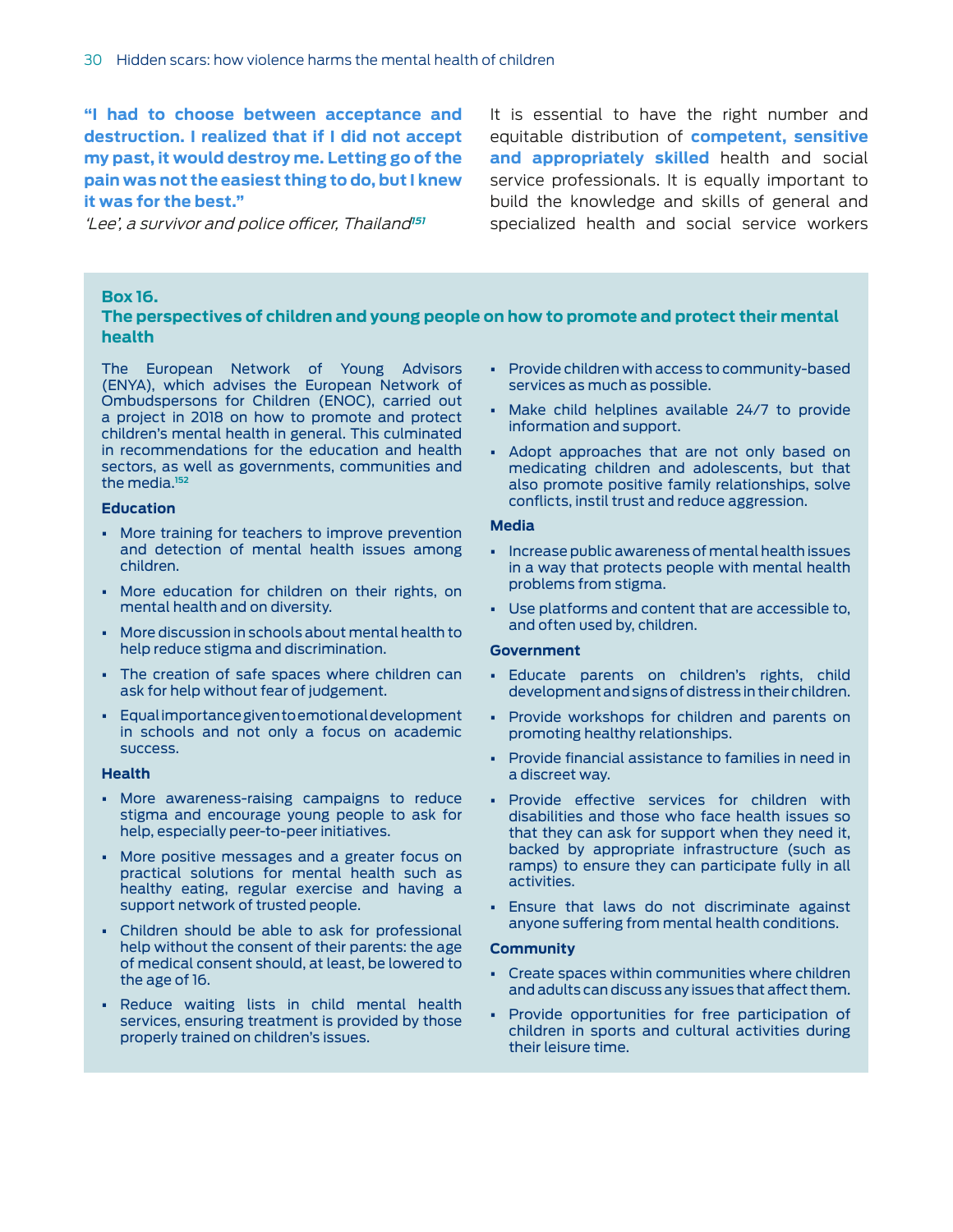to deliver mental health, psychosocial and protective services that are evidence-based, culturally appropriate and human rights-oriented. Links between the education, health and child protection sectors must also be strengthened, including to ensure appropriate referrals among them.

**Substantial additional investments** are needed to promote and protect children's mental health. This is particularly true as the world confronts the heavy toll of the COVID-19 pandemic and its undoubted impact on the mental health of parents and children (see Box 3). It is vital to reinforce health systems in the aftermath of the pandemic, and this reinforcement must include the strengthening of mental health services for children and adolescents, as well as wider child protection systems.

At the same time, however, there is an immediate opportunity to make the most efficient and effective use of the resources that already exist. This opportunity includes:

- the redistribution of mental health budgets from large hospitals to district hospitals and community-based local services
- the introduction of early interventions for emerging mental health conditions among children and young people
- the development of intermediate structures in child and adolescent psychiatry (such as 'teen houses') to reduce hospitalizations and stigmatization, and to improve access to childcentred and adolescent-responsive care
- the integration of mental health promotion, prevention and care into established platforms for the delivery of good health and well-being for children and young people, including through schools and digital platforms**<sup>153</sup>**
- supporting teacher training in socio-emotional learning.

Meanwhile, **investments in research and innovation need to grow**. There is a need to correct the current imbalance whereby most research is conducted in and by high-income countries to ensure that low-income and middleincome countries have culturally appropriate and cost-effective strategies to respond to the mental health needs and priorities of children, particularly those who are exposed to violence. The crucial information needed for effective action to support their mental health includes:

- the prevalence and nature of their mental health problems
- coverage of policies and legislation, interventions and services
- health outcome data
- social and economic outcome data, and
- research that is child and youth led.

These data need to be disaggregated by sex and age and reflect the diverse needs of sub-populations, including individuals from geographically diverse and vulnerable communities.

Finally, as the international community makes its way through the **Decade of Action to deliver the SDGs by 2030**, monitoring and accountability frameworks must be put in place. These frameworks must ensure that effective action is taken to promote the mental health of all children, to prevent mental health conditions among children who experience violence, and to provide treatment and care to all those who need it.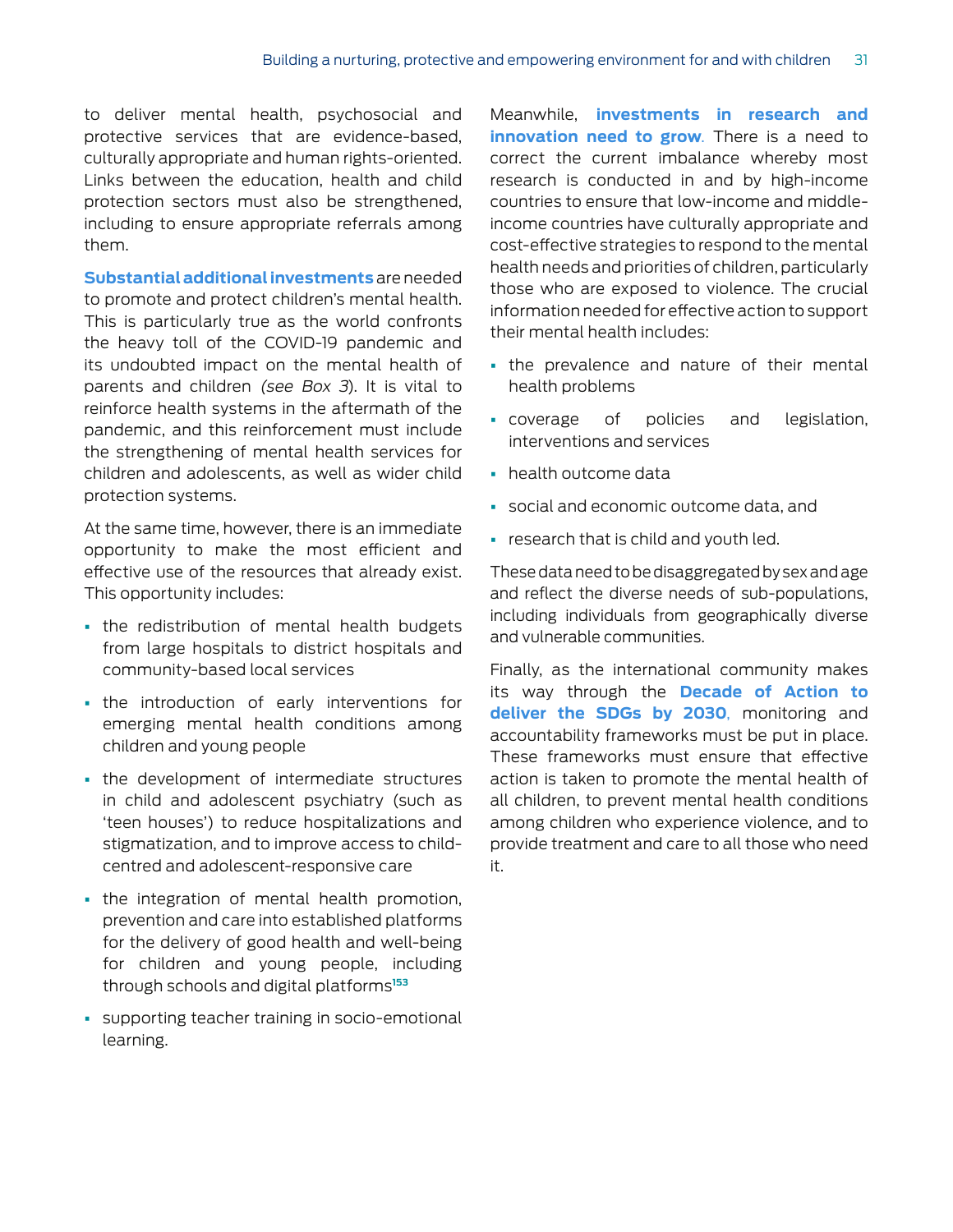# **KEY MESSAGES**

- The Convention on the Rights of the Child and the 2030 Agenda for Sustainable Development should guide action to tackle the harmful impact of violence on the mental health of children.
- Good mental health means much more than the absence of a mental impairment.
- It is essential to create the conditions that allow all children to develop, thrive and reach their potential.
- Comprehensive and coordinated action is needed to protect the mental and physical health of children, built on an inter-sectoral and multi-stakeholder approach.
- It is essential to prioritize the prevention of mental health problems that arise from exposure to violence and tackle risks at all levels of the socio-ecological model, from the individual child, to family and community systems, to social norms and policies.
- Prevention requires a combination of universal and targeted interventions, with a specific focus on the needs of vulnerable groups.
- Mental health services for children must be scaled up as an essential component of universal health coverage.
- Quality services should be provided in the community, avoiding institutionalization and medicalization wherever possible.
- The ethical and meaningful participation of children must be at the heart of action on this issue, including through support for peer-to-peer initiatives.
- It is essential to have the right number and distribution of skilled mental health professionals, community mental health workers, social service workers, trained pedagogues and school counsellors, in order to ensure access to protective and promotive mental health and psychosocial services.
- Substantial additional investments are required in mental health systems and services for children and young people, as well as research and innovation, while action is needed to make the best possible use of the investments that already exist.
- Robust monitoring and accountability frameworks must be put in place to ensure effective action to support the mental health of children who experience violence.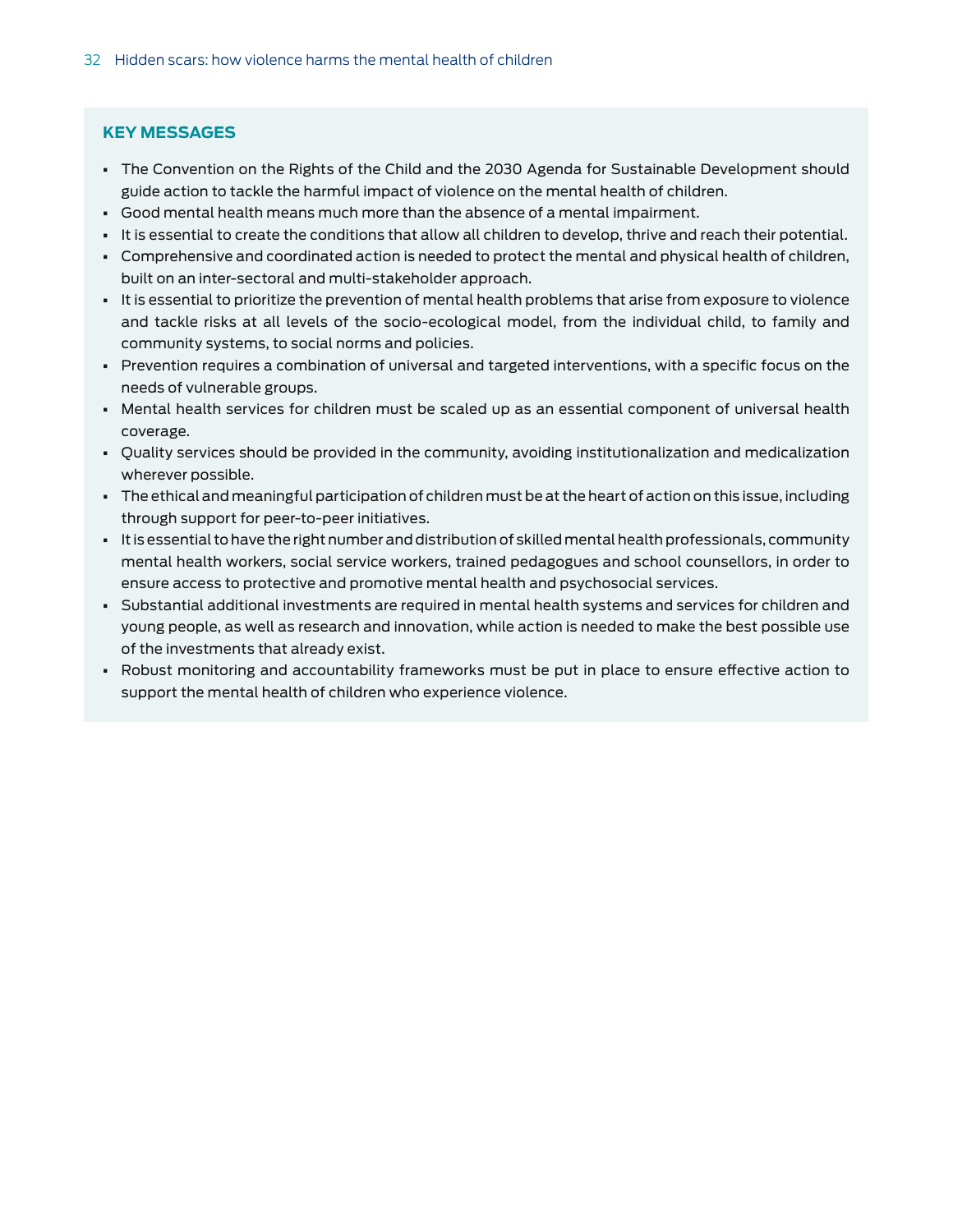# NOTES

- 1. ECPAT International, 'Matthew: Not speaking was like an emotional cancer', Survivors' Voices, ECPAT International, Bangkok, 2016,<https://www.ecpat.org/survivor-voices/matthews-storysurvival-justice/>.
- 2. Hillis, Susan D., James A. Mercy and Janet R. Saul, 'The Enduring Impact of Violence against Children', Psychology, Health & Medicine, vol. 22, no. 4, 2017, pp. 393–405.
- 3. World Health Organization, 'Adolescent Mental Health: Fact sheet', WHO, Geneva, 23 October 2019, <https://www.who.int/news-room/fact-sheets/detail/adolescent-mental-health>.
- 4. World Health Organization, 'Strengthening our response', WHO, Geneva, 30 March 2018, <https://www.who.int/news-room/fact-sheets/detail/mental-health-strengthening-ourresponse>.
- 5. Ibid.
- 6. Patel, Vikram, et al., 'The Lancet Commission on Global Mental Health and Sustainable Development', The Lancet, vol. 392, no. 10157, October 2018, <https://www.thelancet.com/ commissions/global-mental-health>.
- 7. World Health Organization and the Gulbenkian Global Mental Health Platform. Promoting rights and community living for children with psychosocial disabilities. Geneva, World Health Organization, 2015.
- 8. United Nations Children's Fund, 'Violent Deaths', UNICEF, New York, November 2017, <https:// data.unicef.org/topic/child-protection/violence/violent-deaths>.
- 9. Ligiero, Daniela, et al., What Works to Prevent Sexual Violence against Children: Evidence review, Together for Girls, Washington D.C., 2019, <https://www.togetherforgirls.org/svsolutions>.
- 10. WePROTECT Global Alliance, Global Threat Assessment 2019: Working together to end the sexual exploitation of children online, End Violence Against Children, New York, 2019 <https:// static1.squarespace.com/static/5630f48de4b00a75476ecf0a/t/5deecb0fc4c5ef23016423 cf/1575930642519/FINAL+-+Global+Threat+Assessment.pdf>.
- 11. United Nations Office on Drugs and Crime, Global Report on Trafficking in Persons 2018, UNODC, Vienna, 2018 (United Nations publication, Sales No. E.19.IV.2), <https://www.unodc.org/e4j/ data/\_university\_uni\_/global\_report\_on\_trafficking\_in\_persons\_2018.html>.
- 12. Office of the Special Representative of the Secretary-General on Violence against Children, Keeping the Promise: Ending violence against children by 2030, OSRSG-VAC, New York, 2019, <https://violenceagainstchildren.un.org/news/keeping-promise-ending-violence-againstchildren-2030>.
- 13. Jones, Lisa, et al., 'Prevalence and risk of violence against children with disabilities: a systematic review and meta-analysis of observational studies'. Lancet. 2012; 380:899-907.
- 14. United Nations Educational, Scientific and Cultural Organization, *Behind the Numbers: Ending* school violence and bullying, UNESCO, Paris, 2019, <https://unesdoc.unesco.org/ark:/48223/ pf0000366483>.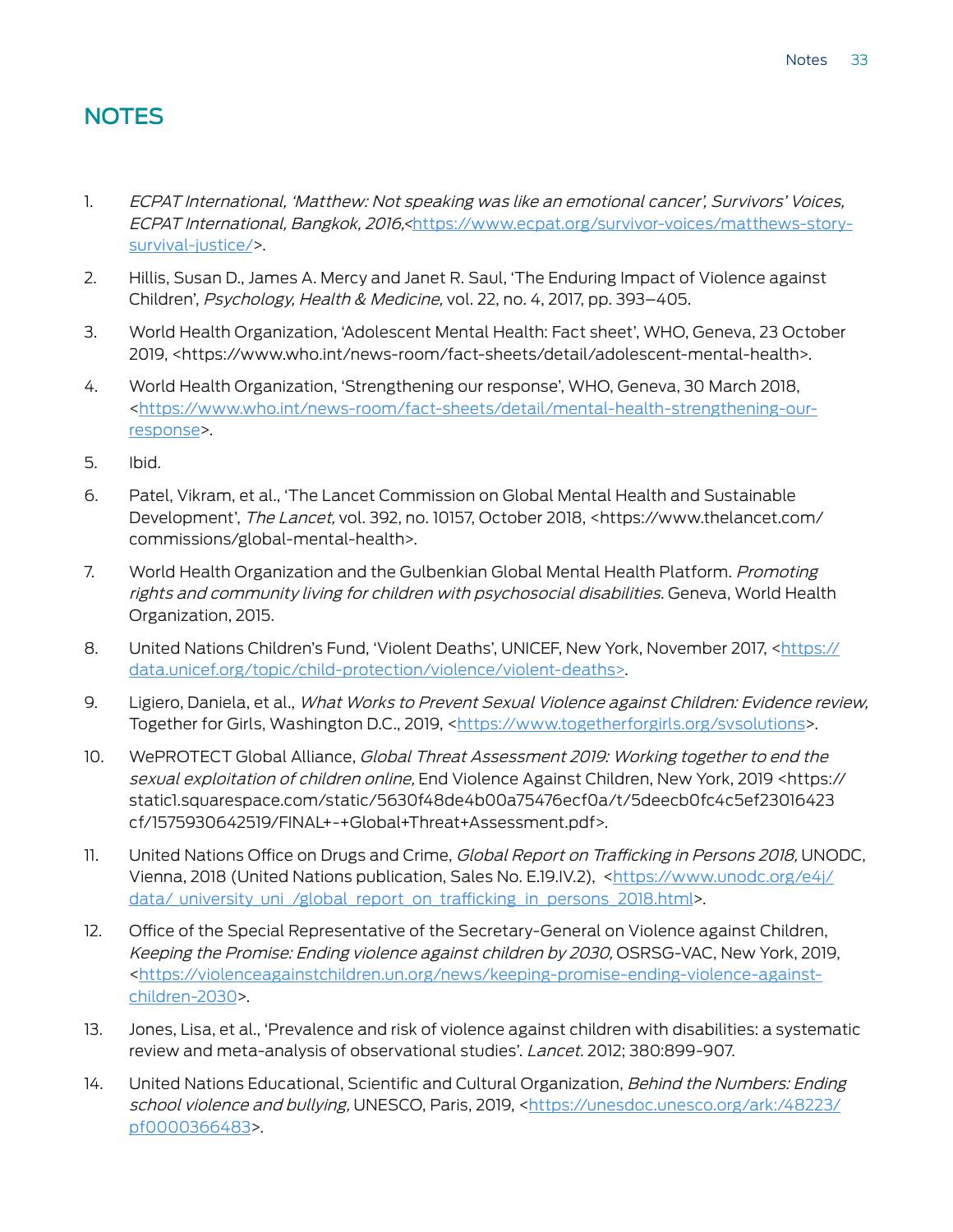- 15. United Nations Children's Fund, A Familiar Face: Violence in the lives of children and adolescents, UNICEF, New York, 2017, <https://data.unicef.org/resources/a-familiar-face>.
- 16. Ibid.
- 17. Stoltenborgh, Marije, et al., 'The Universality of Childhood Emotional Abuse: A meta-analysis of worldwide prevalence', Journal of Aggression, Maltreatment and Trauma, vol. 21, no. 8, 2012, pp. 870–890.
- 18. Wincentak, Katherine, Noel Card and Jennifer Connolly, 'Teen Dating Violence: A meta-analytic review of prevalence rates', Psychology of Violence vol. 7, no. 2, 2017, pp. 224–241.
- 19. ChildFund Alliance, Small Voices, Big Dreams 2019: Violence against children as explained by children, ChildFund Alliance, New York, 2019, <https://www.smallvoicesbigdreams.org/reports/ Report\_Small\_Voices\_Big\_Dreams\_2019.pdf>.
- 20. Leoschut, Lezanne and Zuhayr Kafaar, 'The Frequency and Predictors of Poly-victimisation of South African Children and the Role of Schools in its Prevention', Psychology, Health & Medicine, vol. 22, no. 1, 2017, pp. 81–93.
- 21. Bulger, Monica and Patrick Burton, 'Online Violence in Schools: Cyberbullying and other adverse online experiences', cited in Kumar, Shiva, A.K, et al., 'Ending Violence in Childhood: A global imperative', Psychology, Health & Medicine, vol. 22, suppl. 1, 2017.
- 22. Kumar, Shiva, A.K, et al., 'Ending Violence in Childhood: A global imperative', Psychology, Health & Medicine, vol. 22, suppl. 1, 2017.
- 23. United Nations Committee on the Rights of the Child, General comment no. 13, 'The Right of the Child to Freedom from all Forms of Violence', CRC/C/GC/13, UNCRC, Geneva, 18 April 2011, <https://www2.ohchr.org/english/bodies/crc/docs/CRC.C.GC.13\_en.pdf>.
- 24. World Health Organization, INSPIRE: Seven strategies for ending violence against children, WHO, Geneva, 2016, <https://www.who.int/violence\_injury\_prevention/violence/inspire-package>.
- 25. United Nations Children's Fund, UNICEF Humanitarian Action for Children 2018: Overview, UNICEF, New York, 2018, <https://www.unicef.org/publications/index\_102492.html>.
- 26. WHO, INSPIRE.
- 27. End Violence against Children, 'Leaders Call for Action to Protect Children from Violence and Abuse during COVID-19', End Violence against Children, New York, 24 April 2020, <https://www. end-violence.org/articles/leaders-call-action-protect-children-violence-and-abuse-duringcovid-19>.
- 28. Cuevas-Parra, Patricio and Maria Stephano, Children's Voices in Times of COVID-19: Continued child activism in the face of personal challenges, World Vision International, Geneva, 2020, <https://www.wvi.org/publications/report/world-vision-european-union/childrens-voicestimes-covid-19>.
- 29. Meinck, Franzisca, et al., 'Disclosure of Physical, Emotional and Sexual Child Abuse, Helpseeking and Access to Abuse Response Services in Three South African Provinces', Psychology, Health & Medicine, vol. 22, no. 1, 2017, pp. 94–106.
- 30. Pereznieto, Paola, et al., The Costs and Economic Impact of Violence against Children, Overseas Development Institute and ChildFund Alliance, London, 2014, <https://www.odi.org/ publications/8845-costs-and-economic-impact-violence-against-children>.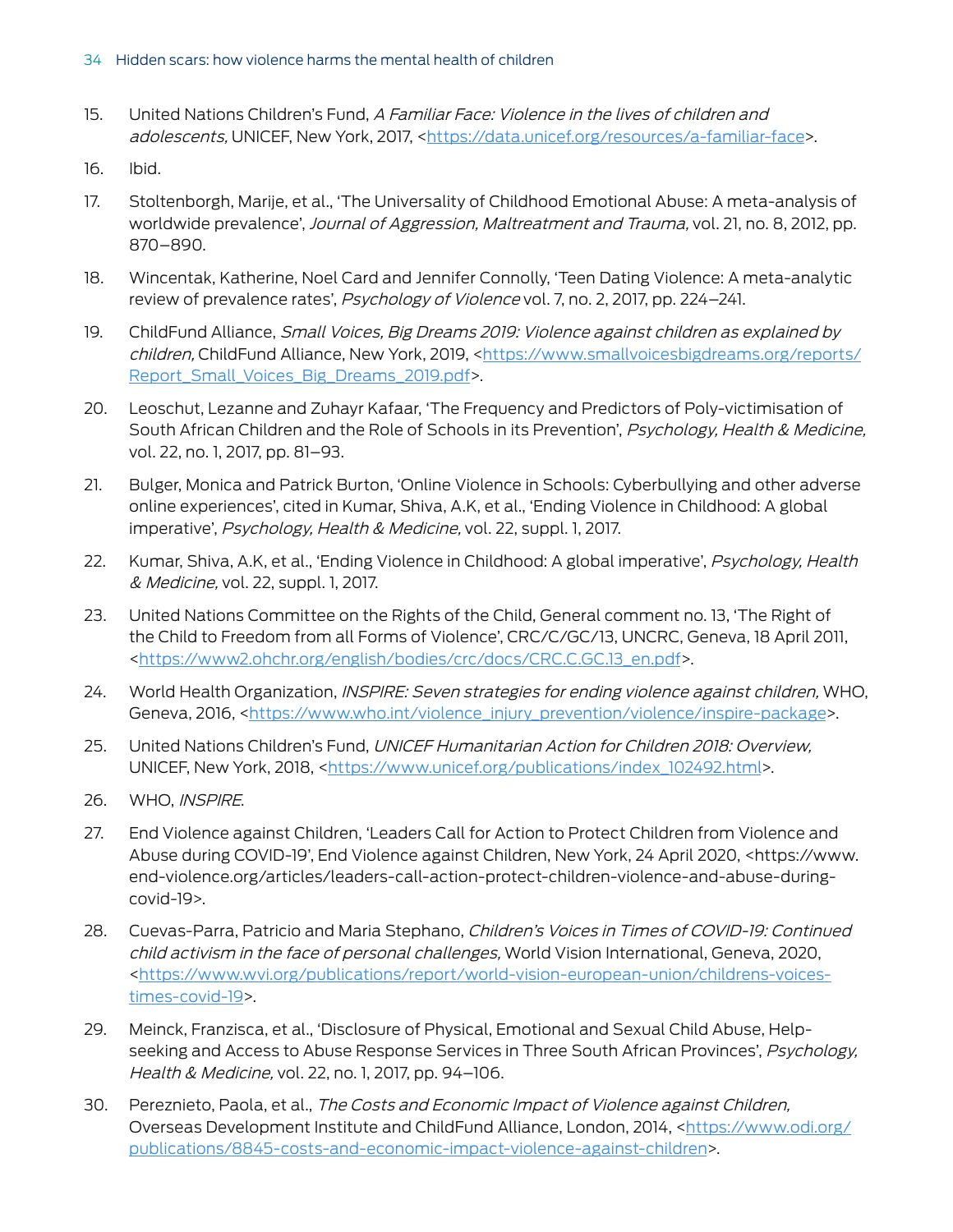- 31. Peterson, Cora, Curtis Florence and Joanne Klevens, 'The Economic Burden of Child Maltreatment in the United States, 2015', *Child Abuse and Neglect*, vol. 86, 2018, pp. 178–183.
- 32. Fang, Xiangming, et al., 'The Burden of Child Maltreatment in the East Asia and Western Pacific Region', Child Abuse and Neglect, vol. 42, 2015, pp. 146–62.
- 33. Kumar, et al., 'Ending Violence in Childhood'.
- 34. United for Global Mental Health, 'Children and Mental Health: Time to act', UGMH, London, n.d., <https://static1.squarespace.com/static/5d42dd6674a94c000186bb85/t/5d77825213f0f97c8 08115d6/1568113238548/Children+and+mental+health+-+Time+To+Act+FINAL.pdf>.
- 35. Patel, et al., 'The Lancet Commission on Global Mental Health and Sustainable Development'.
- 36. Ibid.
- 37. Ibid.
- 38. Mental Health Foundation, 'Children and Young People', Mental Health Foundation, London, January 2016, <www.mentalhealth.org.uk/a-to-z/c/children-and-young-people>.
- 39. Erskine, Holly, et al., 'The Global Coverage of Prevalence Data for Mental Disorders in Children and Adolescents', Epidemiology and Psychiatric Sciences, vol. 26, no. 4, August 2017.
- 40. Child Helpline International, Voices of Children and Young People: Child helpline data for 2017 & 2018, Child Helpline International, Amsterdam, 2019, <https://www.childhelplineinternational. org/data-overview/publications/voices-of-children-young-people/>.
- 41. Bloom, David, et al., The Global Economic Burden of Non-communicable Disease, World Economic Forum, Geneva, 2011, <https://www.dr-rath-foundation.org/wp-content/ uploads/2020/03/WEF\_Harvard\_HE\_GlobalEconomicBurdenNonCommunicableDiseases\_2011. pdf>.
- 42. Hillis, et al., 'The Enduring Impact of Violence against Children'.
- 43. Stapleton, Jane G., et al., The Mental Health Needs of Children Exposed to Violence in their Homes', White Papers and Other PIRC Reports 6, New Hampshire Coalition against Domestic and Sexual Violence, Concord N.H., 2011, <https://scholars.unh.edu/pirc\_reports/6/>.
- 44. Ibid
- 45. Murphy, Kevin D., et al., '"You don't Feel": The experience of youth benzodiazepine misuse in Ireland', Journal of Psychoactive Drugs, vol. 50, no. 2, 2018.
- 46. Thoresen, Siri, et al., 'Violence against Children, later Victimisation, and Mental Health: A crosssectional study of the general Norwegian population', *European Journal of Psychotraumatology*, vol. 6, no. 1, January 2015.
- 47. Kolltveit, Silje, et al., 'Risk Factors for PTSD, Anxiety, and Depression among Adolescents in Gaza', Journal of Traumatic Stress, vol. 2, no. 2, April 2012.
- 48. Merrick, Melissa T., et al., 'Vital Signs: Estimated proportion of adult health problems attributable to adverse childhood experiences and implications for prevention – 25 states 2015–2017', Morbidity and Mortality Weekly Report, vol. 68, no. 44, November 2019.
- 49. Fan, Amy Z., et al., 'Applying Structural Equation Modeling to Measure Violence Exposure and Its Impact on Mental Health: Malawi violence against children and young women survey', Journal of Interpersonal Violence, November 2017, doi: 10.1177/0886260517741214.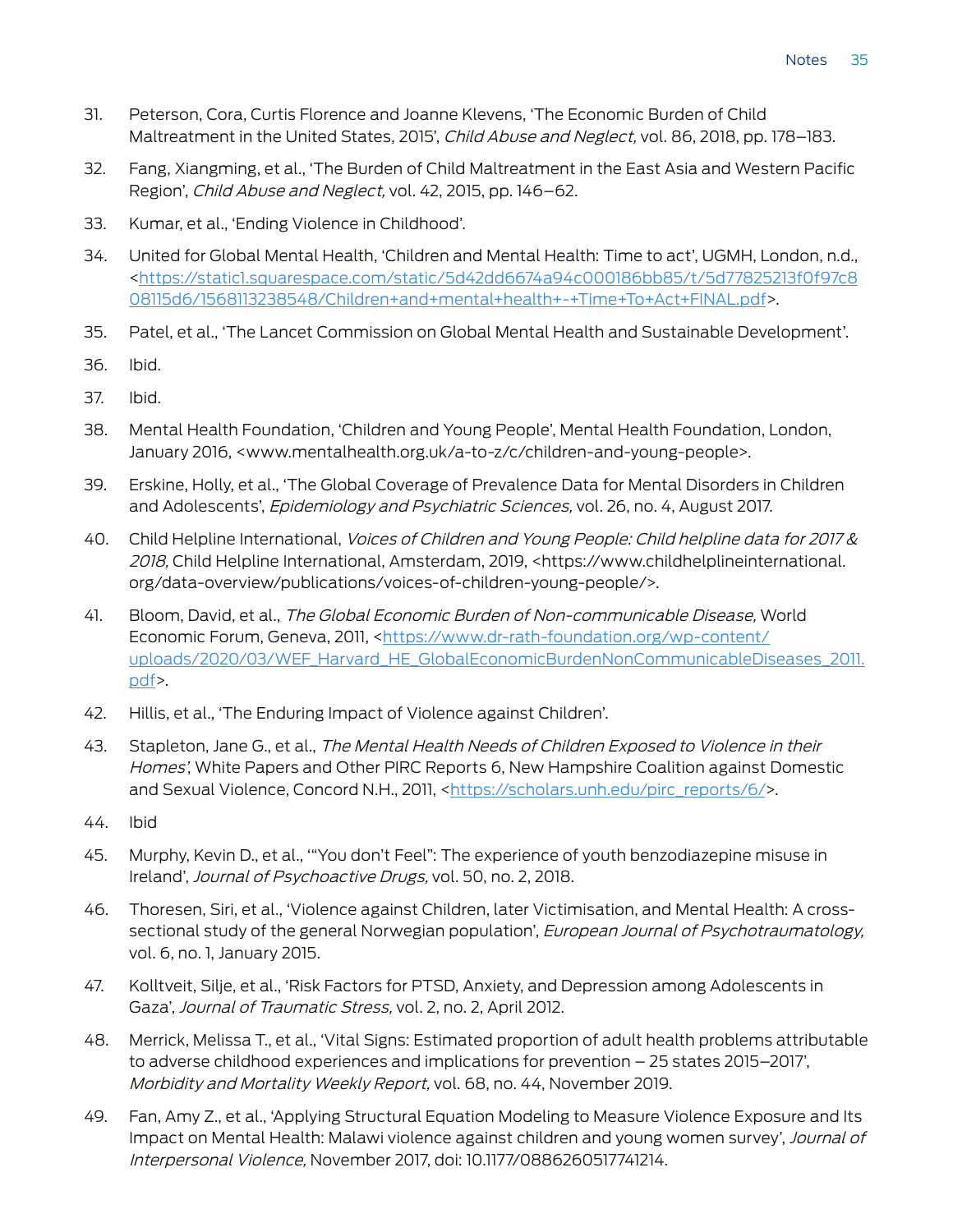# 36 Hidden scars: how violence harms the mental health of children

- 50. Chan, Ko Ling, et al., 'Associating Child Sexual Abuse with Child Victimization in China, Journal of Pediatrics, vol. 162, 2013, pp. 1028–1034; Ford, Julian D., et al., 'Poly-victimization and Risk of Posttraumatic, Depressive, and Substance Use Disorders and Involvement in Delinquency in a National Sample of Adolescents', Journal of Adolescent Health vol. 46, 2010, pp. 545-552; Segura, Anna, et al., 'Poly-victimization and Psychopathology among Spanish Adolescents in Residential Care', *Child Abuse & Neglect* vol. 55, 2016, pp. 40–51; Soler, Laia, et al., 'Impact of Poly-victimization on Mental Health: The mediator and/or moderator role of self-esteem', Journal of Interpersonal Violence, vol. 28, no. 13, May 2013, pp. 2695–2712.
- 51. Merrick et al., 'Vital Signs: Estimated proportion of adult health problems attributable to adverse childhood experiences and implications for prevention', 2019.
- 52. Hughes, Karen, et al., 'The Effect of Multiple Adverse Childhood Experiences on Health: A systematic review and meta-analysis', The Lancet Public Health, vol. 2, August 2017, e356-366.
- 53. Ibid.
- 54. Patel, et al., 'The Lancet Commission on Global Mental Health and Sustainable Development'.
- 55. Osofsky, Joy D., 'The Impact of Violence on Children', The Future of Children, vol. 9, no. 3, Winter 1999, pp. 33–49.
- 56. Charak, Ruby, et al., 'Patterns of Childhood Maltreatment and Intimate Partner Violence, Emotion Dysregulation, and Mental Health Symptoms among Lesbian, Gay, and Bisexual Emerging Adults: A three-step latent class approach', Child Abuse & Neglect, vol. 89, March 2019.
- 57. Ibid.
- 58. Afifi, Tracie O., et al., 'Examining the Relationships between Parent Experiences and Youth Selfreports of Slapping/Spanking: A population-based cross-sectional study', BMC Public Health, vol. 19, October 2019.
- 59. Charak et al., 'Patterns of Childhood Maltreatment'.
- 60. Osofsky, 'The Impact of Violence on Children'.
- 61. Baker, Linda L. and Allison J. Cunningham, Learning to Listen, Learning to Help: Understanding woman abuse and its effects on children, Centre for Children & Families in the Justice System, London Ontario, 2005.
- 62. Osofsky, 'The Impact of Violence on Children'.
- 63. Osofsky, Joy D., 'The Effects of Exposure to Violence on Young Children', American Psychologist, vol. 50, no. 9, September 1995, pp. 782–788.
- 64. Gorman-Smith, Deborah and Patrick Tolan, 'The Role of Exposure to Community Violence and Developmental Problems among Inner-city Youth, *Development and Psychopathology*, vol. 10, no. 1, March 1998, pp. 101–116.
- 65. Cooley-Quille, Michele, Samuel M. Turner and Deborah B. Beidel, 'Emotional Impact of Children's Exposure to Community Violence: A preliminary study', Journal of the American Academy of Child and Adolescent Psychiatry, vol. 34, no. 10, October 1995, pp. 1362–1368.
- 66. United Nations Children's Fund and World Health Organization, Leading Minds Conference 2019: Summary report, UNICEF and WHO, Geneva, 2019, <https://www.unicef-irc.org/publications/ pdf/Final\_Summary\_Report\_Leading\_Minds\_2019.pdf>.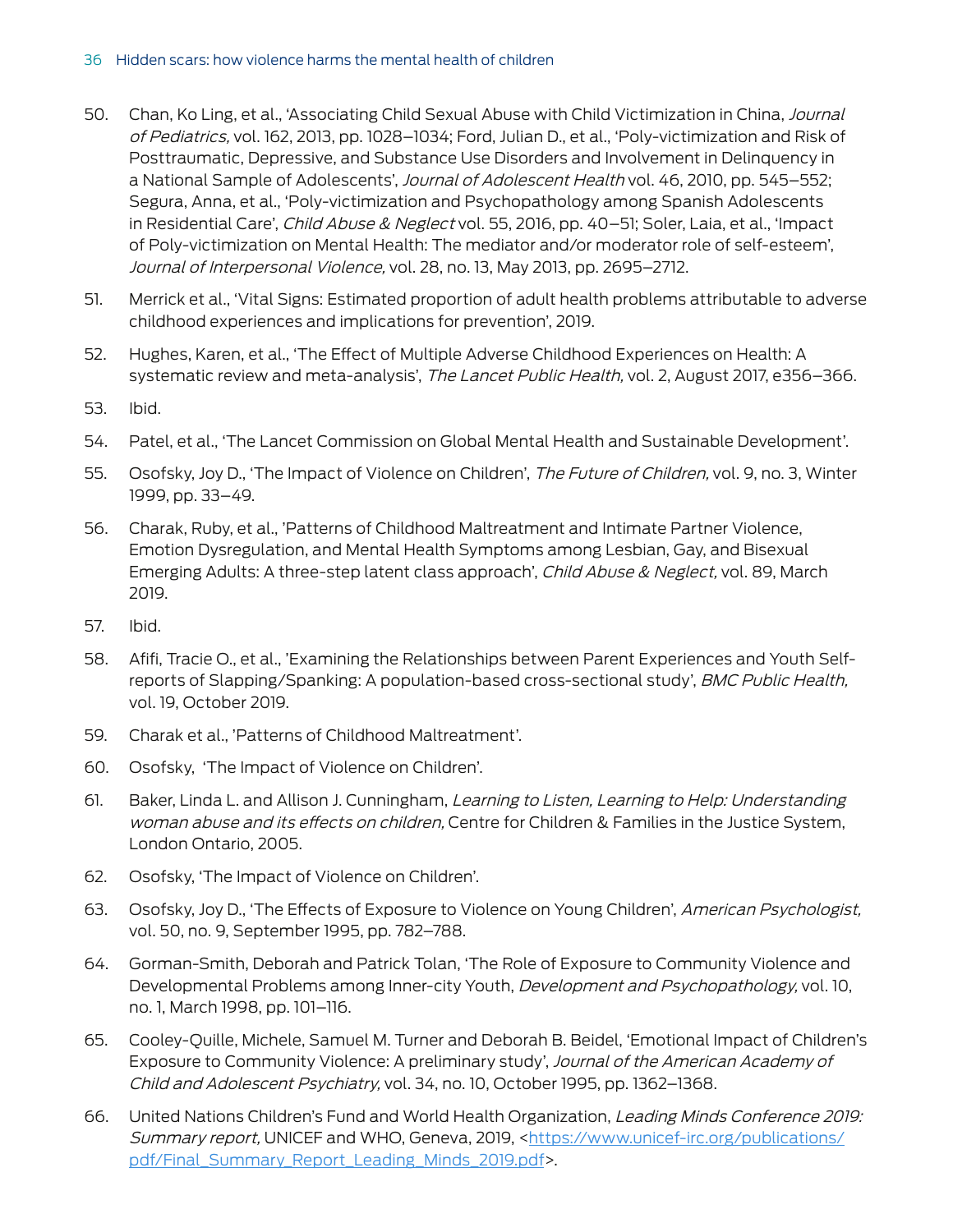- 67. Jenkins, Esther J. and Carl C. Bell, 'Exposure and Response to Community Violence among Children and Adolescents', in Osofsky, Joy D. (ed.), Children in a Violent Society, Guilford Press, New York, 1998.
- 68. Osofsky, Joy D., 'Children Who Witness Domestic Violence: The invisible victims', Social Policy Report, vol. 9, no. 3, December 1995, pp. 1–20.
- 69. ChildFund Alliance, Small Voices, Big Dreams 2019.
- 70. Berens, Anne E., Sarah K.G. Jensen and Charles A. Nelson, 'Biological Embedding of Childhood Adversity: From physiological mechanisms to clinical implications', BMC Medicine, vol. 15, no. 1, 2017, p. 135; Jensen, Sarah K.G., Anne E. Berens and Charles A. Nelson, 'Effects of Poverty on Interacting Biological Systems Underlying Child Development', The Lancet Child and Adolescent Health, vol. 1, no. 3, 2017, pp. 225–239; Pereira, Jessica, et al., 'Mothers' Personal and Interpersonal Function as Potential Mediators between Maternal Maltreatment History and Child Behavior Problems', Child Maltreatment, vol. 23, no. 2, 2018, pp. 147–156; Rijlaarsdam, Jolien, et al., 'Maternal Childhood Maltreatment and Offspring Emotional and Behavioral Problems: Maternal and paternal mechanisms of risk transmission', Child Maltreatment, vol. 19, no. 2, 2014, pp. 67–78; Rieder, Amber D., et al., 'Impact of Maternal Adverse Childhood Experiences on Child Socioemotional Function in Rural Kenya: Mediating role of maternal mental health', Developmental Science, vol. 22, no. 5, March 2019.
- 71. Goodman, Michael L., et al., 'Childhood Exposure to Emotional Abuse and Later Life Stress among Kenyan Women: A mediation analysis of cross sectional data', Anxiety, Stress and Coping, vol. 30, no. 4, 2017, pp. 469–483.
- 72. Pearson, Rebecca M., et al., 'Maternal Depression during Pregnancy and the Postnatal Period: Risks and possible mechanisms for offspring depression at age 18 years', JAMA Psychiatry, vol. 70, no. 12, December 2013, pp.1312–1319.
- 73. Khadr, Sophie, et al., 'Mental and Sexual Health Outcomes following Sexual Assault in Adolescents: A prospective cohort study', The Lancet Child and Adolescent Health, vol. 2, no. 9, September 2018, pp. 654–655.
- 74. Machisa, Merciline T., Nicola Christofides and Rachel Jewkes, 'Structural Pathways between Child Abuse, Poor Mental Health Outcomes and Male-Perpetrated Intimate Partner Violence (IPV)', PLoS One, vol. 11, no. 3, 2016, e0150986.
- 75. Biedermann, Sarah V., et al., 'Sexual Abuse but not Posttraumatic Stress Disorder is Associated with Neurocognitive Deficits in South African Traumatized Adolescents', Child Abuse Negl. vol. 80, June 2018, pp. 257–267.
- 76. Global Initiative to End All Corporal Punishment of Children, Corporal Punishment of Children: Review of research on its impact and associations, London, June 2016, <http:// endcorporalpunishment.org/wp-content/uploads/research/Research-effects-review-2016-06. pdf>.
- 77. Voisin, Dexter R., Torsten B. Neilands and Shannon Hunnicutt, 'Mechanisms Linking Violence Exposure and School Engagement among African American Adolescents: Examining the roles of psychological problem behaviors and gender', Am J Orthopsychiatry, vol. 81, no. 1, 2011, pp. 67–71; Foshee, Vangie Ann, et al., 'A Longitudinal Examination of Psychological, Behavioral, Academic, and Relationship Consequences of Dating Abuse Victimization among a Primarily Rural Sample of Adolescents', J Adolesc Health, vol. 53, no. 6, 2013, pp. 723–729.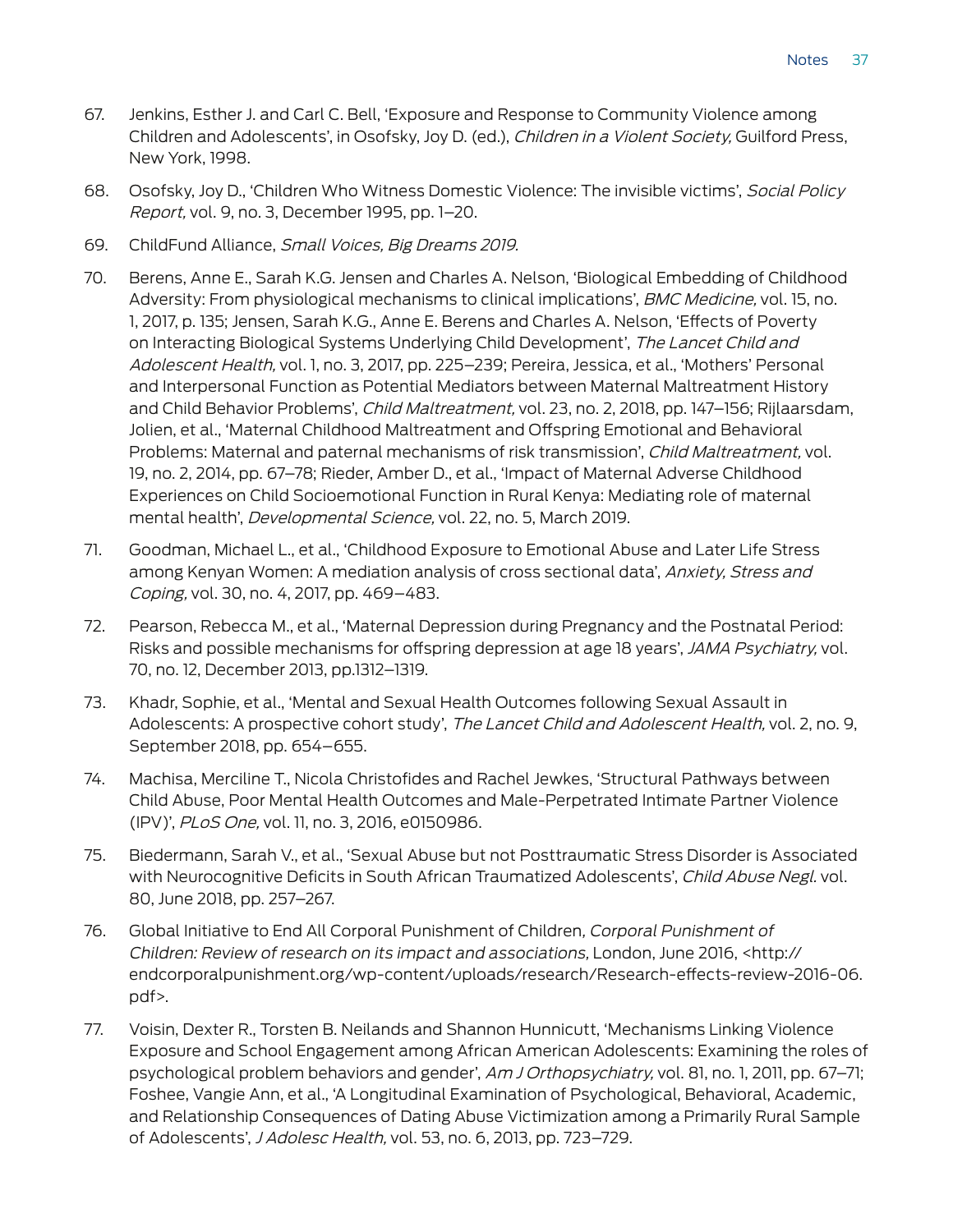- 78. Norman, Rosana E., et al., 'The Long-Term Health Consequences of Child Physical Abuse, Emotional Abuse, and Neglect: A systematic review and meta-analysis', PLoS Medicine, vol. 9, no. 11, 2012, e1001349.
- 79. Zhu, Yuhong, et al., 'Parent-Child Attachment Moderates the Associations between Cyberbullying Victimization and Adolescents' Health/Mental Health Problems: An exploration of cyberbullying victimization among Chinese adolescents', *J Interpers Violence*, June 2019, doi: 10.1177/0886260519854559.
- 80. World Health Organization, Preventing suicide: a resource for filmmakers and others working on stage and screen. Geneva: World Health Organization; 2019.
- 81. United Nations, 'Children Deprived of Liberty the United Nations global study', United Nations, New York, 2019, <https://www.ohchr.org/EN/HRBodies/CRC/StudyChildrenDeprivedLiberty/ Pages/Index.aspx>.
- 82. Sherr, Lorraine, Kathryn J. Roberts and K. Natasha Gandhi, 'Child Violence Experiences in Institutionalised/Orphanage Care', Psychology, Health & Medicine, vol. 22, suppl. 1, 2017, pp. 31–57.
- 83. United Nations, Global Study on Children Deprived of Liberty.
- 84. Ibid.
- 85. Ibid.
- 86. World Health Organization, Care of Girls and Women Living with Female Genital Mutilation: A clinical handbook, WHO, Geneva, 2018, <https://www.who.int/reproductivehealth/publications/ health-care-girls-women-living-with-FGM/en>.
- 87. John, Neetu A., Jeffrey Edmeades and Lydia Murithi, 'Child Marriage and Psychological Wellbeing in Niger and Ethiopia', BMC Public Health, vol. 19, no. 1029, 2019.
- 88. Office of the Special Representative of the Secretary-General on Violence against Children, Protecting Children Affected by Armed Violence in the Community, OSRSG-VAC, New York, 2016, <https://violenceagainstchildren.un.org/sites/violenceagainstchildren.un.org/files/documents/ publications/2. protecting children affected by armed violence in the community.pdf>.
- 89. McGuinness, Teena M. and Simone C. Durand, 'Mental Health of Young Refugees', Journal of Psychosocial Nursing, vol. 53, no. 12, 2015, pp. 16–18.
- 90. Lincoln, Alisa K., et al., 'The Impact of Acculturation Style and Acculturative Hassles on the Mental Health of Somali Adolescent Refugees', Journal of Immigrant Minority Health, vol. 18, 2015, pp. 771–778.
- 91. Vossoughi, Nadia, et al., 'Mental Health Outcomes for Youth Living in Refugee Camps: A Review', Trauma, Violence, & Abuse, vol. 19, no. 5, 2016, pp. 528–542.
- 92. Ibid.
- 93. Punamäki, Raija, L., et al., 'The Role of Maternal Attachment in Mental Health and Dyadic Relationships in War Trauma', Heliyon, vol. 5, no. 12, December 2019, e02867.
- 94. United Nations, Global Study on Children Deprived of Liberty.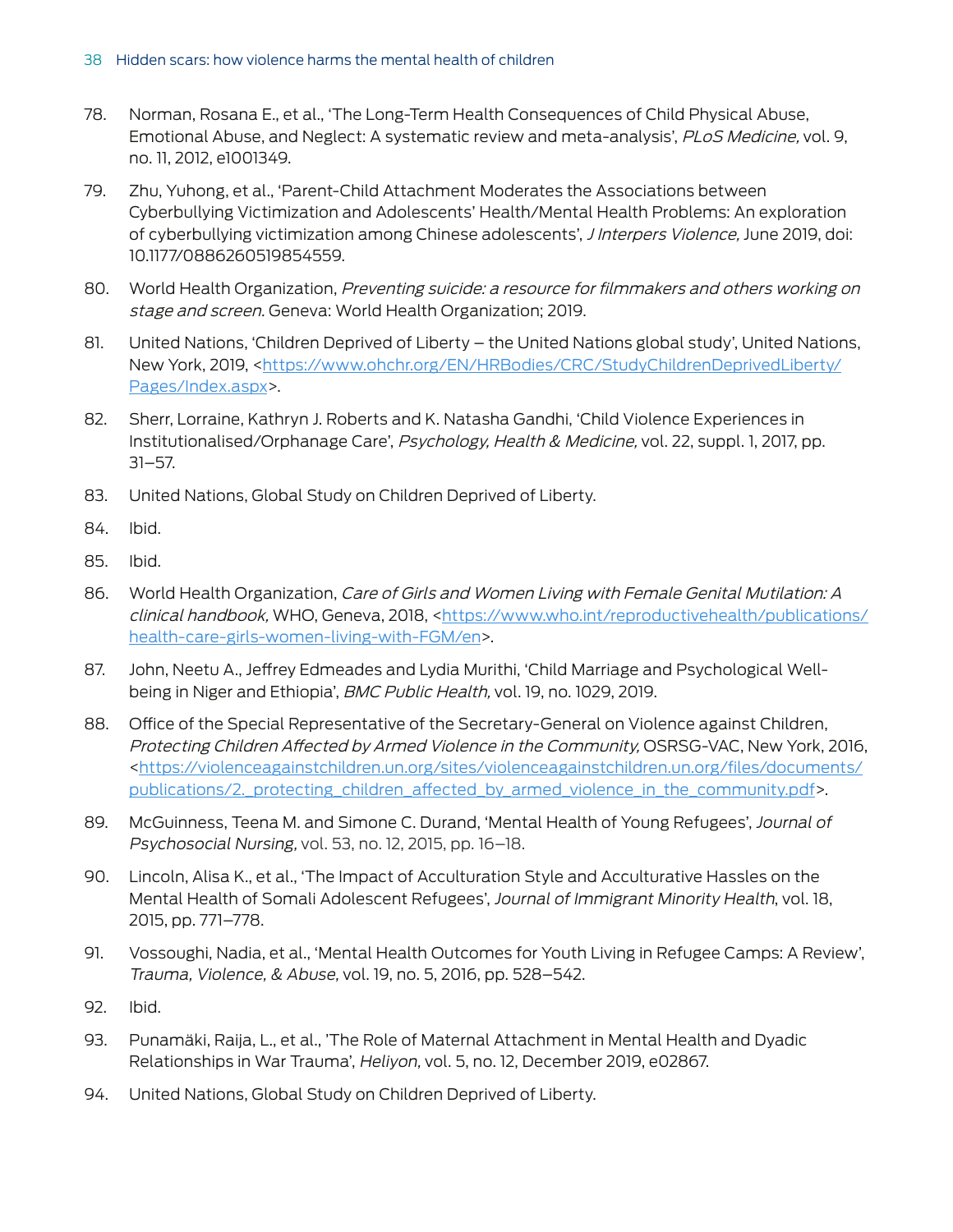- 95. Denkinger, Jana K., et al., 'Secondary Traumatization in Caregivers Working With Women and Children Who Suffered Extreme Violence by the "Islamic State"', Frontiers in Psychiatry, vol. 9, no. 234, June 2018, < https://www.frontiersin.org/articles/10.3389/fpsyt.2018.00234/full>.
- 96. Ibid.
- 97. Finkelhor, David, Richard K. Ormrod and Heather A. Turner, 'Poly-victimization: A neglected component in child victimization', Child Abuse & Neglect, vol. 31, 2007, pp. 7–26.
- 98. WHO, INSPIRE.
- 99. WHO, 'Adolescent Mental Health Fact Sheet'.
- 100. American Psychological Association, 'Child and Adolescent Mental and Behavioral Health Resolution', APA, Washington D.C., February 2019, < https://www.apa.org/about/policy/ resolution-child-adolescent-mental-behavioral-health.pdf>.
- 101. Kessler, Ronald C., et al., 'Childhood Adversities and Adult Psychopathology in the WHO World Mental Health Surveys', British Journal of Psychiatry, vol. 197, no. 5, 2010, pp. 378–385; Rieder, et al., 'Impact of Maternal Adverse Childhood Experiences on Child Socioemotional Function'.
- 102. Finkelhor, David, Richard K. Ormrod and Heather A. Turner, 'Lifetime Assessment of Polyvictimization in a National Sample of Children and Youth', Child Abuse & Neglect, vol. 33, 2009, pp. 403–411; Hanson, Rochelle F., et al., 'Relations among Parental Substance Use, Violence Exposure and Mental Health: The national survey of adolescents', Addict Behav, vol. 31, 2006, pp. 1988–2001.
- 103. Lansford, Jennifer E., et al., 'Change Over Time in Parents' Beliefs About and Reported Use of Corporal Punishment in Eight Countries with and without Legal Bans', Child Abuse & Neglect, vol. 71, 2017, pp. 44–55.
- 104. Nkuba, Mabula, et al., 'Mental Health Problems and their Association to Violence and Maltreatment in a Nationally Representative Sample of Tanzanian Secondary School Students', Social Psychiatry and Psychiatric Epidemiology, vol. 53, no. 7, 2018, pp. 699–707; Ssenyonga, Joseph, Charles Magoba Muwonge and Tobias Hecker, 'Prevalence of Family Violence and Mental Health and their Relation to Peer Victimization: A representative study of adolescent students in Southwestern Uganda', Child Abuse & Neglect vol. 98, no. 1041, 2019; Hecker, Tobias, et al., 'Child Neglect and its Relation to Emotional and Behavioral Problems: A cross-sectional study of primary school-aged children in Tanzania', Development and Psychopathology, vol. 31, no. 1, 2019, pp. 325–339.
- 105. Menesini, Ersilia and Christina Salmivalli, 'Bullying in Schools: The state of knowledge and effective interventions', Psychology, Health & Medicine, vol. 22, no. 1, 2017, pp. 240–253.
- 106. Kadir, Ayesha, 'Effects of Armed Conflict on Child Health and Development: A systematic review', PLoS One, vol. 14, no. 1, January 2019, e0210071.
- 107. Denov, Myriam and Atim Angela Lakor, 'When War is better than Peace: The post-conflict realities of children born of wartime rape in northern Uganda', Child Abuse & Neglect, vol. 65, March 2017, pp. 255–265.
- 108. Maclure, Richard and Myriam Denov, '"I Didn't Want to Die so I Joined Them": Structuration and the process of becoming boy soldiers in Sierra Leone', Terrorism and Political Violence, vol. 18, no. 1, 2006, pp. 119–135; Kadir, 'Effects of Armed Conflict on Child Health and Development'.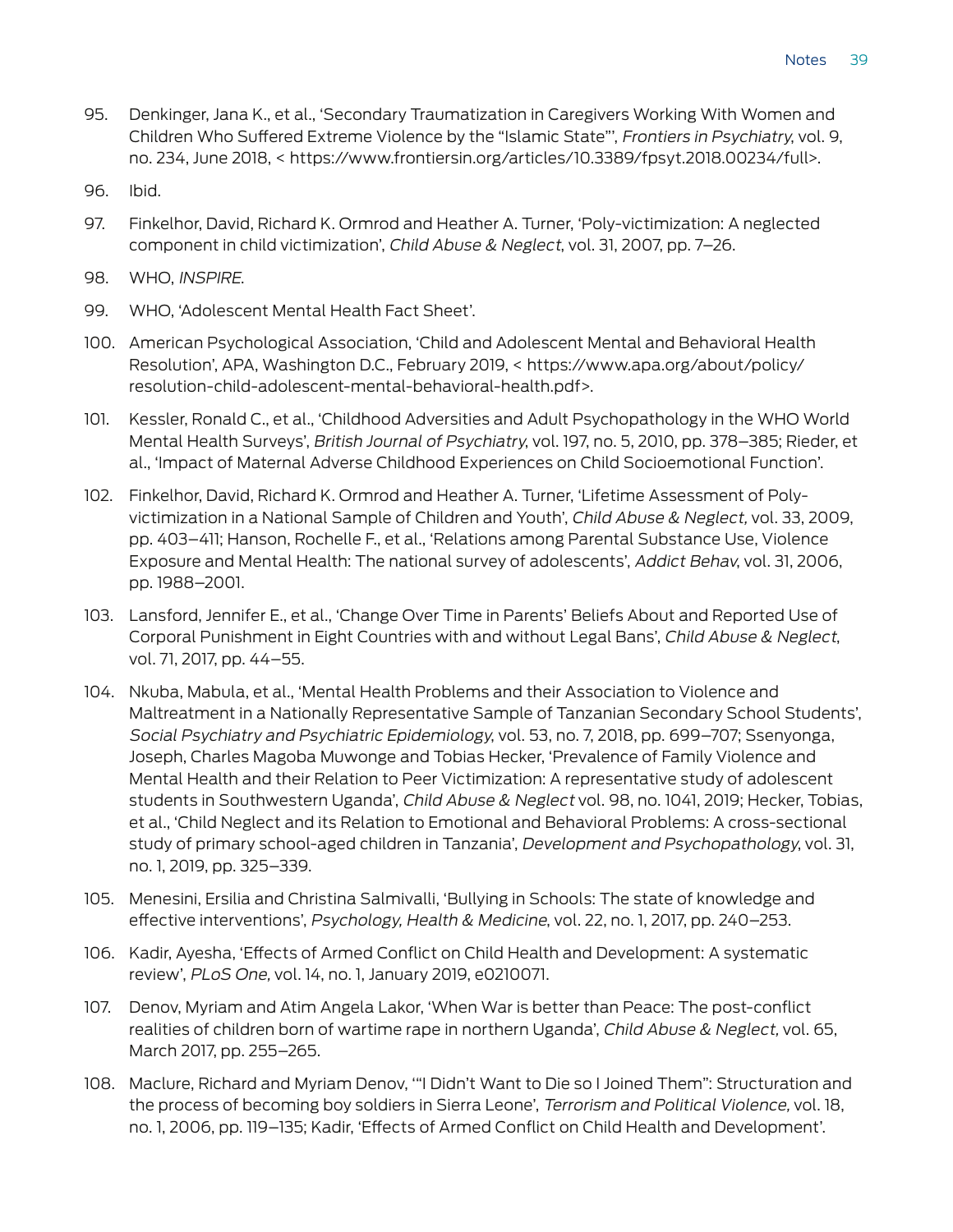- 109. Chigiji, Handrick, et al., 'Risk Factors and Health Consequences of Physical and Emotional Violence against Children in Zimbabwe: A nationally representative survey', BMJ Glob Health, vol. 3, no. 3, June 2018, e000533..
- 110. Osofsky, Joy D. 'The Effects of Exposure to Violence on Children of Different Ages' in Donnelly, Jill (ed.) Developing Strategies to Deal with Trauma in Children: A means of ensuring conflict prevention, security and social stability – Case study – 12–15-year-olds in Serbia, IOS Press, Amsterdam, 2005.
- 111. Ibid.
- 112. Osofsky, Joy D., 'The Impact of Violence on Children'.
- 113. American Psychological Association, 'Child and Adolescent Mental and Behavioral Health Resolution'.
- 114. Walker, Susan P., et al., 'Inequality in Early Childhood: Risk and protective factors for early child development', The Lancet, vol. 378, no. 9799, October 2011, pp. 1325–1338.
- 115. Ibid.
- 116. Starkey, Leighann, J. Lawrence Aber and Angela Crossman, 'Risk or Resource: Does school climate moderate the influence of community violence on children's social-emotional development in the Democratic Republic of Congo?', Dev Sci., vol. 22, no. 5, September 2019, e12845.
- 117. ECPAT International, 'Sophie: Why are we the ones hiding our faces in shame?', Survivors' Voices, ECPAT International, Bangkok, 2016, <https://www.ecpat.org/survivor-voices/sophies-storyhope-survival/>.
- 118. WHO, INSPIRE; see also the Know Violence in Childhood: A global learning initiative, <https:// igarape.org.br/en/know-violence-in-childhood-global-learning-initiative>.
- 119. World Health Organization, Mental Health Plan 2013–2020, WHO, Geneva, 2013, <https://www. who.int/mental\_health/publications/action\_plan/en/>. See also World Health Organization, mhGAP Evidence Resource Centre https://www.who.int/mental\_health/mhgap/evidence/en/
- 120. World Health Organization, 'Mental Health Evidence and Research', WHO, Geneva, n.d., <https:// www.who.int/mental\_health/evidence/en/>.
- 121. Patel, et al., 'The Lancet Commission on Global Mental Health and Sustainable Development'.
- 122. Ibid.
- 123. Ibid.
- 124. American Psychological Association, 'Child and Adolescent Mental and Behavioral Health Resolution'.
- 125. Eckenrode, John, et al., 'Preventing Child Abuse and Neglect with a Program of Nurse Home Visitation: The limiting effects of domestic violence', Journal of the American Medical Association, vol. 284, no. 11, 2000, pp. 1385–1431.
- 126. Patel, et al., 'The Lancet Commission on Global Mental Health and Sustainable Development'.
- 127. Ibid.
- 128. Patel, et al., 'The Lancet Commission on Global Mental Health and Sustainable Development'.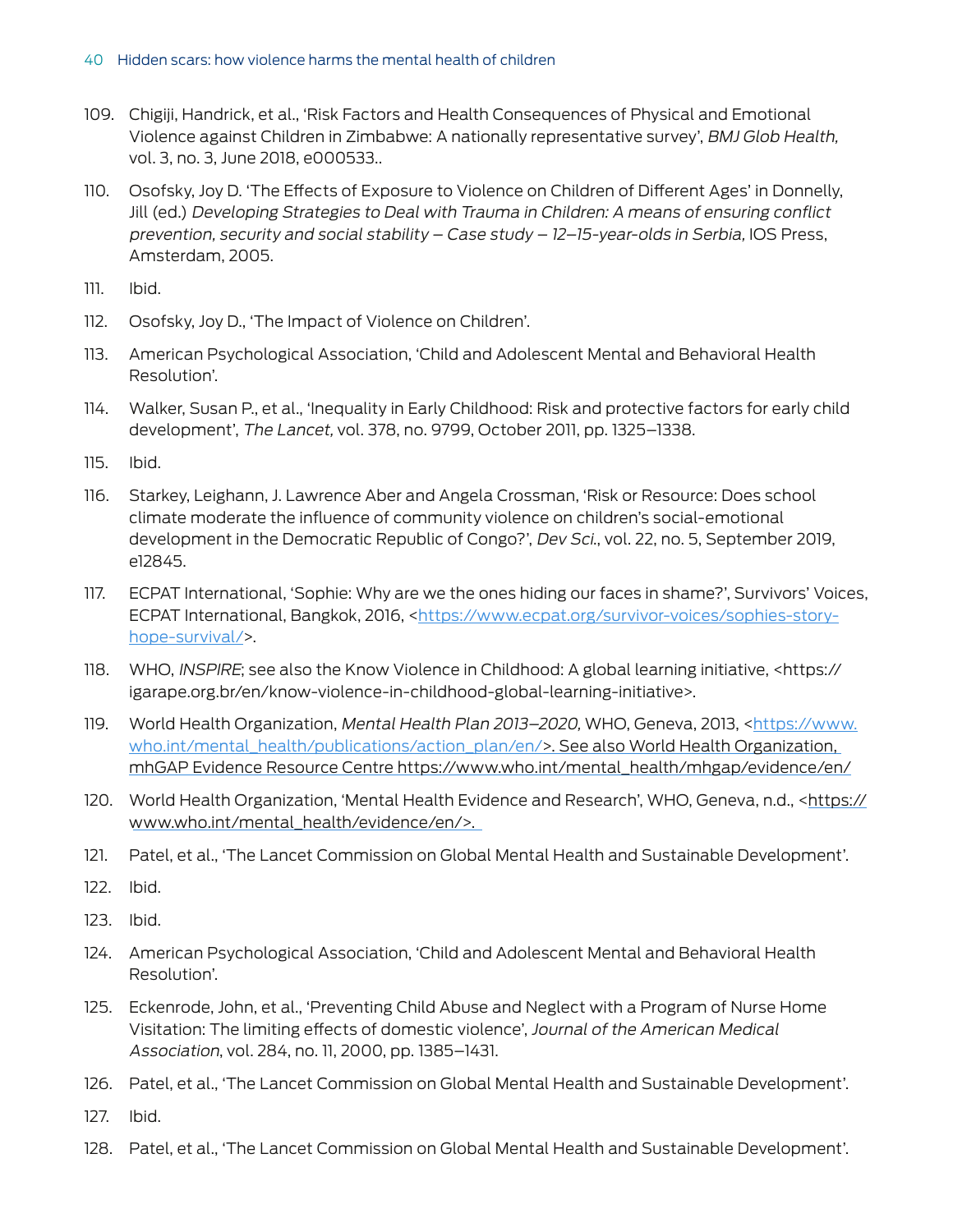- 129. World Health Organization and the Gulbenkian Global Mental Health Platform. Promoting rights and community living for children with psychosocial disabilities. Geneva, World Health Organization, 2015.
- 130. World Economic Forum and Orygen, 'Global Youth Mental Health Briefing', WEF, Geneva, n.d., <https://static1.squarespace.com/static/5d42dd6674a94c000186bb85/t/5e26d1539b3524032 2ba9394/1579602264031/Orygen%27s+WEF-global-YMH-briefing.pdf>.
- 131. SOS Children's Villages, The Right to Protection: Ending violence against children, SOS Children's Village International, Innsbruck, 2017, <https://www.sos-childrensvillages.org/news/ the-right-to-protection>.
- 132. Patel, et al., 'The Lancet Commission on Global Mental Health and Sustainable Development'.
- 133. The Helping Adolescents Thrive (HAT) guidelines and toolkit are forthcoming
- 134. Patel, et al., 'The Lancet Commission on Global Mental Health and Sustainable Development'.
- 135. Ibid.
- 136. Cited by Ombudsman for Children, Norway, 'I Want to have Good Dreams: Children's and young people's hearing on bullying and offences at school', Ombudsman for Children, Oslo, October 2014, <http://barneombudet.no/wp-content/ uploads/2015/10/Good-dreams.pdf>.
- 137. Wasserman, D. et al., 'School-based suicide prevention programmes: the SEYLE clusterrandomised, controlled trial'. The Lancet, 2015. http://dx.doi.org/10.1016/S0140-6736(14)61213-7
- 138. Patel, et al., 'The Lancet Commission on Global Mental Health and Sustainable Development'.
- 139. World Health Organization, WHO Guidelines for the Health Sector Response to Child Maltreatment, WHO, Geneva, September 2019, <https://www.who.int/publications-detail/ who-guidelines-for-the-health-sector-response-to-child-maltreatment>; see also World Health Organization, Responding to Children and Adolescents who have been Sexually Abused: WHO clinical guidelines, WHO, Geneva, February 2017, <https://www.who.int/publicationsdetail/9789241550147-responding-to-children-and-adolescents-who-have-been-sexuallyabused>.
- 140. World Health Organization, INSPIRE.
- 141. World Health Organization, mhGAP Intervention Guide for Mental, Neurological and Substance Use Disorders in Non-specialized Health Settings, Version 2.0, WHO, Geneva, 2019,<https:// www.who.int/publications-detail/mhgap-intervention-guide---version-2.0>.
- 142. World Health Organization, Psychological First Aid: Guide for field workers, WHO, Geneva, 2011, <https://www.who.int/mental\_health/publications/guide\_field\_workers/en/>.
- 143. See https://resourcecentre.savethechildren.net/library/save-children-psychological-first-aidtraining-manual-child-practitioners and https://resourcecentre.savethechildren.net/library/ childrens-resilience-programme-psychosocial-support-and-out-schools
- 144. Inter-Agency Standing Committee, IASC Guidelines for Mental Health and Psychosocial Support in Emergency Settings, IASC, New York, 2007, <https://www.who.int/mental\_health/ emergencies/9781424334445/en/>.
- 145. Patel, et al., 'The Lancet Commission on Global Mental Health and Sustainable Development'.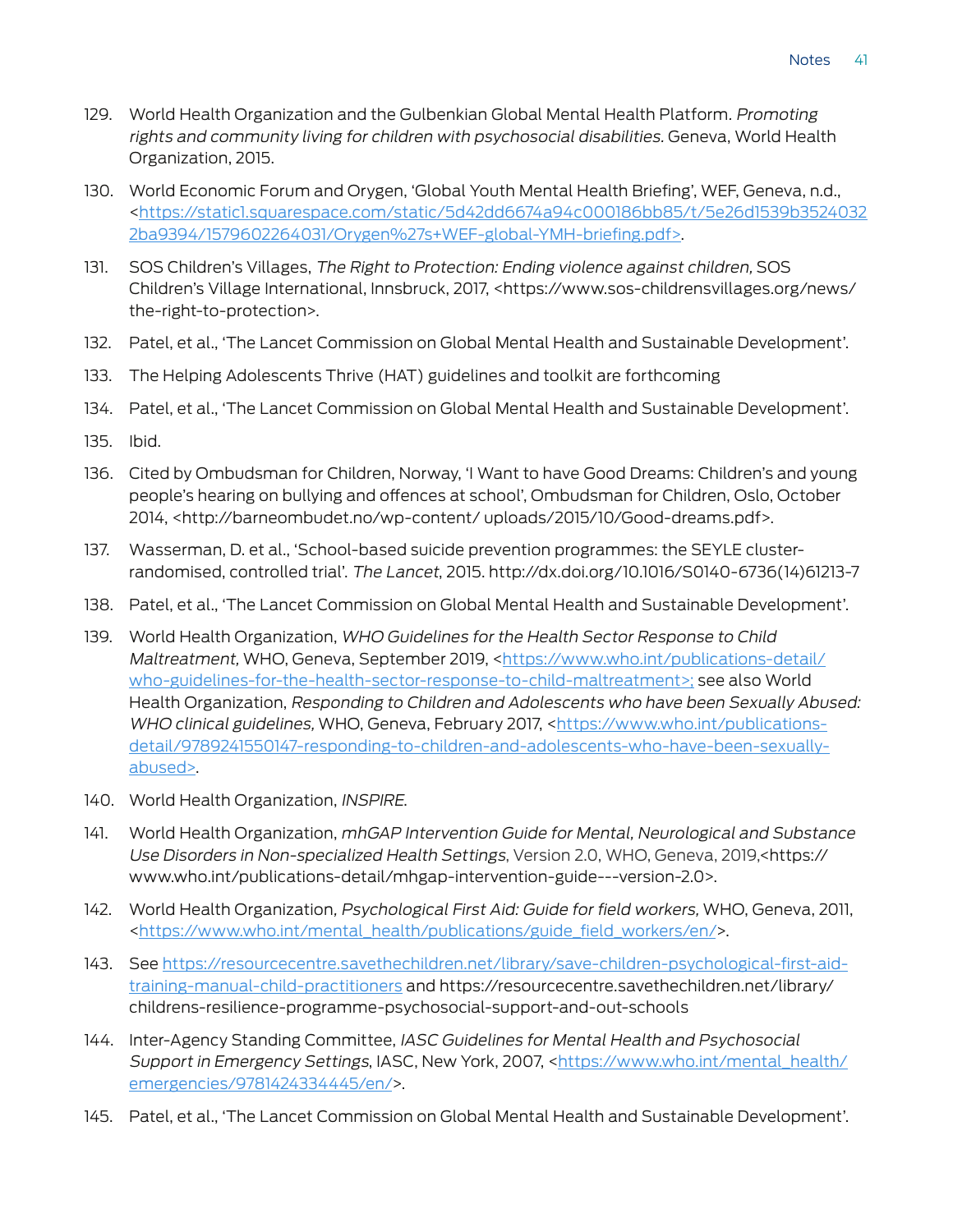- 146. See https://interagencystandingcommittee.org/system/files/2020-06/IASC%20Guidance%20 on%20Operational%20considerations%20for%20Multisectoral%20MHPSS%20 Programmes%20during%20the%20COVID-19%20Pandemic.pdf
- 147. UNICEF, Operational guidelines on community based mental health and psychosocial support in humanitarian settings: Three-tiered support for children and families (field test version). New York, UNICEF, 2018
- 148. World Health Organization, Mental Health Plan 2013-2020.
- 149. Patel, et al., 'The Lancet Commission on Global Mental Health and Sustainable Development'.
- 150. United Nations Children's Fund and World Health Organization, Leading Minds Conference 2019.
- 151. ECPAT International, 'Lee: I had to choose between acceptance and destruction', Survivors' Voices, ECPAT International, Bangkok, 2016, <https://www.ecpat.org/survivor-voices/leesstory-survival-acceptance/>.
- 152. European Network of Youth Advisers, recommendations from 'Let's Talk Young, Let's Talk About Mental Health!' child participation project, ENYA, Strasbourg, 2018, <http://enoc.eu/?page\_ id=2066>.
- 153. Patel, et al., 'The Lancet Commission on Global Mental Health and Sustainable Development'.